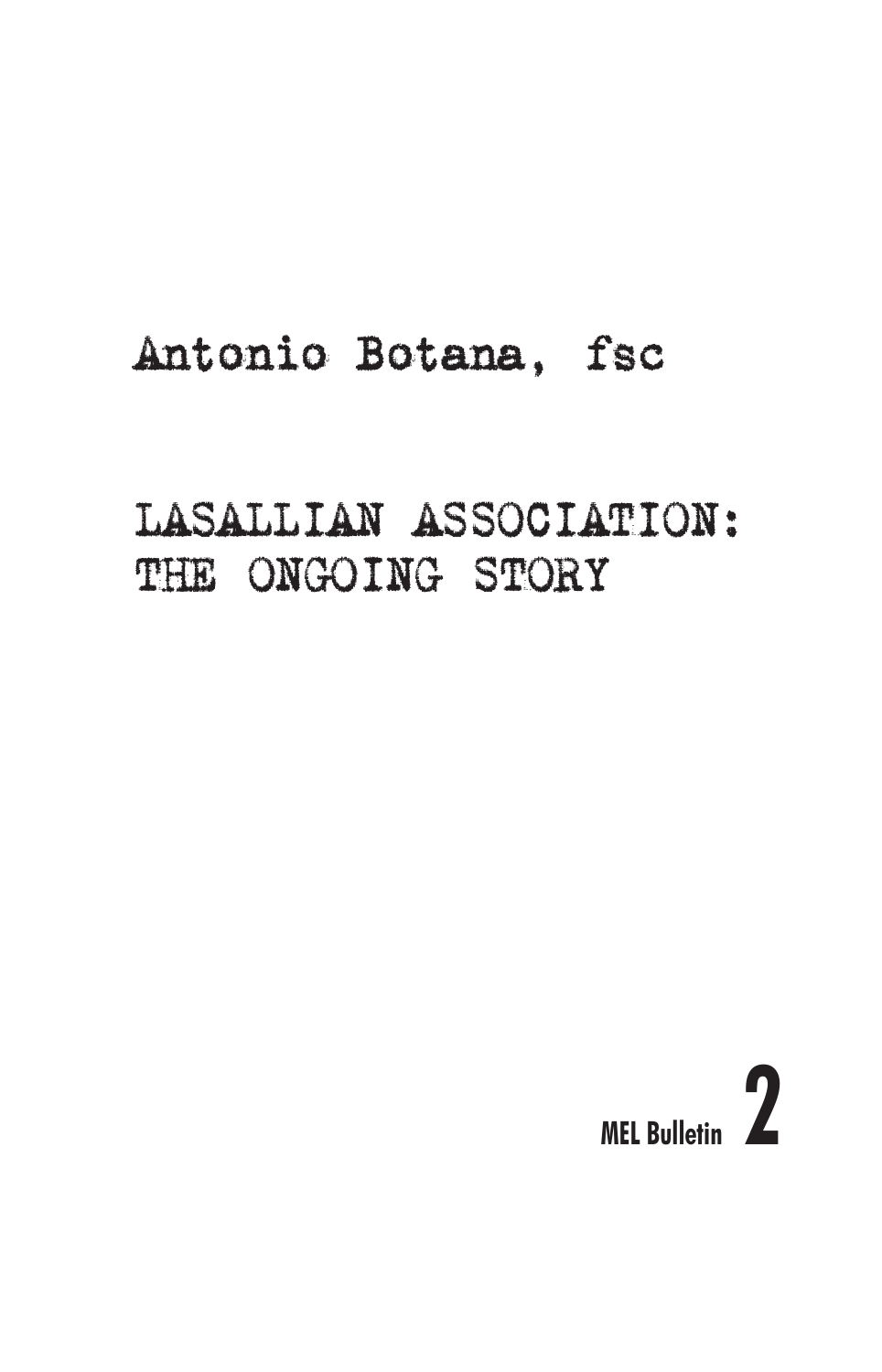# O. The challenge: Live today our founding story

### 1. The letter of January 1st, 2000

The year 2000 will be remembered in the history of the new Lasallian Association with a special significance. The numbers themselves suggest the beginning of a new stage, they are the sign of innovation. At the same time they point to a past on which the new stage was constructed. And so it occurred in the Lasallian sphere: from the beginning of the year a challenge was proposed to us which was expressed in the last Pastoral Letter of Br.John Johnston as Superior General. Its title: *"The Challenge: live today our founding story"* transmitted the urgency of giving continuity in a new manner, to something which had been essentially new, our foundation beginnings.

Br. John let us see in his letter the relation between our foundation story and our identity:

"What I am calling *story*, scholars would probably call myth… According to Richard Cote, OMI, myth, in fact, means word or narrative and is basically a story, 'the story of how a people came to *be* and *think* of themselves as a distinct people…' The Jewish people have maintained their sense of identity over the centuries by telling and retelling the story of God's action in their history, and in a particular way, the story of the exodus from Egypt… We recognize this pattern in our lives as Christians. We listen to, meditate upon, tell and celebrate the story of Christ's passage from death to life for our redemption… We live this precious story year after year, expressing and nourishing, under the guidance of the Holy Spirit, our identity as Christians.

In like manner we Brothers of the Christian Schools need to listen to, meditate upon, tell, and celebrate our founding story, the story of how we came to be and how we began to experience and perceive ourselves as original, different, and distinct" (p.10-12).

Br. John then invited us to discover the dynamism which that foundation story offers us for today: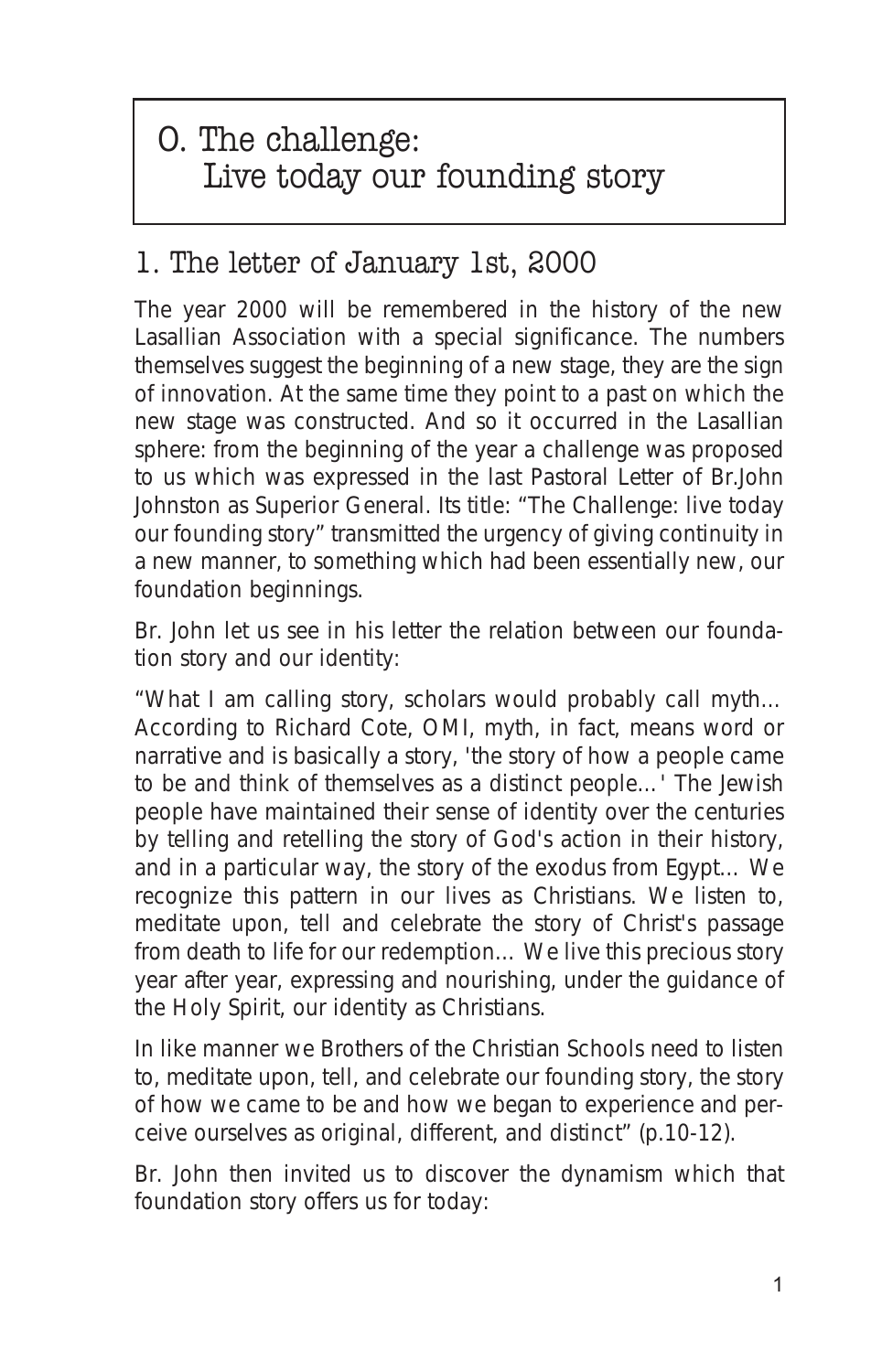"We need to allow the power of our founding story and the La Salle's interpretation of it to form, challenge, and inspire us. Renewed vision, commitment, and dynamism will emerge from such meditation. We will come to understand the meaning of creative fidelity and we will make it reality." (p.19)

Following on, the largest section of the letter was dedicated to showing how "to be creative while remaining faithful" (Rule , 149) which that dynamism was promoting in the Lasallian world: different forms of living the fundamental charisma. The challenge proposed in the title of the letter was planned with the greatest possible ambition:

"We need to welcome enthusiastically those who wish to become Lasallian associates and help them create new and original ways of living the Lasallian charism. They themselves, however, must be the protagonists in this search." (p.62)

### 2. The General Chapter of 2000

Br.John's letter orientated the whole Institute towards what was to be the main theme of the 43rd General Chapter, which took place between May and June 2000: *Association for the educational service of the poor, as a Lasallian response to the challenges of the 21st Century.*

The Chapter took on the aim which Br. John expressed in his letter:

"The 43rd General Chapter 'under the guidance of the Holy Spirit' must help the Institute *to live our founding story*" (p.10).

From the outset the Chapter situated itself in a narrative dynamic: it contemplated the Lasallian story from a present day perspective, that of the year 2000, and recognized the thread, the link which unites our today with those beginnings. It identified the link where the thread running through our story originates and converges:

"The foundation event which links the Institute today to its origins is that of June 6th 1694, when John Baptist de La Salle and twelve of his followers came together to consecrate themselves for life, to the Christian education of poor boys." (Circ.447, p.2)

It notes and thus reminds us that it is not just a "memory": there is in it an inspirational force which extends as far as us: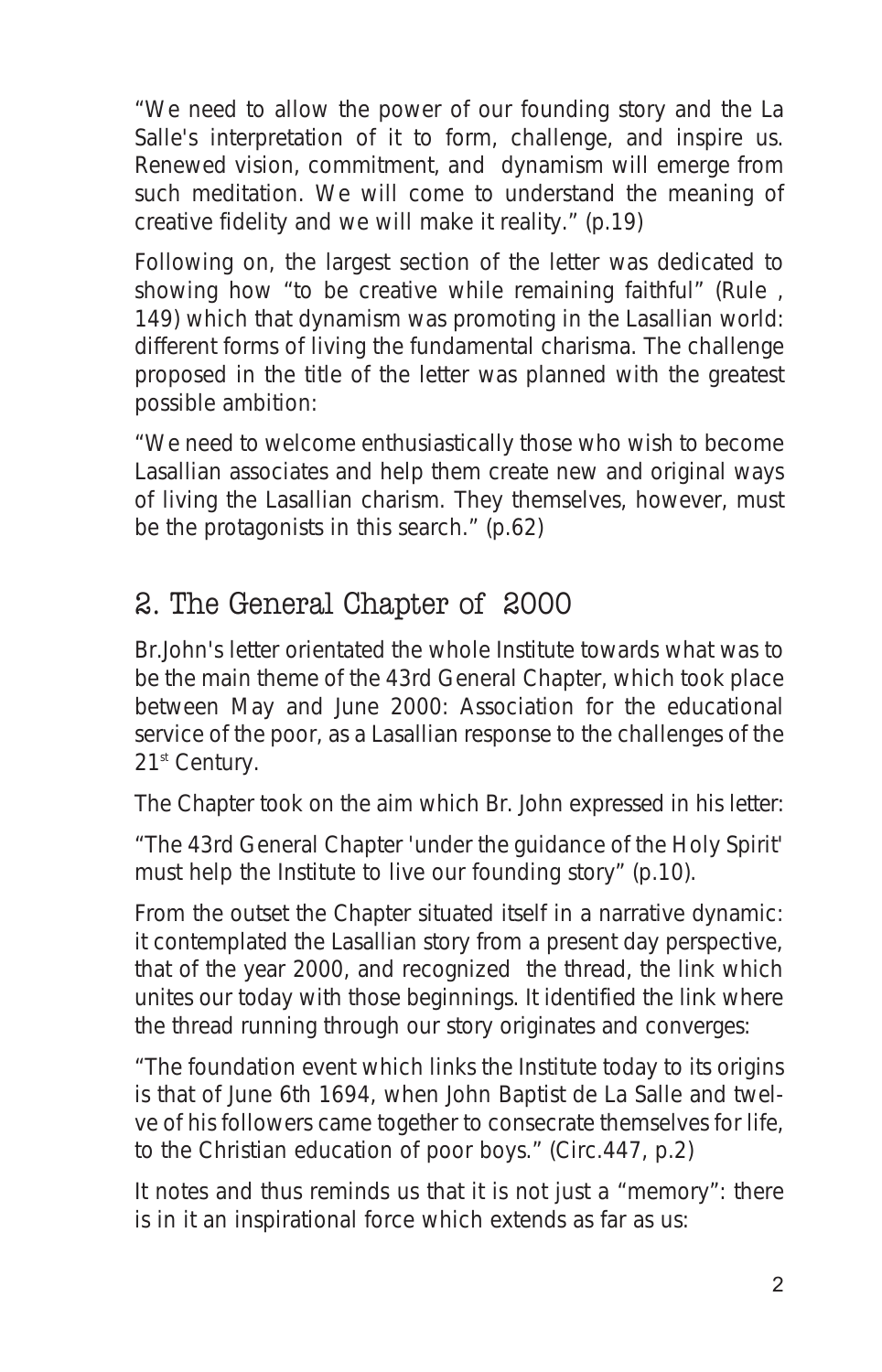"The original vow for the service of the poor, which associated the Founder with twelve Brothers in 1694, is the source of Lasallian associations of lay persons and religious who wish to be part of the Lasallian mission. This is where new forms of association for the mission have their origin." (p.3)

The Chapter, representing the Institute of the Brothers, feels itself forming part of this story and accepts its own responsibility to continue telling it:

"The Institute of the Brothers of the Christian Schools is the first form of association desired by St. John Baptist de La Salle."(p.3)

"In the light of this, the Brothers need to question themselves continually on how, in practice, they are associated among themselves, so that this association may be a source of nourishment for them, and stimulate their growth as persons, their solidarity with others, and their listening to what God says about the community mission, the educational service of the poor, the reason for their association." (p.3-4)

But at the same time it is attentive in discovering the new actors who are being incorporated into the same story to enrich it, attracted by the mission:

"The development of the Lasallian Mission requires the Institute to allow itself to be stimulated by the dynamism apparent among partners and associates, and to encourage and support collaboration among themselves and with the Brothers, so that all can deepen their own understanding of association, in the light of the observations made, the Lasallian charism and the present theology of the Church." (p.3)

The story continues. But there are new and varied actors, and it is necessary to take them into account for a better service to the mission… But the Chapter considered that at the present moment of the story it is more important to promote its life than to put labels on that life. In its proposals, what stands out is, support for the processes of development of Lasallian association, the promotion of new groups and the respectful accompaniment of new forms of association which are arising from the initiatives of the Lasallian partners.

The General Chapter brought in few concrete forms as to the manner of proceeding in developing the new forms of association. It was much more preoccupied with indicating the dynamisms which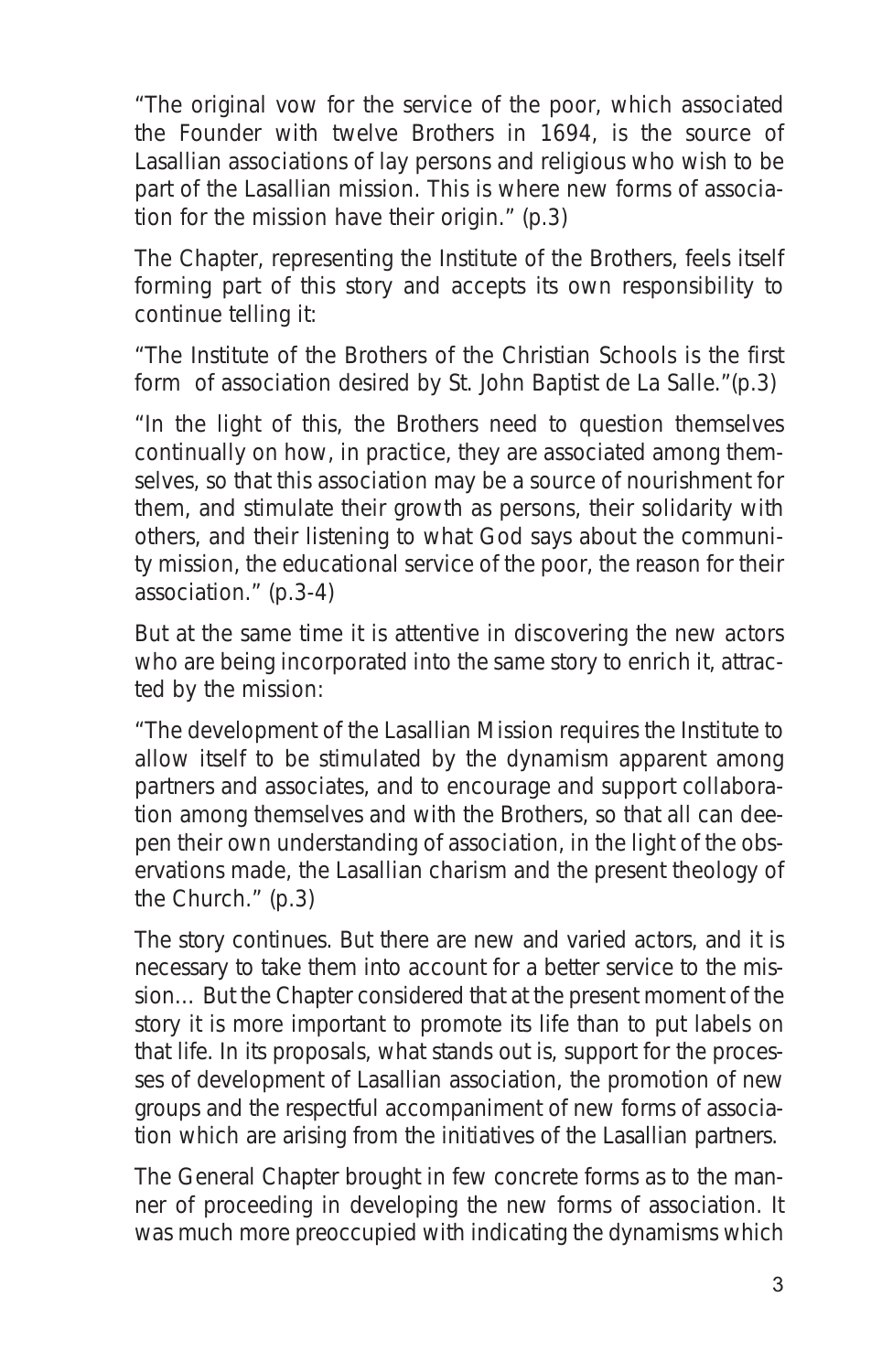ought to be present so that the new stage can continue the telling of the Lasallian story without losing the link which unifies it.

"There are partners who have a long record of collaborating in the Lasallian Mission and who feel a call to deepen the charism, spirituality and Lasallian communion in which they wish to participate. In particular, their lives are already marked by a number of distinctively Lasallian characteristics:

– a vocation inspired by the charism of Saint John Baptist de La Salle and his values;

– a life of faith which discovers God in everyday life understood in the light of Scripture and , for persons of other religions, in the light of their own sacred texts;

– a community experience of some forms or other suited to the identity of its members;

– a mission of some duration which associates persons with the educational service of the poor;

– an openness of mind which makes it possible to see beyond the individual and his immediate environment." (pp. 4)

### 3. 40 years of travelling…

The year 2000 forms part of a story, a long chain of years... "Our" year 2000, also. The momentum which was given during this year to the new Lasallian Association did not arise as a sudden inspiration but is one step more in a process which began some time ago.

Essentially this process is very united with the internal current provoked in the Church by Vatican 2; it corresponds therefore to a period of some 40 years. That current shook up the conscience of the Church causing it to recover the original nucleus of its identity: *a communion for mission*. It is here, in this Church current, where we must look for the authentic foundations of the new Lasallian Association, which is also a communion for mission *(*we can be more specific: *a communion in the charism of De La Salle for the mission of educating the poor.*)

The Acts of the 43rd General Chapter briefly take in the historic sequence which continued during the 40 year period, beginning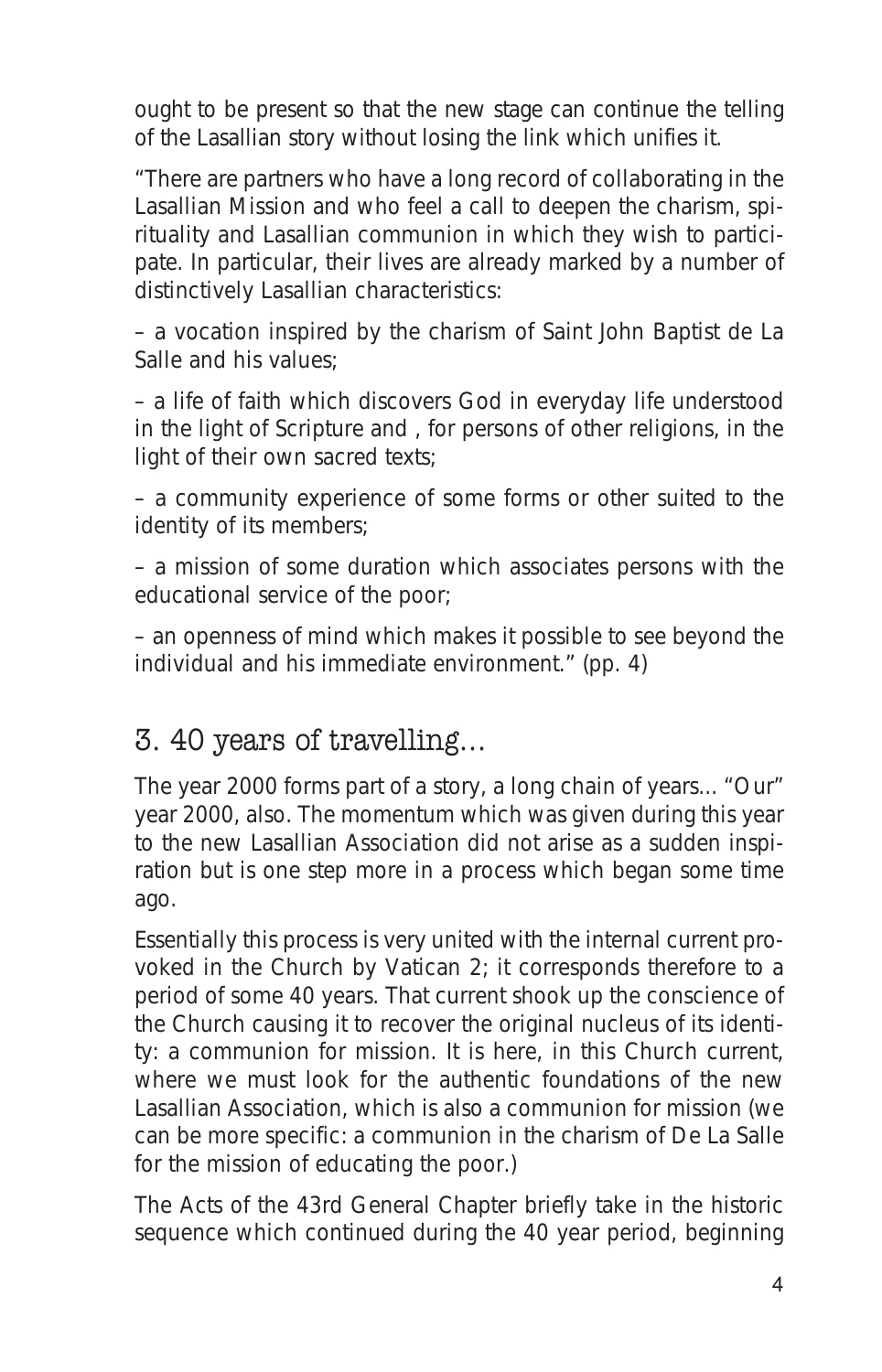with the Chapter which took place just after Vatican 2 had ended, in 1966:

"The 39th General Chapter reminded the Institute ' that working with the poor is an integral part of the finality of the Institute ' (Declaration 28 , 2). The association of the Brothers is a response to this demand. The Brothers are conscious of this and Partners will discover this gradually.

The 40th General Chapter made a serious study of its origins and attached great importance to this vow of association. This coincided with the consecration of the first members of Signum Fidei.

The 41st General Chapter addressed itself to the Lasallian Family, thereby recognizing thousands of persons who were contributing to the mission .

The 42nd General Chapter treated the theme of Shared Mission and spoke of Partners. For the first time, Consultants had the right to speak at a Chapter." (p.2)

Among these great links of the chain we find others which reinforce it. Let us mention three:

• The Rule of life of the Brothers approved at the 41st General Chapter (1986) incorporates the expression "shared mission" and introduces the idea of association of lay persons:

The Brothers "*gladly associate lay persons with them in their educational mission. They provide, for those who so desire, the means to learn about the Founder and to live according to his spirit.*" (Rule 17)

• The letter to the Lasallian Family, signed by the General Council in 1989, is proof of a real spirit of openness and of confidence in regard to the diverse groups of the Lasallian Family, those who are invited "to construct a style of association which reflects well their own identity". (p.35)

In 1997 the General Council published an important study which contemplated the new stage of the shared mission of Brothers and lay people forming a coherent part of the whole Lasallian story. Its title:

"*The Lasallian mission: human and Christian education. A shared mission.*" The following passage lets us see the path which little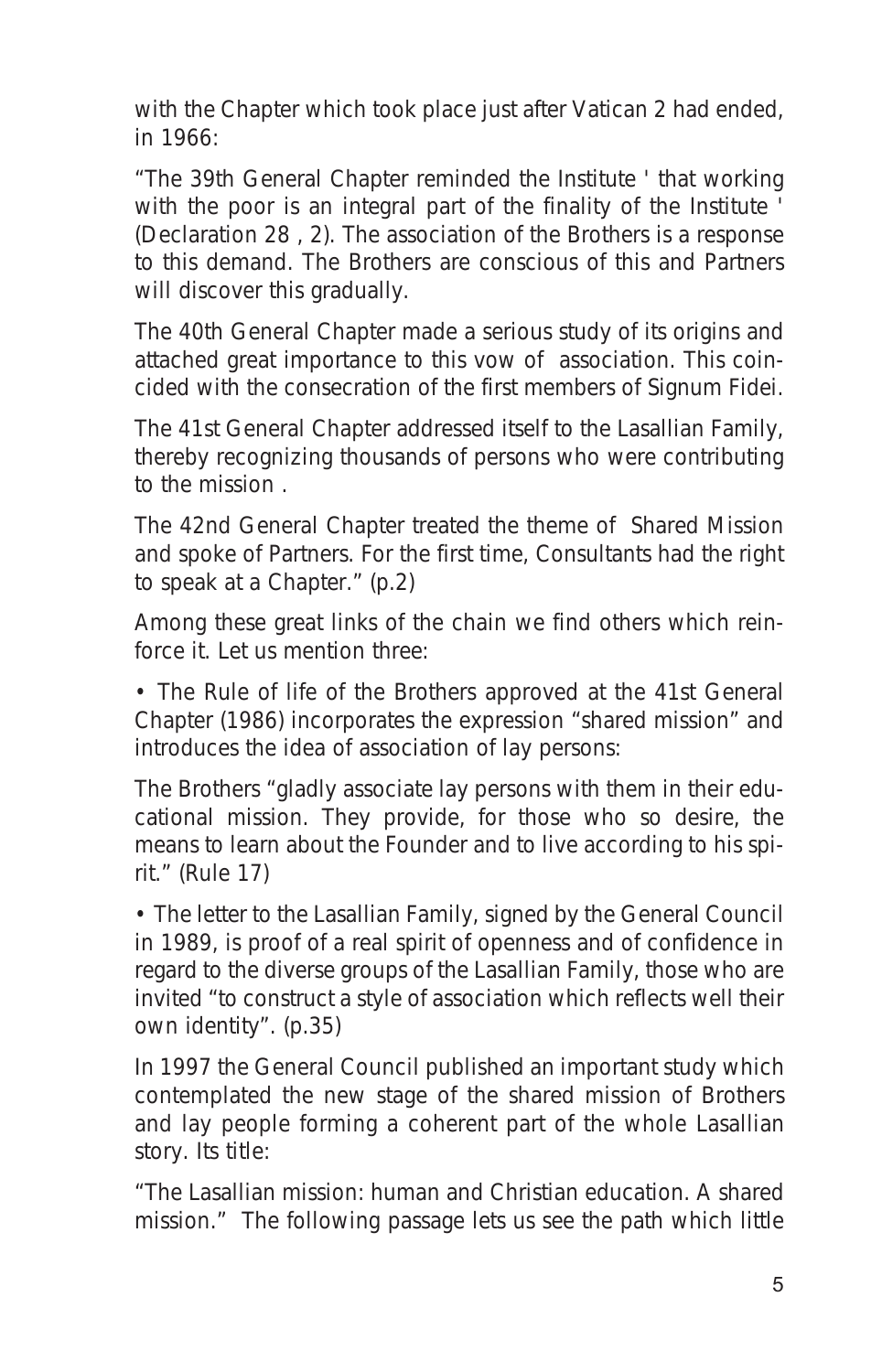by little has been adopted:

"Association, such as we Brothers have lived it , has had a profound effect on the organization and functioning of our schools. It has been a decisive factor in facilitating our cohesion, efficacy and creativity. Today, under forms which have still to be invented, the same spirit of association ought to continue inspiring and giving life to Lasallian schools, where lay Lasallians are a large majority. The present challenge for the Brothers and for other Lasallians, lies in discerning together, in open dialogue, how to lay the basis for and promote in new foundations the associative dimensions of their commitment to the human and Christian education of the young, especially the poor." ( 3.31. p. 139)

### 4. A time of transition

"*It is evident that, regarding the practice of association, the Institute is in a period of transition, and that it is important to respect its demands*", affirms the 43rd General Chapter. (Circ. 447, p.9) This conviction drives forward the experimentation with new forms of association and encourages the Institute

"to allow a period of freedom for the promotion and the accompaniment of structures and forms of association ." (p.9)

Many would like to find the roads already mapped, clear and precise; but they don't exist. It is up to us to invent them. Analysis and discernment will be necessary but without excessive fear of making a mistake.

Confusion of vocabulary is fairly frequent. For some, the concepts that have been appearing in the reflection of these past forty years – *Lasallian Family, Shared Mission, Association*, … - are superimposed with the same meaning; and where it says Lasallian Family or Shared Mission it seems now that it should *say Association*… But this is not so. They are complementary terms with distinct meanings.

On the other hand, the concept "*Association*" presents the difficulty of corresponding to a term much used in present-day culture but with a very different meaning from that which it receives in our Lasallian context. Lasallian Association is the result, not of a contract, but of a communion of some persons animated by the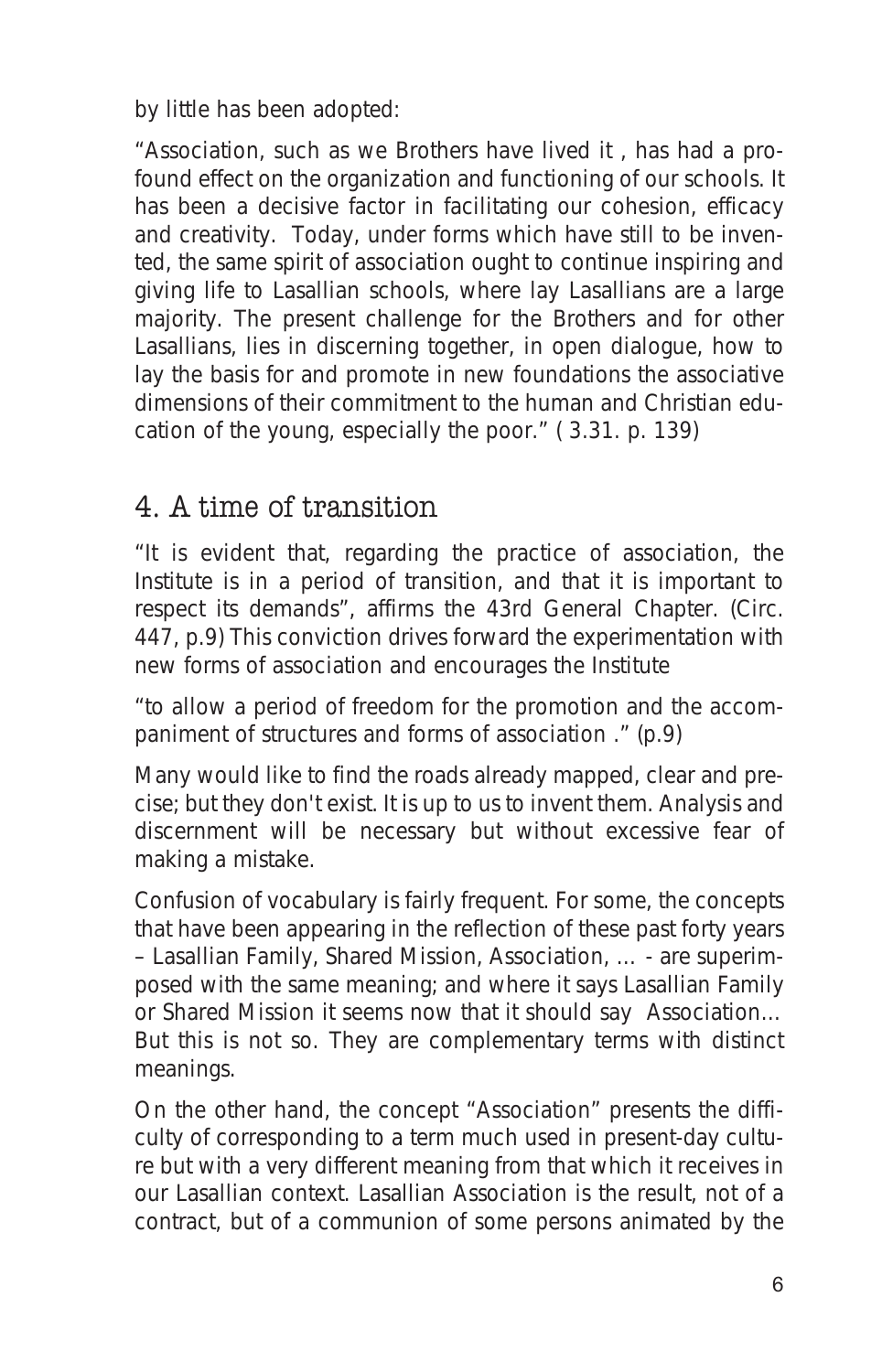Lasallian charism and committed to the educational service of the poor.

In times of transition, fears abound: the fear of some Brothers of losing their identity, confused with that of lay people; the fear of other Brothers that the Institute has been too transformed by the process of association; the fear of some lay people that the fact of association presupposes being assimilated to the condition of Brothers, losing their own secular distinctness; the fear of others that their family and social duties will be incompatible with those resulting from their commitment to association…

The speed of some in immediately reaching very concrete results, well defined associations, with clear signs of belonging... contrasts with the prudence of others who do not wish to take any step for fear of making a mistake, or to whom the making of suggestions of commitment, seems precipitate.

At times of transition it is much more important to facilitate motivation and formation of persons - Brothers and lay people - than to organize structures which "give the impression" that everything is going well. For this reason the General Chapter suggests in Recommendation 4 that "*the formation of Brothers and Partners be a priority in the Institute over the next seven years.*" This formation, before any possible structure, will make a greater contribution to strengthening *Association for the educational service of the poor, as a Lasallian response to the challenges of the 21st Century*. This is how it has been understood by many Districts which have dedicated large amounts of human and economic resources to the formation of its members, Brothers and associates.

In the pages which follow, we have tried to move nearer to the significance, the importance, the characteristics, the demands… of Association lived according to the Lasallian charism. There are five "approachs", as we have indicated in the titles, which help to discover diverse aspects of Association. They do not represent a systematic study of Association, nor do we claim to define, much less "classify" what ought to be Lasallian Association. We just want to suggest paths and open horizons which will animate all Lasallians to launch ourselves into this new adventure in which the Spirit retains the main role.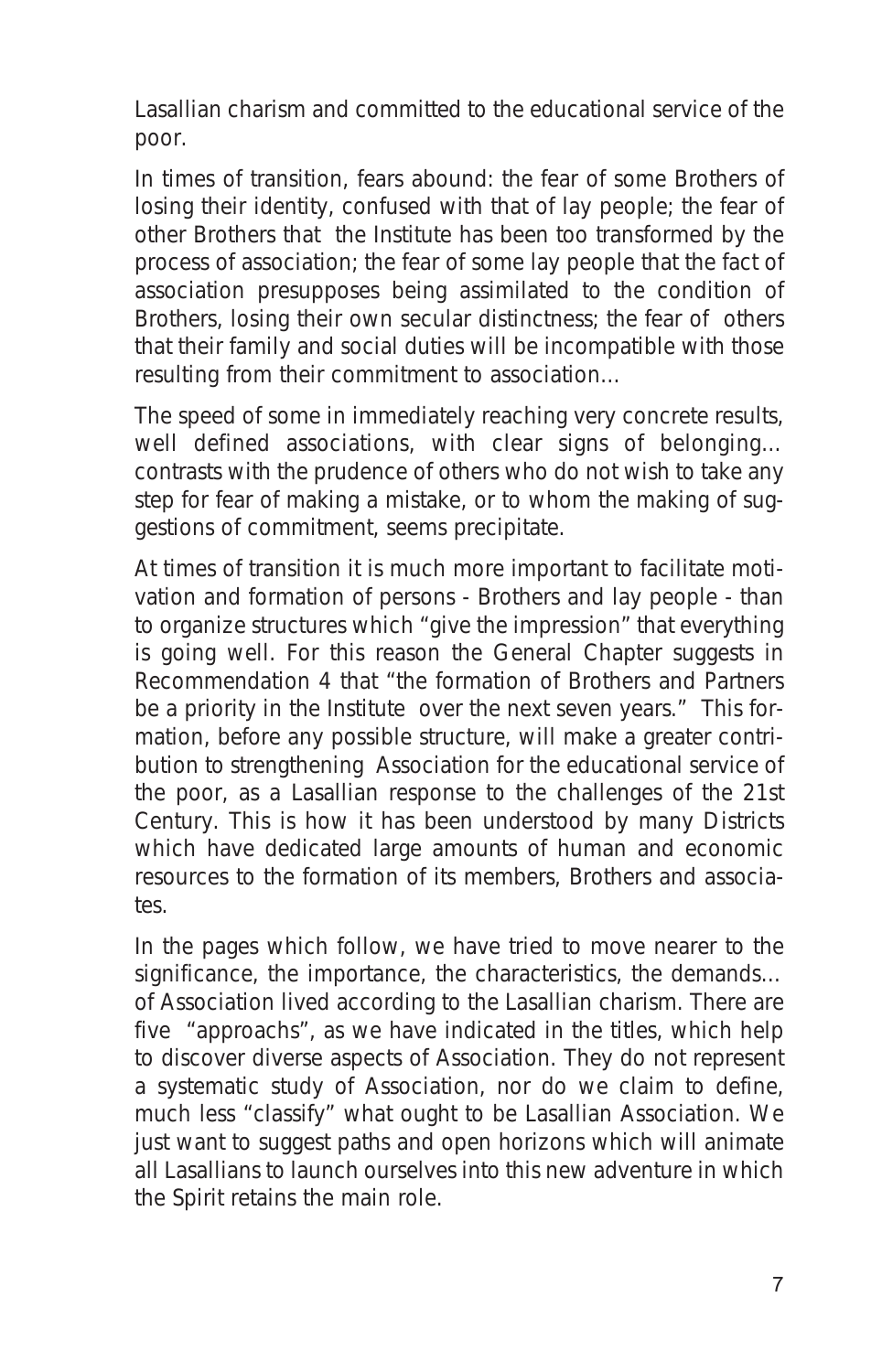The concept of "Association" in the Lasallian sense is linked to the concept of "collective identity." "To be associated for mission" cannot be reduced to the tasks proper to the Lasallian mission. Neither is it enough to merely participate in Lasallian spirituality. "To be associated for mission" requires taking on the Lasallian collective identity. "To be associated for the mission is the result of a process during which people take on the Lasallian Identity. It is, therefore, a process of initiation and integration.

During this process of initiation, what transformation happens in people that allows them to become integrated into a collective identity? To respond to this question let us begin by saying how this collective identity feels on the part of those who participate in it. Later we will see how one reaches that point.

#### Questionnaire for reflection in groups

1.What is the story of our District (or Community) with respect to the new Lasallian Association?

Indicate the key moments: the entry of lay people into the shared mission, meetings between Brothers and lay people, courses of Lasallian formation , starting -up of groups of lay people, participation of lay people in District assemblies, documents or proposals from the District Chapter…

2.What are the most frequent confusions , fears , doubts , questions…with regard to the new Lasallian Association on the part of Brothers, and on the part of lay people?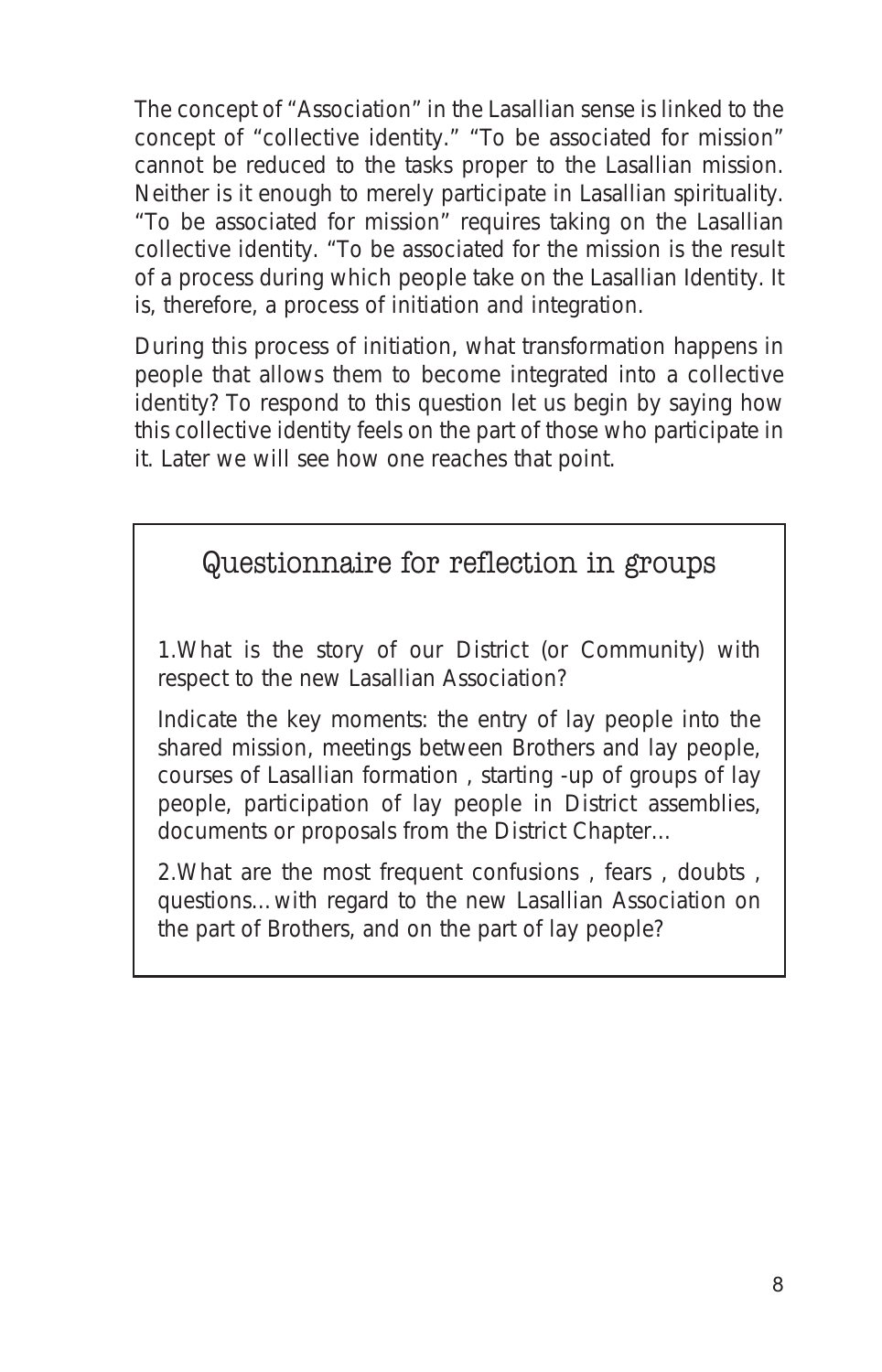1. First approach. "Being associated": Participating in the collective identity

## 1. Feelings of solidarity

The person who has taken on a collective identity is able to say "we", while feeling in solidarity with the group of persons who make up this "we." Solidarity is the attitude that unites those who participate in the same collective identity among themselves.

• Solidarity rests upon a feeling of belonging, which includes that of complementarity with the other members: each sees himself as part of something bigger which does not reduce but broadens one's own personality and the possibilities for personal fulfilment in the world.

• Solidarity is seen in the responsibility that each member of the group feels with regard to the purpose or common mission. It is a matter of co-responsibility.

• Solidarity has a vital and basic core: it is the strength of attraction that exercises its charismatic personality over the members of the group. This person deeply incarnates the identity of the group. In our case, obviously, we are talking about John Baptist de La Salle.

The collective identity of a group then, is based on three feelings among the members of the group (we understand "feeling" to mean inner strength, the affective dynamic that moves the person in a specific direction):

• that of belonging, which assures the inner unity of the group;

• that of co-responsibility, which assures the fidelity of the group to the purpose or mission for which it came into being;

• and that of uniting around a common leader, which becomes the common reference point for any discernment and a source of common criteria for the life of the group.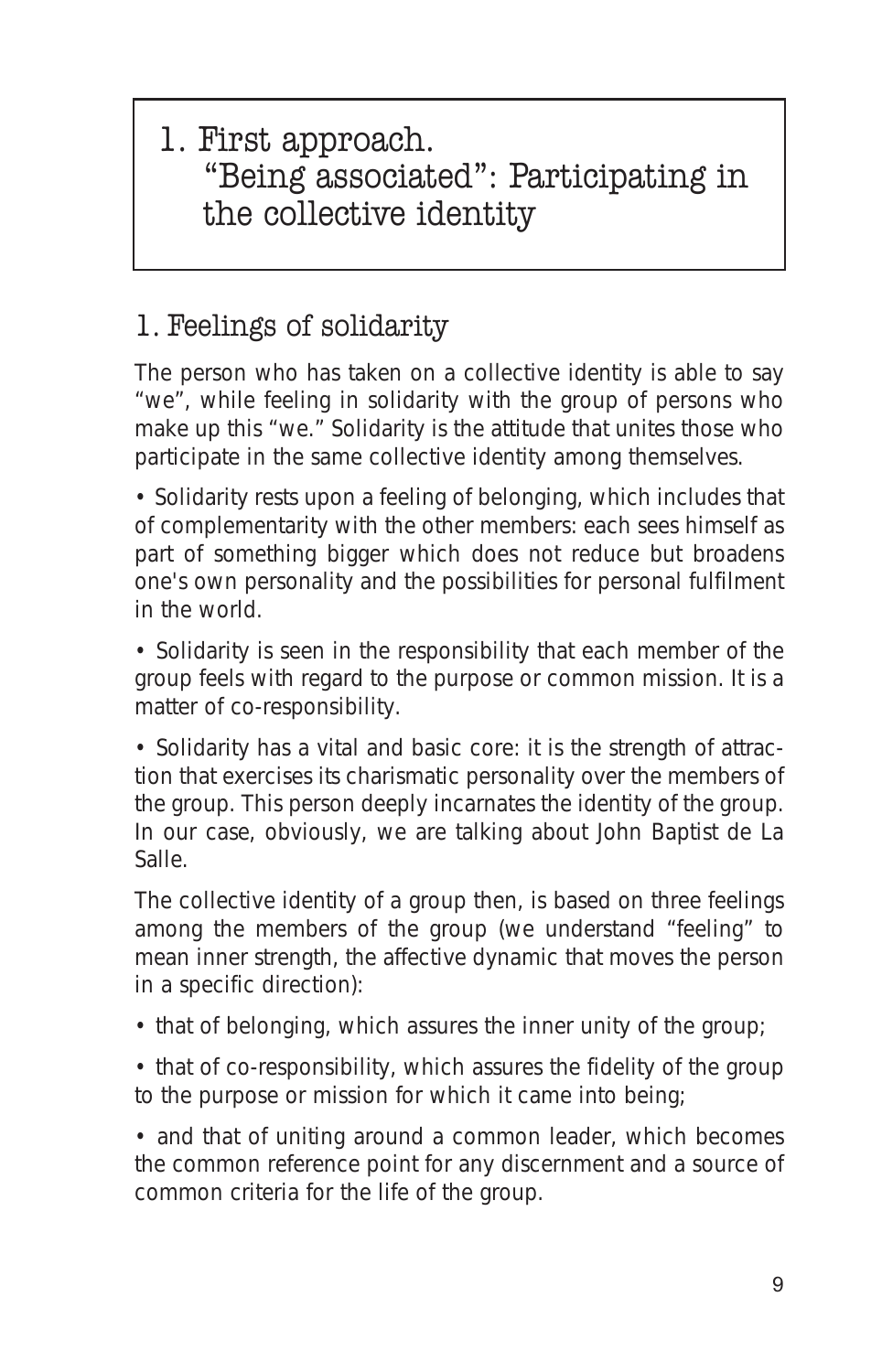The vitality of the group will depend on the intensity with which it lives out the said feelings deep within its soul. And each member of the group participates in the collective identity in the measure in which those feelings take root in him. Here we note that these feelings tend to commit the person in a profound way, and not only in partial or accidental aspects of life. For that very reason these feelings cannot be the result of trivial experiences, but of a process of formation and transformation of the person.

Let us see now how these feelings, vital to Lasallian Association, come to be rooted in a person. We will speak of two levels that should be kept in mind in the formation process: the affective level and the narrative level. In order to survive, the collective identity must have these two components. In the same way, those who wish to participate in this collective identity must develop both of these levels. The process of initial formation must facilitate it as a fundamental objective. But that is not sufficient. Throughout life it is likely that one of these elements is weakened depending on the circumstances people go through and the group that welcomes them. Therefore, continuing formation which is adapted to each age group must be concerned with nourishing, deepening, and when necessary, recovering each of these two components of collective identity.

#### 2. The affective level

Identity begins to develop around the first level through relationships with specific people, the participation in the life of a group, and involvement in a work. The person enters **into relationship** with the members of the group; he is **involved** with them in experiences proper to the mission, and by means of them he **identifies** with the charismatic figure of the Founder.

This level allows the person to become rooted in reality, to establish links with persons, to feel moved by the needs of those he serves, to get excited about the mission, to show his own gifts and abilities to serve the mission.

The result for the group is what we could call the group's "affective identity." The feelings in which these are rooted are very much connected to the "here and now," to the specific persons and works, to the emotional aspects of De La Salle in terms of the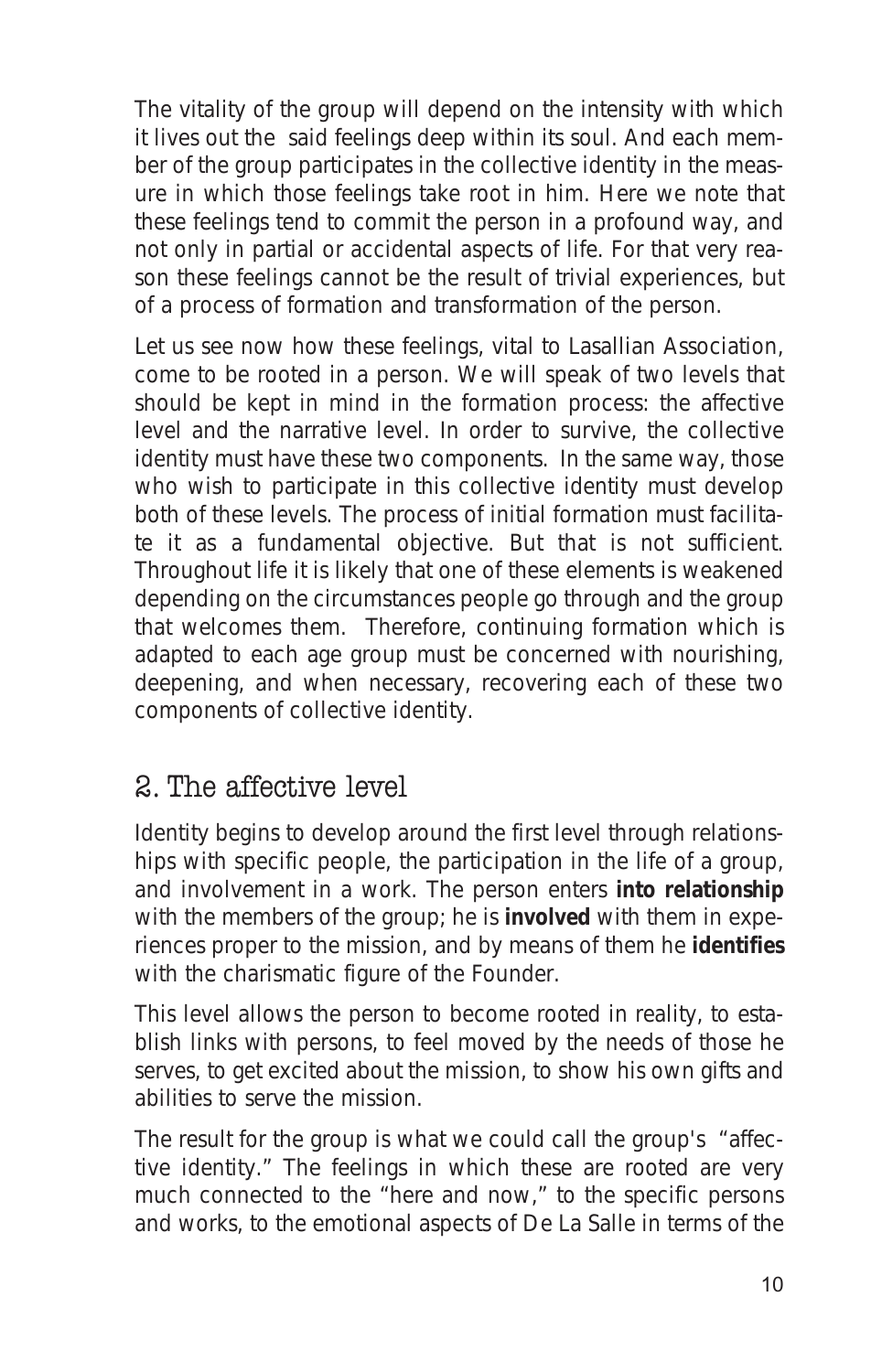symbol that unites us and distinguishes us in the socio-ecclesial framework. It is essential that those persons feel united among themselves and that they are challenged by those they serve in the mission.

But, if this level is the only one developed, everything will end in one specific place and with the persons in that place. The universality of the charism will not be achieved and, therefore, the charism will not continue. Lasallian association does not happen with "affective identity" alone.

### 3. The narrative level

An identity begins to develop in the narrative level when it moves beyond the "here and now" and describes itself as integrated into a history in which the past enlightens the present and both allow a projection into the future. We might speak about the "historical dimension," but the term narrative refers to something more complex. It is the perspective from which people *contemplate* their lives and discover the story line that knits together all the events they have been involved in, *the source* of the existential situation in which they now live. They can dare to sketch out the way into the future.

A collective identity is more than just the aggregation of a collection of individual identities. Collective identity arises from the narration of events in which people have been involved in solidarity. When these people, in dialogue with others, narrate their collective experiences *again and again*, bonds, which had been more or less implicit, begin to emerge. These are bonds that unite them to the recipients of their work, the bonds that form the story line that unites some events with others. As they develop the narration or story they become aware of their journey. Each new reading normally presupposes a major awareness of the journey they have made together as they discover new aspects or re-evaluate previous aspects or even correct former perspectives.

In the narrative there is a motive or central matter around which the whole story flows. We could say that it is the nucleus that gives consistency. In the Lasallian narrative or story this nucleus is *the Christian education of the poor.*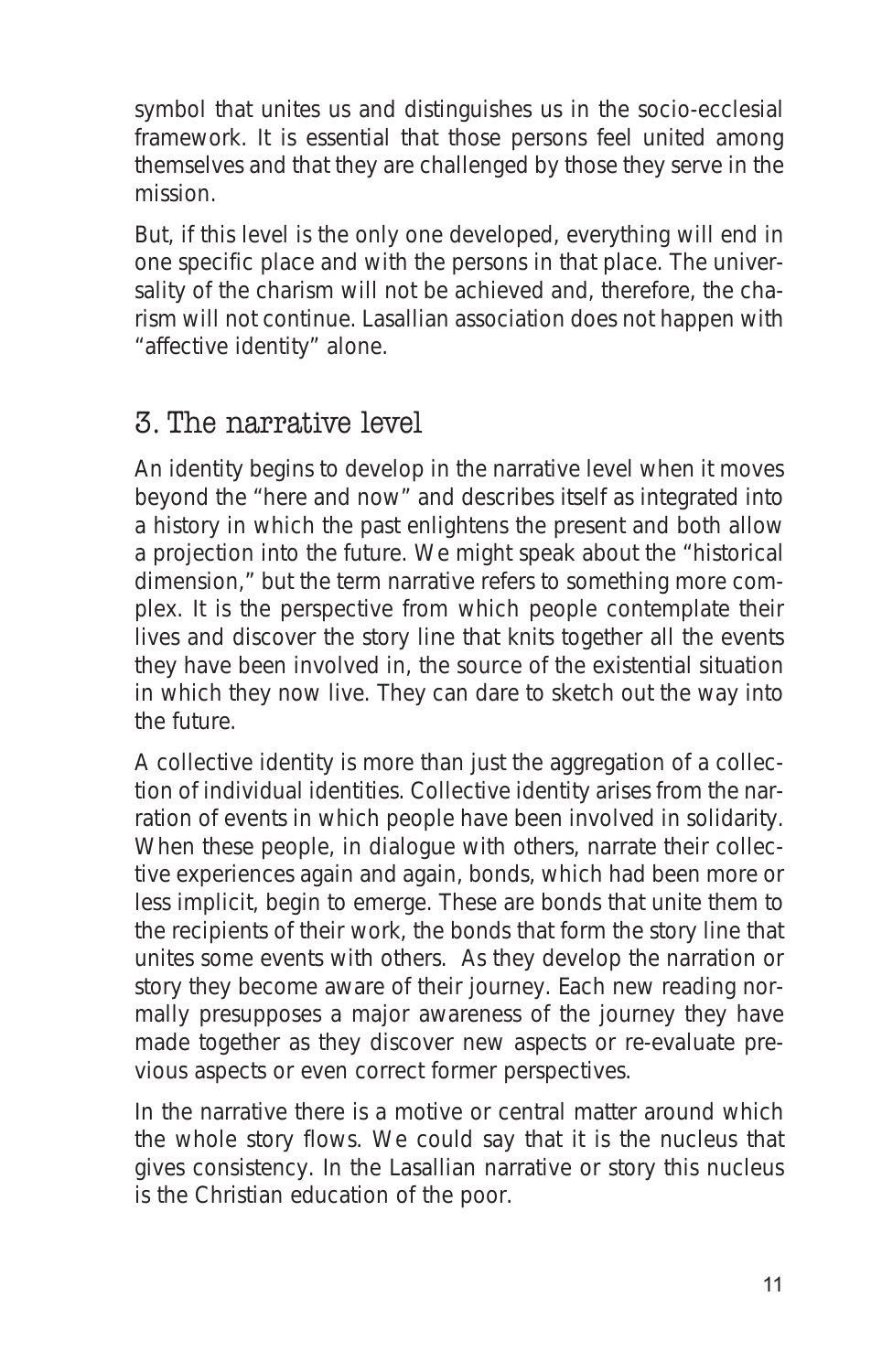But the life and interest that the narration may awaken depends on the scenario, the imagination or plot that originate around that nucleus. In the Lasallian story this original imagination that gives everything its unique quality is the will to respond, *together and by association* to the needs of Christian education of the poor. "Together and by association" is the perspective from which the whole story develops.

The narrative and the collective identity tend to extend beyond the specific persons, places and circumstances of their origin as long as the central nucleus and the imagination that sustain the story continue to really be alive. When this disappears or the story is forgotten, identity also disappears because, with the loss of the awareness of the common journey, only the institution, its organization and its rituals remain. These however, have lost their original meaning.

If people are to be integrated into a collective identity they must recognize their place in the story that sustains that identity. The object of initial formation was precisely to help to build the personal identity of the candidates in relation to the collective identity. It was to help them discover and integrate their own *existential story* within that of the collective identity, (in our case within the story of Lasallian Association) until they felt they were part of it ( the feeling of *belonging* ).

This integration within a collective identity brings with it a commitment to continue the story line along the same imaginative lines. It means joining an "*unending story*."

In this way narrative identity expands the narrow horizons of the immediate experience and makes the person feel that he is part of a much broader story, in which his short story finds meaning and understanding. And if faith is the objective then it will be discovered within a salvation history that goes beyond the temporal and geographical boundaries of specific circumstances.

• The feeling of belonging is enriched with the dimension of **communion**: the person perceives himself as being united to other persons in the same spirit or charism, and this goes beyond friendliness and even being close to a person.

• The feeling of responsibility with regard to finality or mission is also enriched when the persons discover themselves to be **instru-**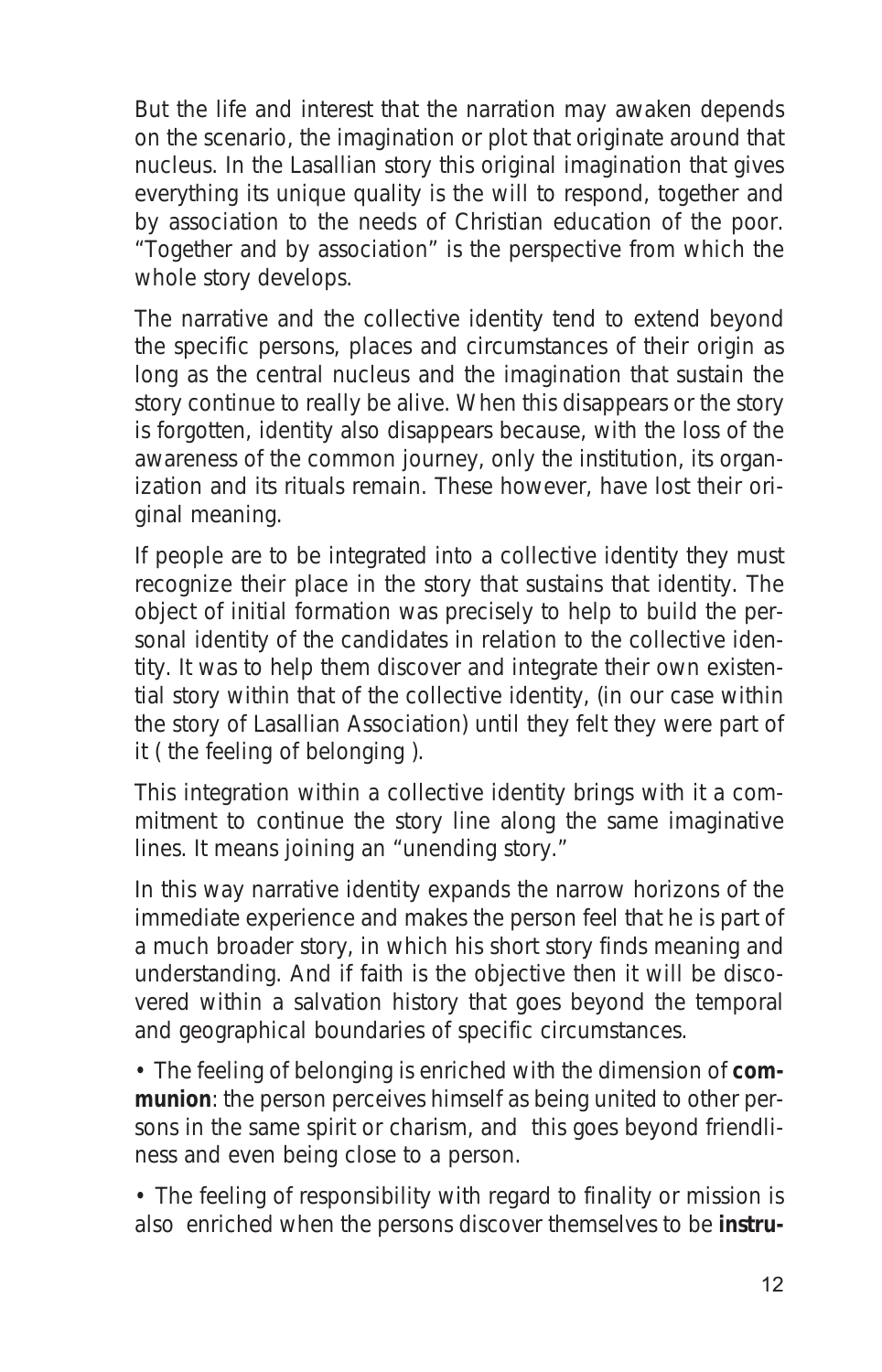**ments in God's work**, and when they discover that this work is not limited to the specific program that they have in hand here and now

• And John Baptist de La Salle is considered to be **a teacher of life and spirituality**, and not merely a symbol of unity.

The "*initial myth*" or founding story that gave rise to the Lasallian collective identity has exceptional importance on this narrative level. The formation process will help each person to re-live the "*initial myth*" (the founding story) and enable him to tell his own story as an updated version of that myth. By re-living and updating this *initial myth* each new *associate* will acquire the *identity* proper to the Lasallian community, and he will identity with the Lasallian charism and will be able to enrich it with his own personal charism.

#### 4. Experiences that shape us

The two levels of identity, affective and narrative, are developed based on *experiences that shape us*. People being "initiated" into a new identity - in our case, the young Brother or the lay colleague who wants to associate himself with the Lasallian mission have to pass through fundamental experiences that shape them and allow them to enter into this identity, to be imbued with it and to make it their own.

#### **4.1 To experience life according to the charism**

The formative experience is that which make adults experience reality as their own. By means of this experience they establish a link with life, with the world; through it they feel that they are the protagonists and that they transform reality, *they experience life* and based on this experience their perspective, the way they look at the world, is transformed. But this needs time. Their identity is enriched or determined based on these experiences.

When someone has not been able to assume the collective identity, whatever the cause, it is outrageous to ask that person to assume a situation that demands a certain maturity in the possession of the collective identity, or to impose this on him.

• It seems to us that this would be the case when a young Brother is placed in a community with an individualistic lifestyle, or one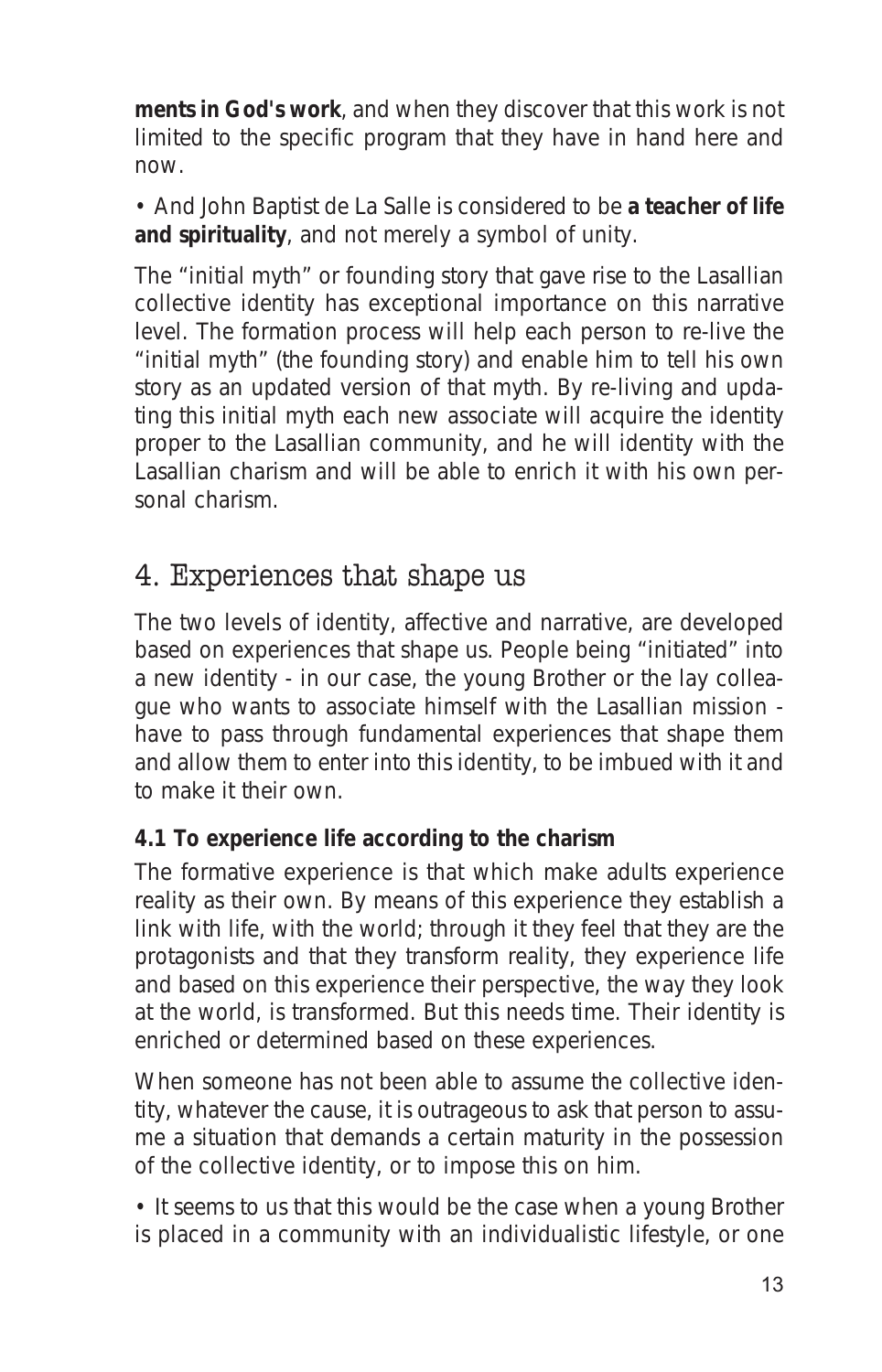that is dedicated to works that are very disparate, if prior to this he has not had the rewarding experience of association for mission in a community whose members plainly live out solidarity and mutual support.

• Or if he is assigned to a middle-class school because the vitality and the creativity of the young Brother is important for the running of the school, but previously he has not had the direct experience of being dedicated, in community, to the very poor.

• Or when he is assigned an administrative position in the organization of an educational work, if before he has not had the experience of association with other lay partners, working side by side with them and establishing bonds of communion with them.

The "rites of passage" within the initiation process - as are First Profession and Final Profession , for the Brother - or the Promise or Sign of Association for the lay person - have among their tasks, that of "saying" (celebrating) before the community that the subject in question has satisfactorily gone through the experiences by which that community is itself recognized, and by means of which it identifies itself with the values that the community protects.

#### **4.2 Experiences that shape Lasallian identity**

In a process of Lasallian formation people must be able to experience these dimensions in greater or lesser intensity. There are many possibilities:

• Being associated, *in communion*, with specific persons for mission and not simply working in an organized team or in an organized way.

• Being devoted, based on gratuity, to the poor, and not simply to the young.

• Having shared *the experience and the encounter with God*, the feeling of being consecrated, deep feelings about ministry, and not simple having prayed together with other persons.

• Having discerned life in light of the Spirit, feeling accompanied based on Association in the overall search for the will of God, having been able to build the narration of one's own identity in dialogue with one who accompanies and who acts as mediator of the collective identity.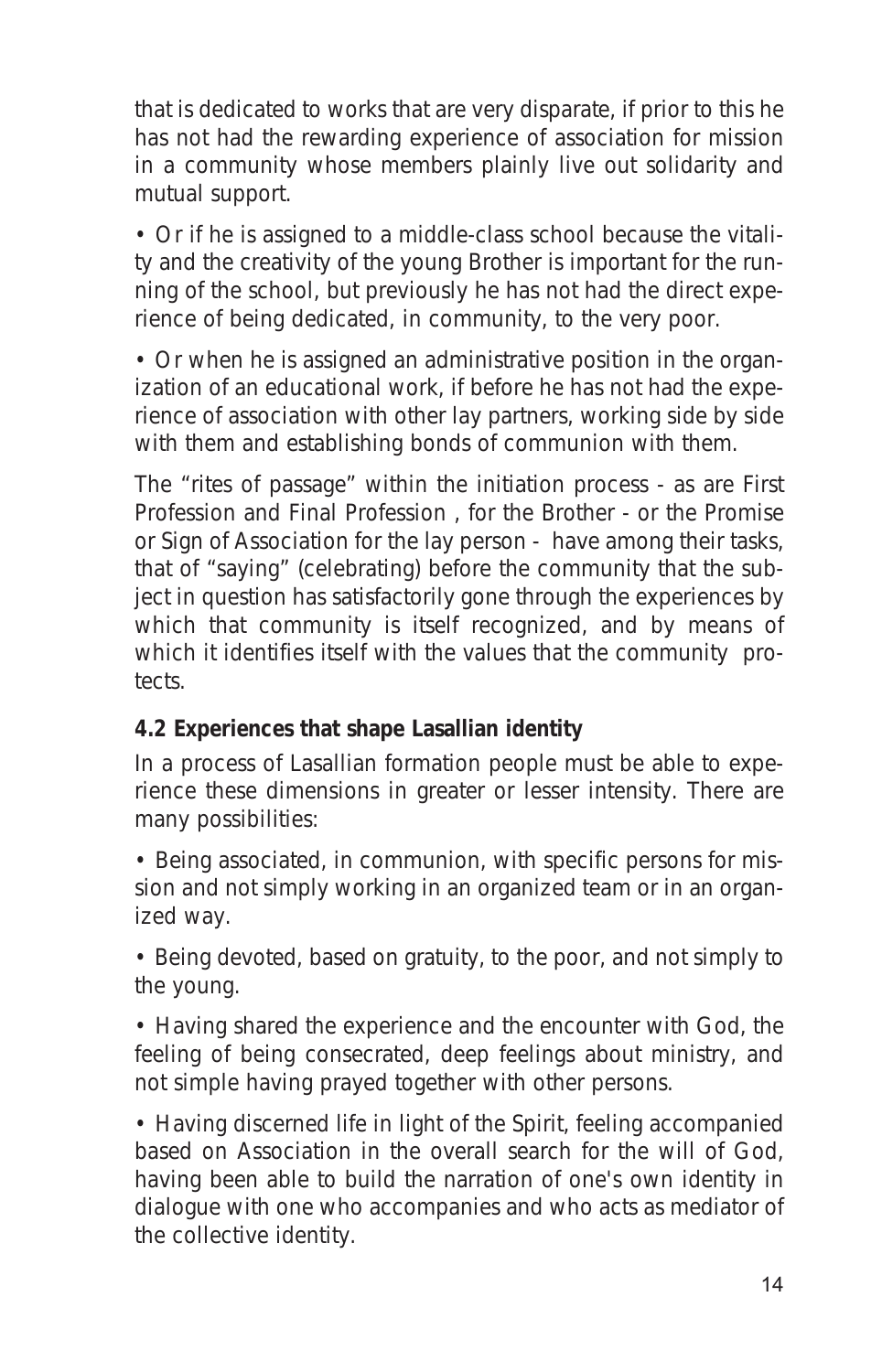The experiences that shape us contribute their richest meaning when they can be read in contrast with - or in light of - the source events and the historic experience of Lasallian Association. The theoretical formation that accompanies the period of initial formation should provide the "interpretative keys" to draw up, understand, enlighten... the experiences that have been lived or that are currently being lived. The individual and/or community that accompanies acts as a mediator of the collective identity. In the dialogue that originates in this process the person being initiated puts together the narrative of his own identity.

### 5. The context of a pluriform identity

The Lasallian collective identity comes to us as a pluriform identity. We can talk about diverse Lasallian identities and no longer just about the identity of the Brothers of the Christian Schools. The story that sustains this identity has been overtaken by that phenomenon which characterizes the present time: *fragmentation.*

The great narratives - the very foundation of collective identities have lost their absolute character and are no longer considered important in themselves, but for their ability to provide valid and attractive material to personal identities in order to make up the personal stories. It is not that these master stories have become useless: on the contrary, individuals need to turn to them to understand themselves, as a means of personal and community identification. But they must be recovered, recognized, within one's own personal narrative, as a kind of condition so that the individual feels that he *belongs* to the collective identity, which is maintained by that story. That is to say, the predominant perspective is the personal identity, one's "own personal fulfillment," with all the risks of subjectivity that it carries, certainly, but also as a guarantee of authenticity. The individual looks for a way of life in which he can recognize himself.

At the same time, the loss of the monolithic character of the great stories, their fragmentation, gives rise also to double-dealing:

• Each story can be broken down into fragments chosen at will - yes to this, no to that - and it gives rise to multiple small stories. Translating this to personal identity, this would take on specific traits of the collective identity and reject others about which it has no interest. So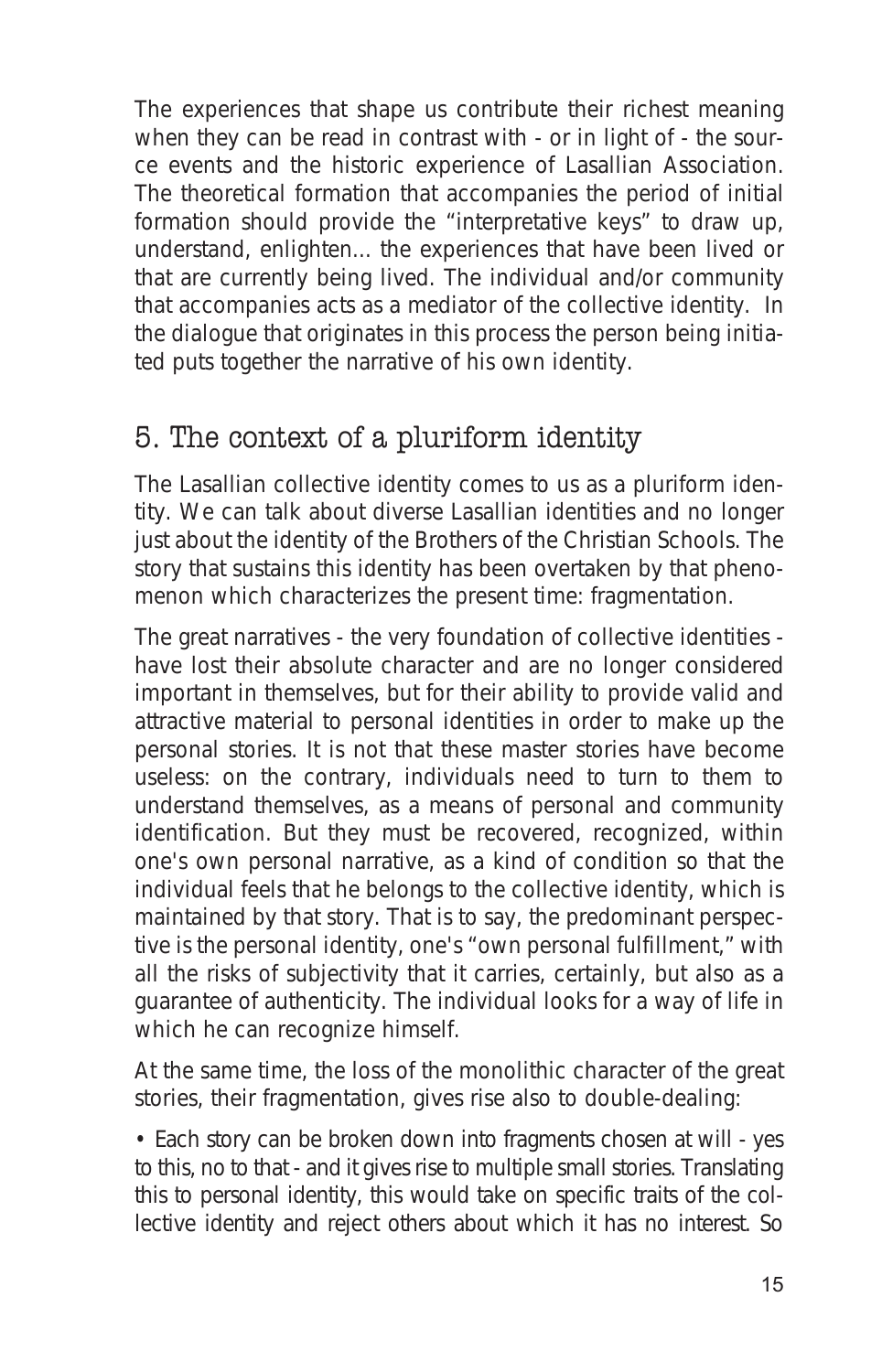then, how is the collective identity maintained? If the tension that must exist between one and the other is broken, the individual's sense of belonging to the group will be lost. We must clearly define the experiences that shape us and that give consistency to our collective identity as a common reference for those who want to become part of it. Without these experiences collective identity will lose its ability to attract and hold us together.

• On the other hand, this same factor has allowed for the same story, which in the beginning gave rise to a very specific identity, to be reinterpreted and, based on that, to form diverse collective identities in more or less concentric circles, that is to say, with common reference points, and others that are more specific to each circle. This is what has happened with the original Lasallian story, which in the beginning gave rise to a very specific collective identity, that of the Brother of the Christian Schools, a "*lay consecrated celibate who lives in community for the education of the poor*." As this is reinterpreted in the framework of the Church-Communion and even in the context of ecumenism, based on other life situations, it has given rise to diverse Lasallian identities, all of which are recognizable as coming from the same, common family stock.

The new situation has special repercussions in that collective identity that had been originally forged, that of the Brother. If a short time ago it was enough to refer to the founding story to find its own reason for being, this is now no longer sufficient, from the moment in which other collective identities also feel justified by that same story. The collective identity will need to read its founding story based on new reference points that will provide the ecclesiological Church-Communion model, and to do this in dialogue with other identities that have sprung up in this new context, allowing themselves to be questioned and also providing some light because they are, in this new context, a part, or *an extension of the Brothers' own identity* (and vice-versa). In other words, there no longer exists the Brother of the Christian Schools as a pure and exclusive identity, *but the Brother of the Christian Schools in the context of a multi-Lasallian identity*. Of course we could easily reverse these affirmations in order to apply them to the Lasallian identity for lay people.

This *contextual* dimension of identity has been highlighted in recent times, and it is an important challenge for formation. It pla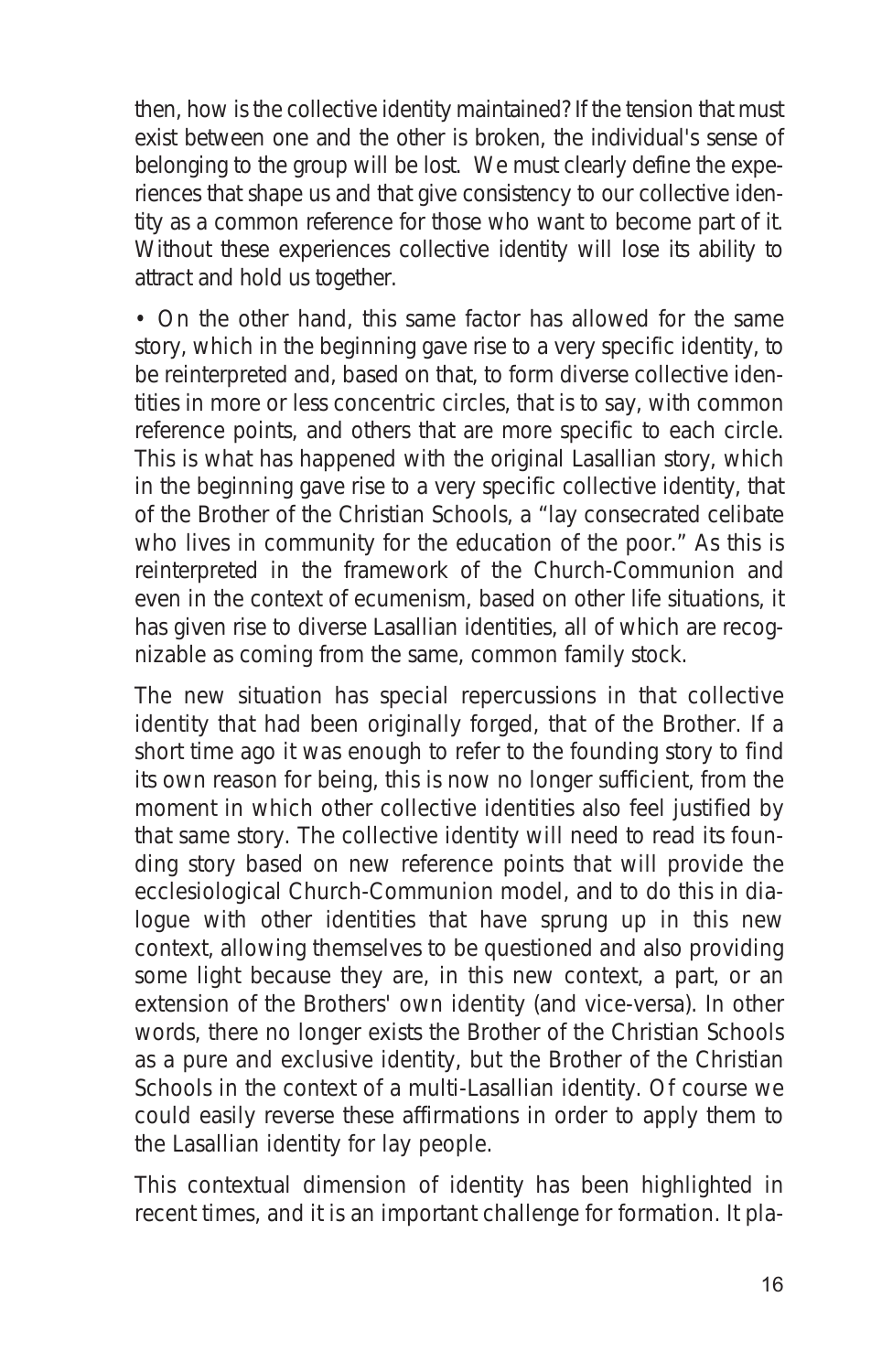ces identity within present history, in a concrete culture but, above all, in a context of interpersonal ties that reveal their interdependence, their complementarity and significance.

The scope of this contextual dimension of identity on the ecclesial level is recent . It will suffice for us to read carefully the following text from John Paul II in *Christifideles Laici*. He makes some statements that we would have found difficult to accept not many years ago; but are we capable of re-reading this, accepting its consequences, applying it just like that to "Lasallian Association," to the collective Lasallian identity, where there is a common charism in service of the one mission, all within different modes of the Lasallian vocation?

*"In Church- Communion the states of life by being ordered one to the other are thus bound together among themselves. They all share in a deeply basic meaning: that of being the manner of living out the commonly shared Christian dignity and the universal call to holiness in the perfection of love They are different yet complementary, in the sense that each of them has a basic and unmistakable character which sets each apart, while at the same time each of them is seen in relation to the other and placed at each other's service."* (ChL, 55).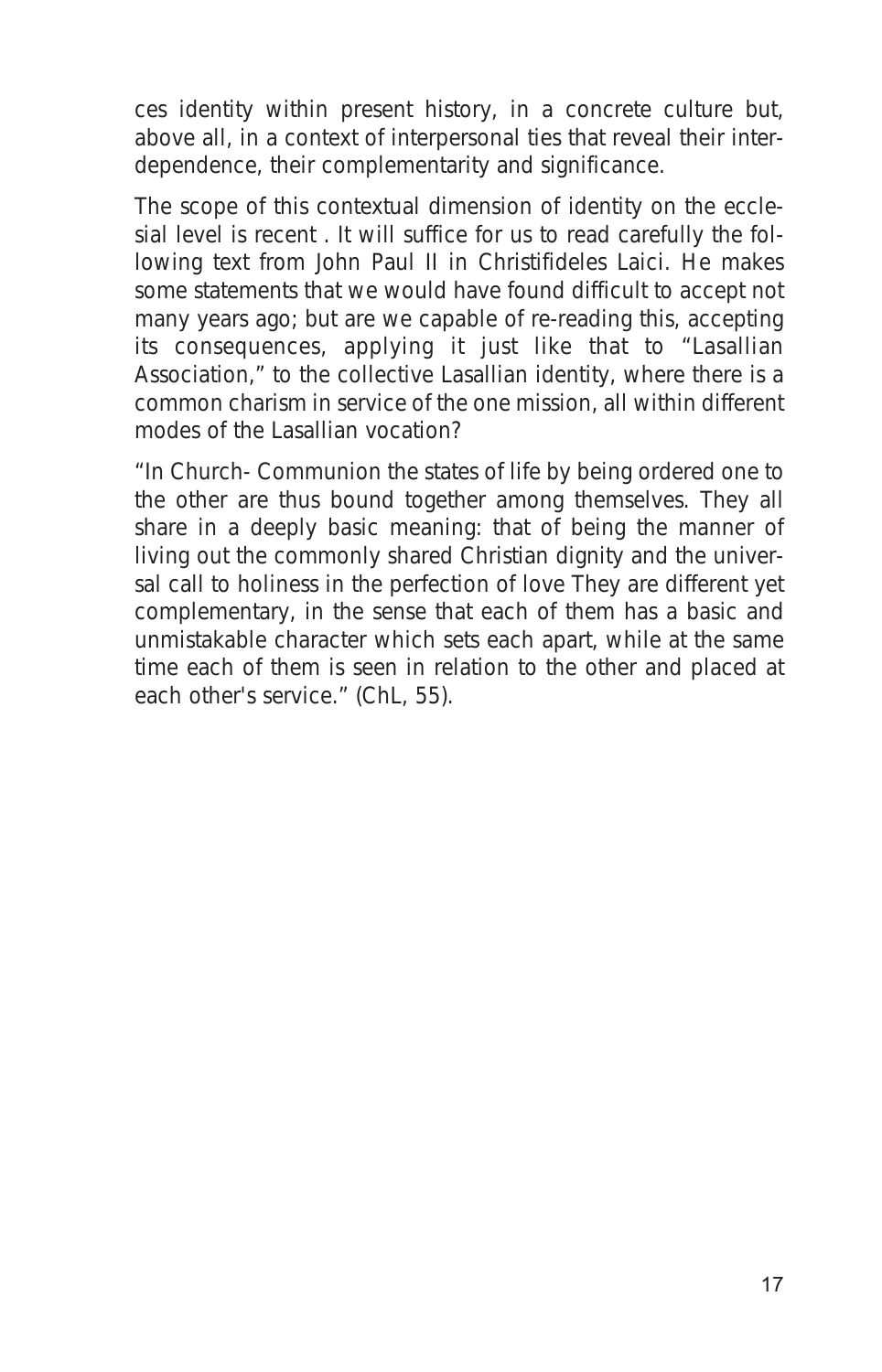### Questions for group reflection:

1. Let us compare our personal experience with what is affirmed in the text about feelings of solidarity. Do we think that our initial formation was concerned with sufficiently developing those feelings? Do we notice any special lacunae in ourselves or in others who make up our communities?

2. What does the affective level specifically contribute to the Lasallian collective identity? And the narrative level? What limitations can we detect in each of these and how do they complement each other.

3. There are experiences that shape Lasallian identity. Do those of us who call ourselves Lasallian, whether Brothers or lay colleagues, recognize these sufficiently? Which of these experiences do all of us consider to be fundamental? (Make a list of them starting from those that are essential…)

4. What repercussions does the new situation of Lasallian Association have on the identity of the Brother? Which aspects of initial formation must be given special attention? Which aspects need to be raised again in continuing formation?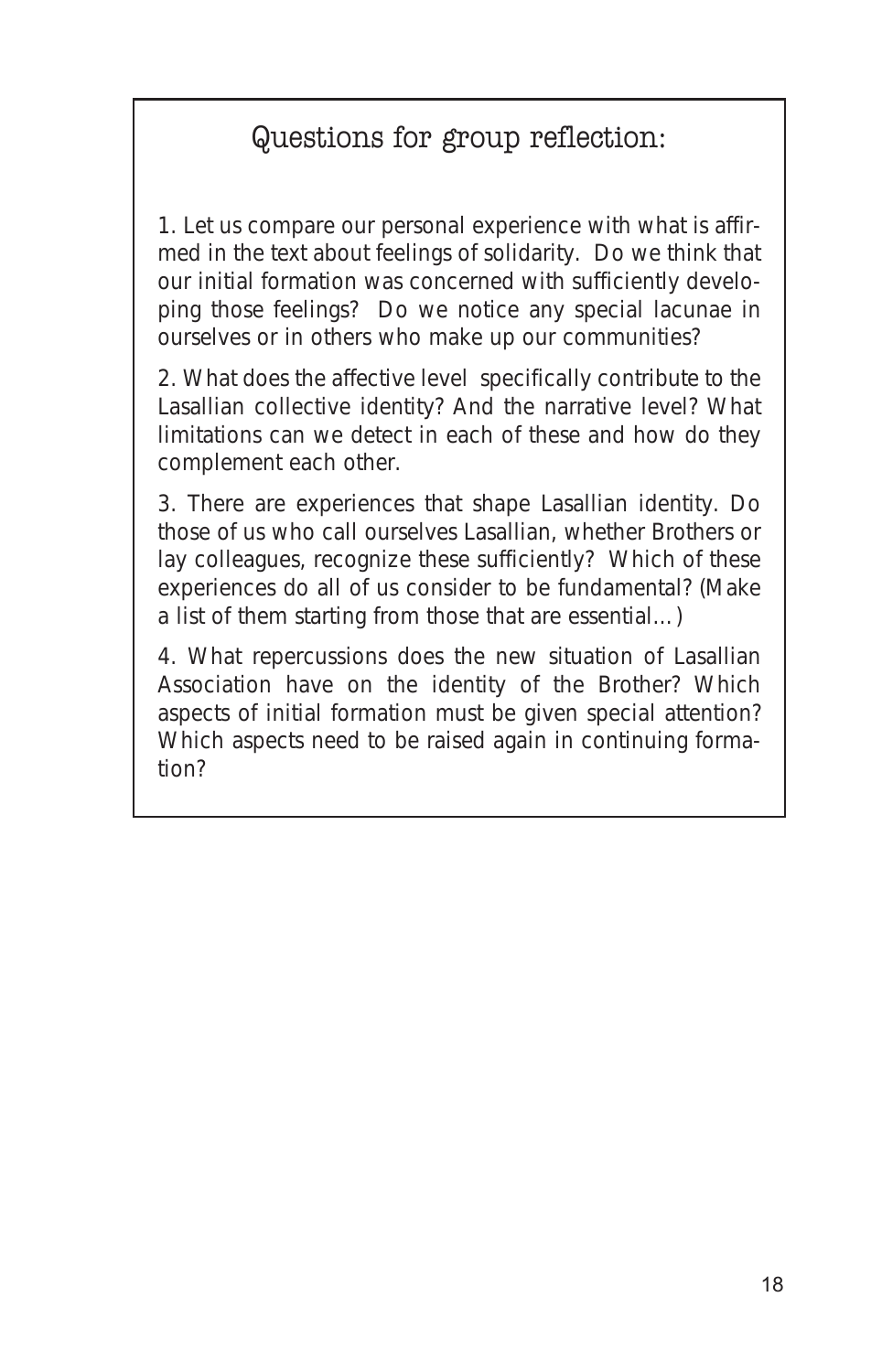# 2. Second approach: "Being associated" A central message of our foundation history

## 1. A revealing story about our identity

The history of our origins reveals our identity, it describes us and tells us what are values are, for whom and why we exist.

Lasallian collective identity has a foundation history that allows us to understand it and to make it understood. The "*initial myth*" of our Lasallian story is the narrative of the origin that is beyond anecdotes because it refers to life experiences that are woven together with the Holy Spirit in the role of direct protagonist. The "initial myth" is the narration of how the Lasallian charism entered into history, of how the collective identity of the "Brothers of the Christian Schools" emerged, and in modern perspective how the Lasallian collective identity emerges. It is in our foundation mythology that we find the meaning of our Lasallian identity, with in turn enables us to feel that, as part of the world and of the Church, we have something special to offer.

And within that history there is an event that functions as the center of gravity because of its special importance: "The foundation event which links the Institute today to its origins is that of the 6th June, 1694, when John Baptist de La Salle and twelve of his followers consecrated themselves for life to the Christian education of poor youth. (*The Documents of the 43rd General Chapter, Ch. 1, p. 2*). "The original vow for the service of the poor, which associated the Founder with twelve Brothers, in 1694, is the source of Lasallian associations of lay persons and religious who wish to be part of the Lasallian mission" (Id., p. 4).

Why does this event of 1694 have this generative power, which makes it a central feature of our foundation story? The answer lies in the four elements that go to make up the act of association:

- a) the communion between those making the commitment
- b) the charism or unifying spirit which inspires the commitment,
- c) the commitment of the individual,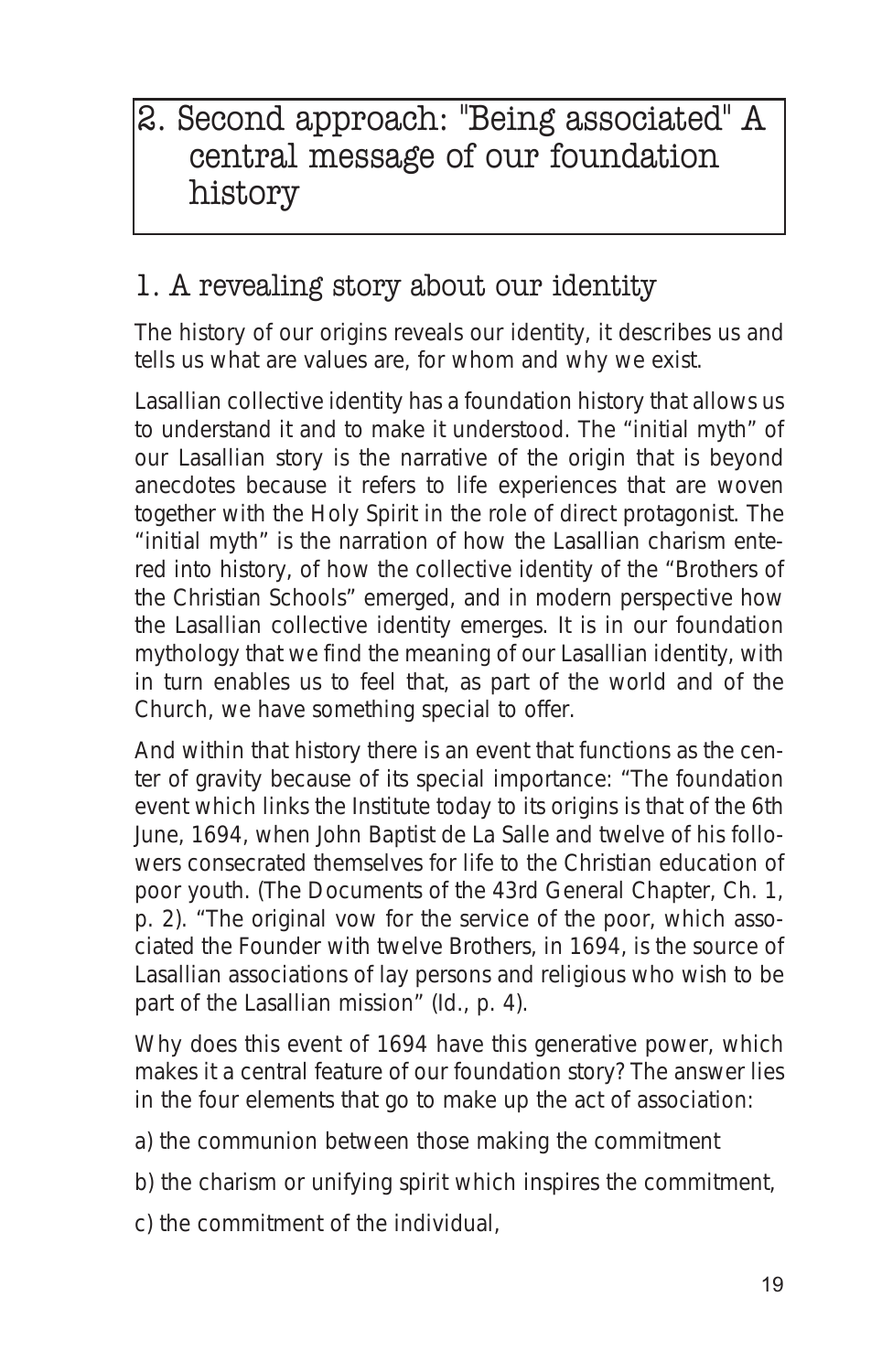d) the mission (the Christian education of the poor), which is the reason for the preceding three points.

These four things give the term Lasallian association its special meaning and make it fundamentally different from what is usually meant by "association" in current usage.

#### 2. The journey of the "community for the education of the poor"

The event of 1694 and the developments that flowed from it did not come about by chance. They were part of a process and the outcome of a process and they make sense only when seen as part of that process.

Lasallian Association has a *period of gestation*, which coincides, with the beginnings (the decade of 1680) of the itinerary of that first community - scattered in several houses - made up of De La Salle and his teachers/first Brothers. Such an itinerary is a meeting point of different lifestyles, moved forward by the willingness to respond to the educational needs of abandoned children and young people who are "far from salvation." This call, seen from the point of view of faith, is also interpreted as a call from God. The willingness to give an answer to that call of God and of the poor becomes the driving force of what will become Lasallian association.

• 1682-84: De La Salle renounces his canonry and his personal property: it is not out of longing for perfection or to set an example to his teachers, but to strengthen the community that needs to serve the poor. It was the challenge N. Barré had set him: "to be with them and like them"

• 1684-86: The first gestures of the community to institutionalize its identity: name, habit, regulations... make clear the intrinsic relationship between community and education of the poor. The vow of obedience that they take for the first time in 1686 also serves to secure the cohesion of the group for the service to the mission.

• 1686-1690: The community matures and takes its first steps towards *universality*, at the same time as it experiences the first strong temptations from the outside to limit the range of the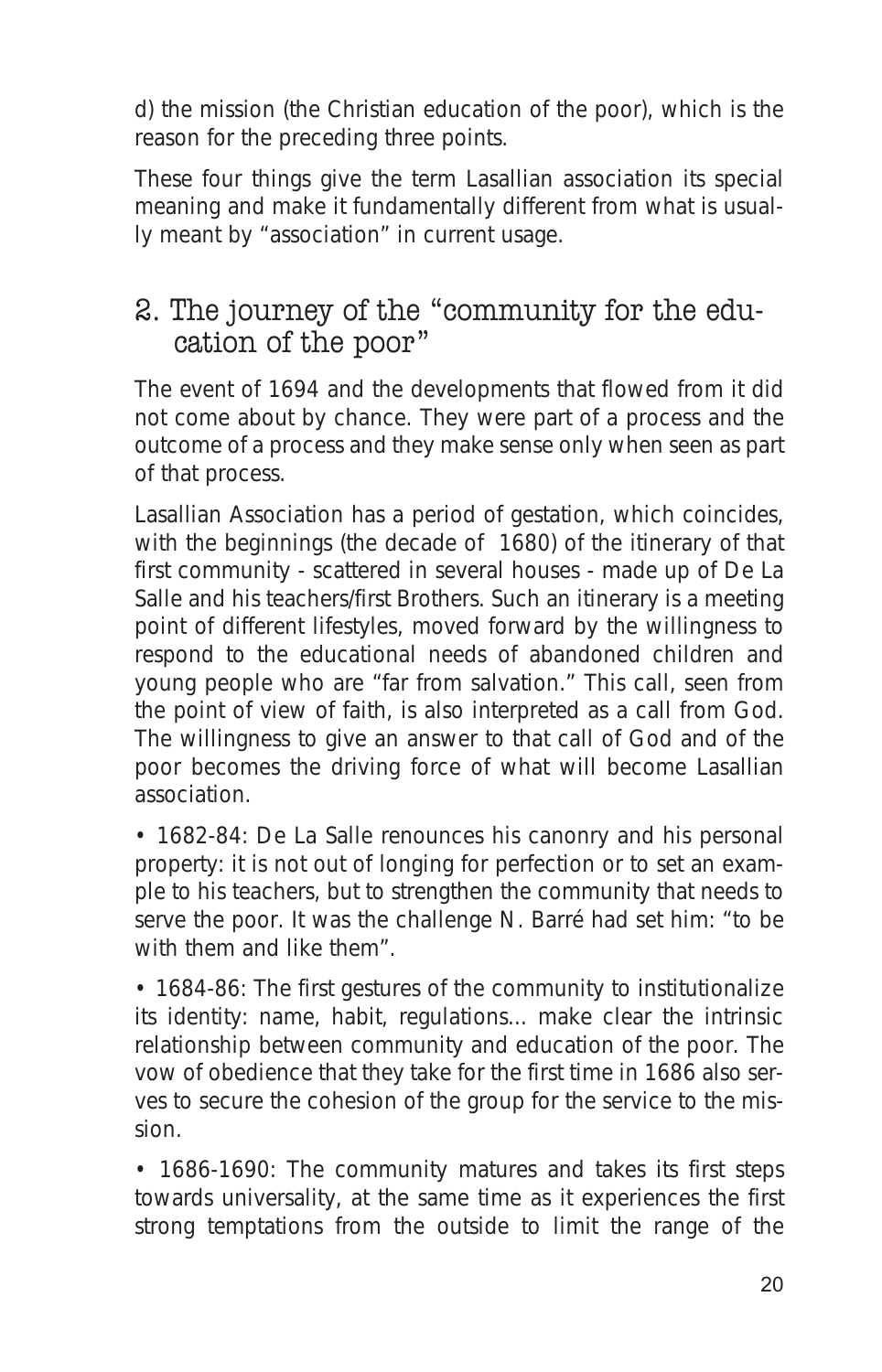Lasallian community: the expansion from Rheims to Paris, against the financial security offered by the Archbishop of Rheims were they to stay in his diocese; the option for the internal autonomy of the community against the protection derived from becoming functionaries of the parish priest; the decision to maintain a project of a Christian education integral and open to all as opposed to the tranquillity of submitting itself to a school system which was legal but unfair to the poor.

The itinerary that takes shape is those years becomes a *process in which people are being transformed*:

• they see themselves inside a history of salvation which has concrete names and faces;

• they experience communion wit other people animated by the same spirit;

• they are introduced into a ministry, which increases their responsibility to God, the Church and the recipients of its mission.

The result of the process is a *new identity shaped by the Lasallian charism.*

The journey, animated by the charism - the Spirit - makes clear the importance and the necessity of the *community* as *mediator* in fulfilling the educational mission, but also as a *sign* of the educational offer proposed to society.

The journey also reveals the *weakness of this mediation* in the measure in which the external and internal horizon of the community is being reduced. Immediate interests threaten the community, by what is being done and what can be done; it is itself threatened with disappearing as soon as the mission disappears from its horizon. But, above all, the community is threatened by the fatigue or the inconstancy of the people who are part of it, by lack of internal commitment, by the loss of its roots.

The crisis in 1690 when half the Brothers leave the Lasallian community, shows, above all, the lack of internal horizon, the personal commitment which can only arise from the interior man, secured in God, in communion with his brothers and responsible for the work with which God has entrusted him.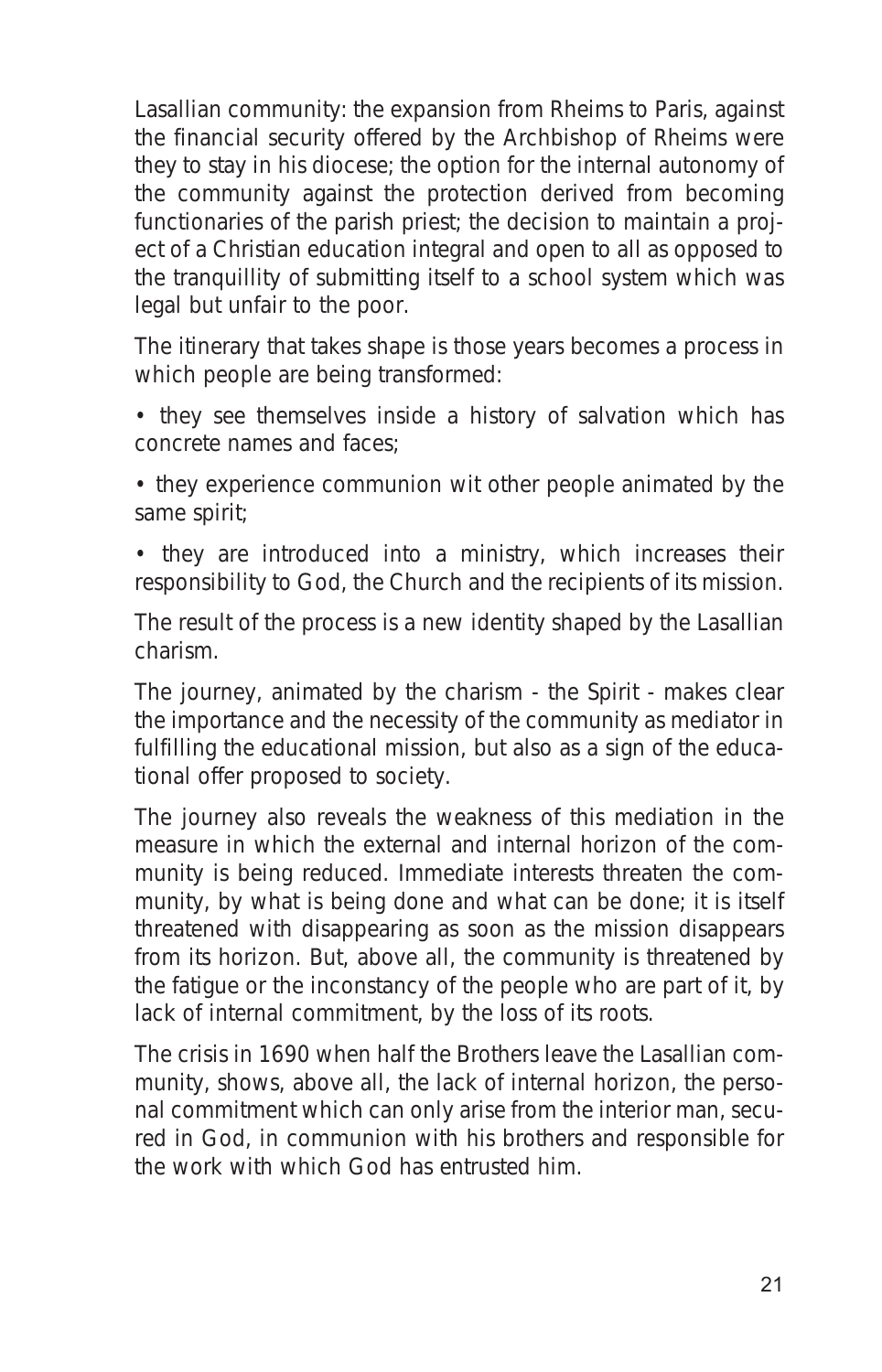### 3. The vow of association: A prophetic act

The vow of association of 1691 and 1694 is the real threshold of Lasallian Association. And it is also the "knot" which resolves the crisis and joins together the two tracts of the journey at the very moment when the threat of breaking that continuity is looming. In the gesture of consecration they are brought together in confidence in God to whom they attribute the project; *solidarity with the Brothers* on whom they count at the moment of carrying out the project; *responsibility for those at whom the mission is aimed.*

• Externally it adds nothing, either to the mission or to the community. But internally *it places them in an explicit reference to God himself.* It is due to this that the protagonists will find greater strength to carry out the project.

• The vow projects what already is being lived into the future. It is a *prophetic gesture*: they state that God is present in what they are endeavouring to do, and that is why they can commit their life in giving continuity to the experience in spite of its apparent fragility.

The formula of consecration or gesture of commitment of John Baptist de La Salle and his Brothers expresses on the whole the bond established between the two dimensions: "community" ("*together*") and "association for the mission." The bond points out the lifestyle in community, the radicalism with which the objectives of Association are being assumed and the order of priority among the options a person has to take in his life. In this case, the link points to an absolute solidarity with the members of the community and with the objectives of Association, to which each one´s interests and needs are subordinated. The type of Association that the commitment of John Baptist de La Salle and the Brothers establishes corresponds to an *intentional community.*

• In the first part of the consecration formula the Trinity is presented as the ultimate reference of the Lasallian Association, since the Trinity is the communion model for the mission and the ultimate foundation on which the Association is established, and not the associates´ capacity for commitment or their generosity.

• The whole person is involved in the proclaimed object of the consecration, identified as "*the glory of God*" and Association for the *schools for the poor*. It thus expresses the unity in the Brother´s life.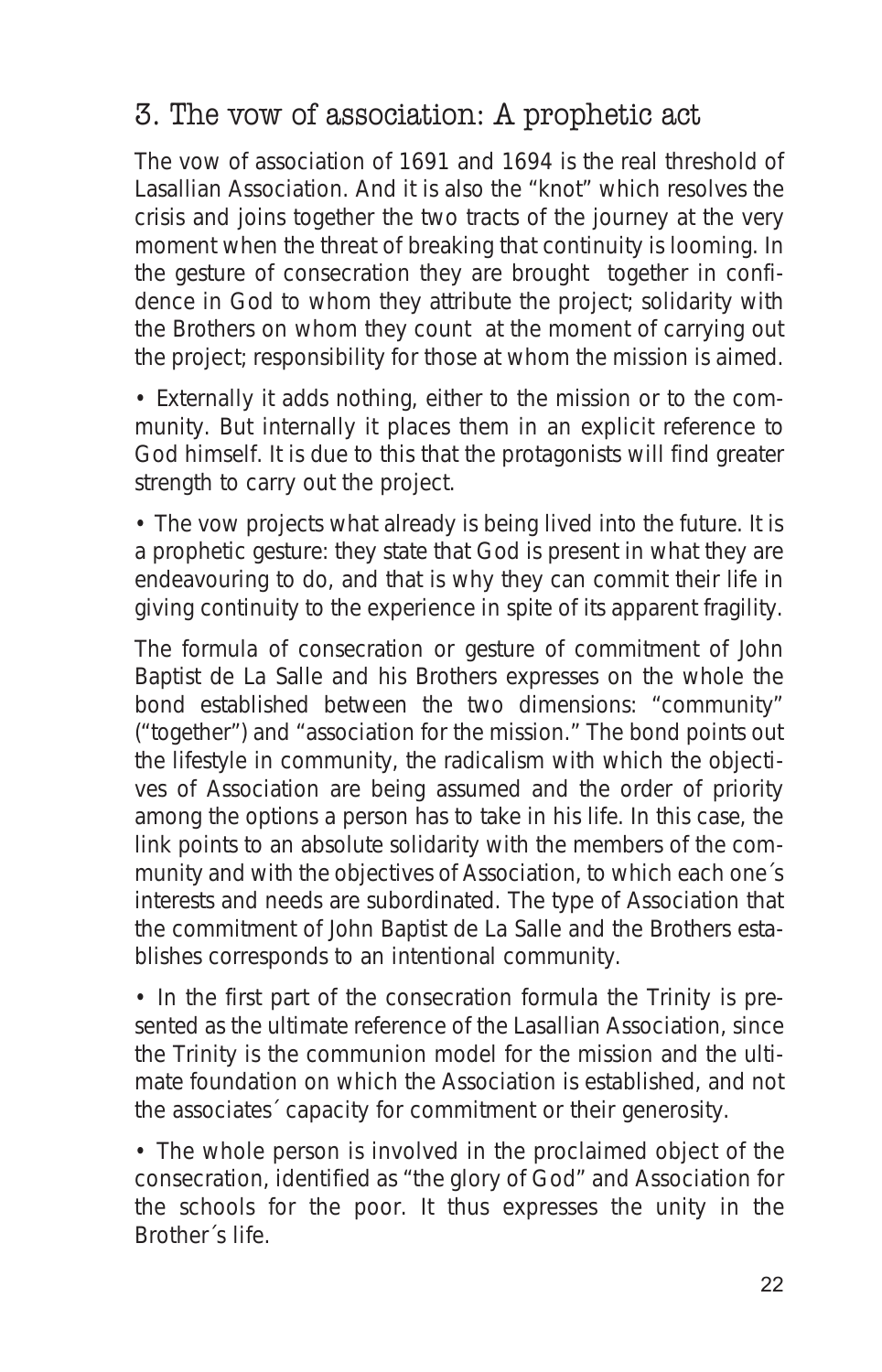• The commitment consists of "uniting myself and remaining in society with the Brothers..." it translates into three vows: *association, stability and obedience*. Each one of these reinforces one aspect of the communion for the mission. I unite myself with these Brothers, I promise to be faithful to them (they can count on me, whatever happens), and I accept what they decide. Note that the three vows, directed to God, have the Brothers with whom one associates as their direct recipients. The complementarity is realized in and with them.

• The commitment is not, therefore, immediately with the work of the schools but with the Association, that is to say, with the "Community for the schools for the poor". From the very beginning it is very clear which is the *centre of gravity*, the essential *mediation* that distinguishes the Lasallian project. It is situated in communion, in the fraternal relationship among the members of the Society, rather than in the apostolic endeavour in itself, even though this is the aim of the communion.

• The purpose is the maintenance of the gratuitous schools for the poor. In this purpose are implied the preferential recipients, poor children. The strength of Association is aimed at the poor, not exclusively, but with a strong preference. It is the aim of the Institute and the Institute itself must fulfill it, not each member individually. Thus all associates accept the fact that they "*do whatever they are assigned*" in society.

• "*Together and by association*": This marks the style in carrying out the work and also indicates the necessary, fruitful tension between the immediacy and closeness with those who benefit from it - something which favours the community- and the universality and broadmindedness more peculiar to the Institution.

Only a few of those who then were part of the "*Community of the Christian Schools*" (1694 and the following years) made the commitment explicitly with the vow of association (consecration). But his gesture has a prophetic scope for the whole community: the others are affected by the consequences of the gesture of the few and also contribute to the constitution of the Society and the achievement of its goals. This act by a few benefits everyone and serves as a touchstone for all as well as the bond that integrates them all in the Society.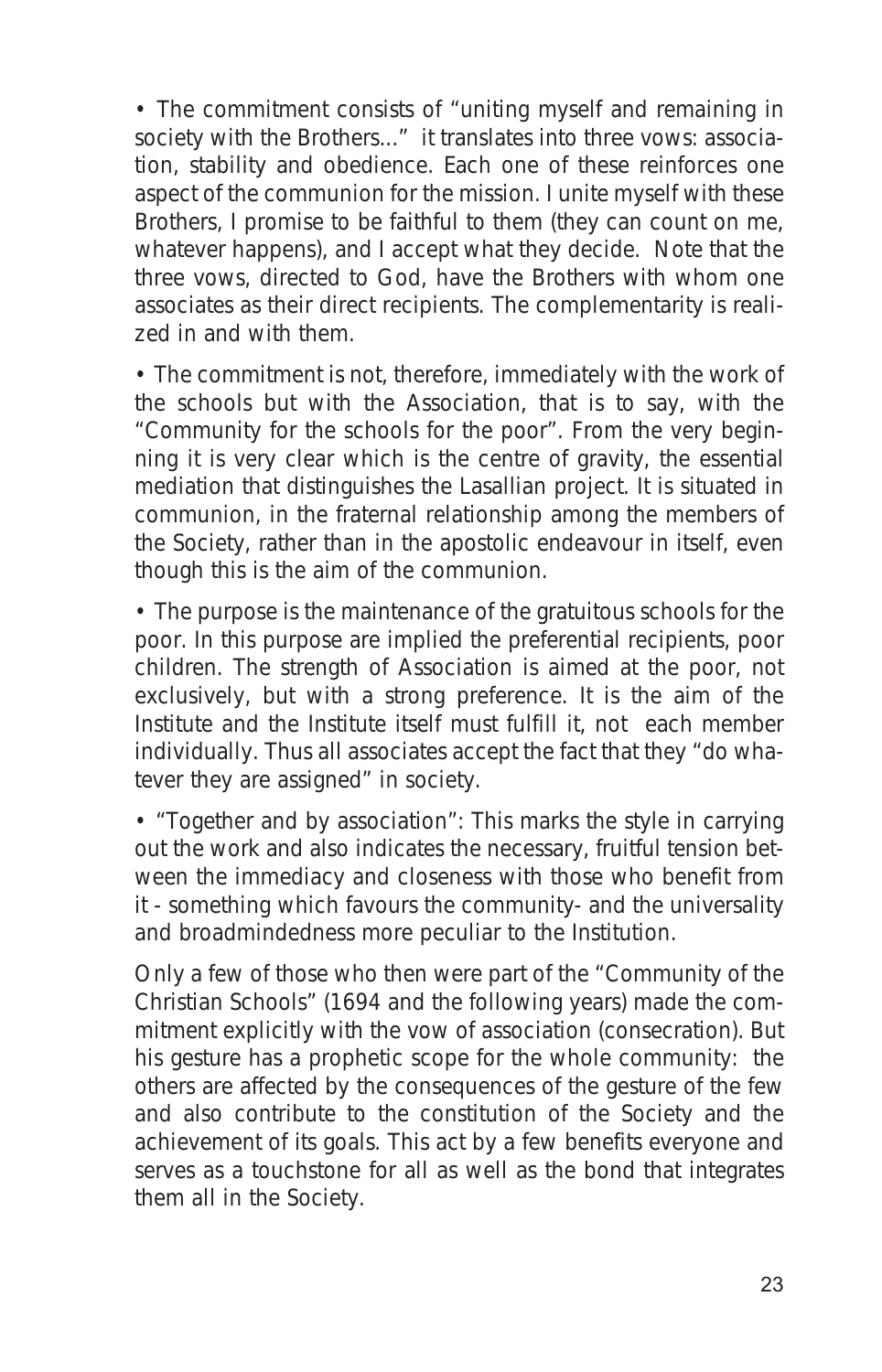#### 4. A ministerial fraternity for the education of the poor

The community that pronounced the Vow of Association in 1694, and continued to do so until six years after the death of the Founder, would have used the same formula for their consecration. There is no doubt that they felt fully religious as the writing of the Founder suggests.

But when they expressed their identity, they did not limit themselves to copying clichés or models in use by ecclesial groups at the time. They made great efforts to reflect the innovation of which they were the bearers with signs that were points of reference for them before ever being directed at the social milieu in which they lived.

• For this reason they take a habit which sets them apart not only from clerics and lay people but also from the classic forms of religious life.

• And they give themselves a name, "Brothers of the Christian Schools," that directly links them to the Mission rather than to an organisation or devotion and proclaims their fraternal and communitary essence as the lifestyle that will define them.

• Gratuity for them is not only a means for their work with the poor, but also a *sign* that turns their schools into places where all kinds of children can meet, without distinctions of social class. Thus these schools are an effective *sign of the Kingdom*.

We must situate the sign of consecration within this original framework:

• The formula used does not contain the traditional links to religious life, vows referred to as the *Evangelical Counsels of chastity, poverty and obedience.* We can safely say that for this community it is not evangelical perfection - represented by the three classical vows - which is the central motive that moves this community; their relationship to God has another point of reference.

• From another point of view, the complete availability that the formula of consecration demonstrates is impressive and underscores the acceptance of the extreme possibility of living "*on bread alone.*" It is a radical posture that is evidently supported by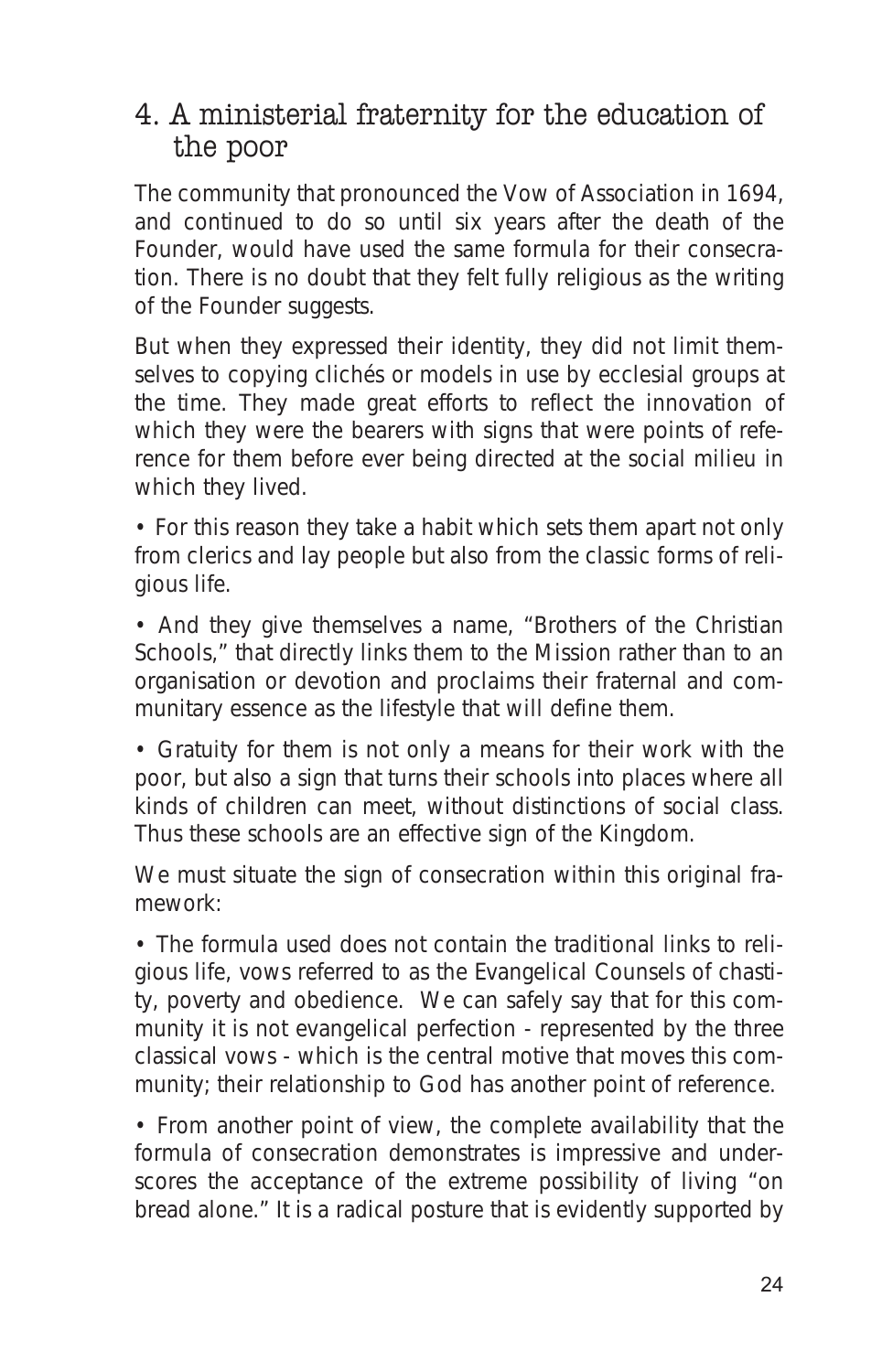celibacy, poverty and obedience, even though these are not expressly stated. This fundamental position is an attitude of availability for building up the consecrated community and is a way for the community to accomplish its aims.

• This availability has *communion for the mission* as its central, indeed its only objective. But stated in more concrete terms: communion with these people, with this community, for this specific mission for which all feel responsible.

• The ties chosen to make this consecration explicit - association, stability, obedience ' confirm the essential importance of the chosen mediation in carrying out the goals of the community

The gesture of Lasallian consecration is a covenant ritual. In it all who are implicated are mentioned: God, the other members of the community, and the recipients of the work. The gesture of consecration binds the person to the community, the community to the recipients of the mission, and all of them to God.

To sum up, what our first Lasallian community, with the Founder at its head, felt, was that the central nucleus of its religious life was **communion for the mission**, or more precisely: ministerial fraternity for the education of the poor.

They were convinced that they contributed to procuring God's glory to the extent that they dedicated themselves to building this type of fraternity, which they confidently identified with the work of God. This ministerial fraternity is what, in Lasallian terms, is called *Association*. This was the *existential sign* that they lived so intensely, and in the formula of consecration it became an *official sign*.

We have described the consecrated life of a Brother as "communion for the mission." We now do the same for Lasallian Association and for its new form. The religious consecration of the Brother thus becomes a sign for the entire Lasallian Association, which is itself a communion for the mission.

Lasallian Association is constituted not as a work group, but above all as a community of people who feel called by Jesus Christ and sent to represent him. Lasallian Association does not depend primarily on an efficient organisation but on the interpersonal relationship between those who feel themselves called and sent to carry out God's work.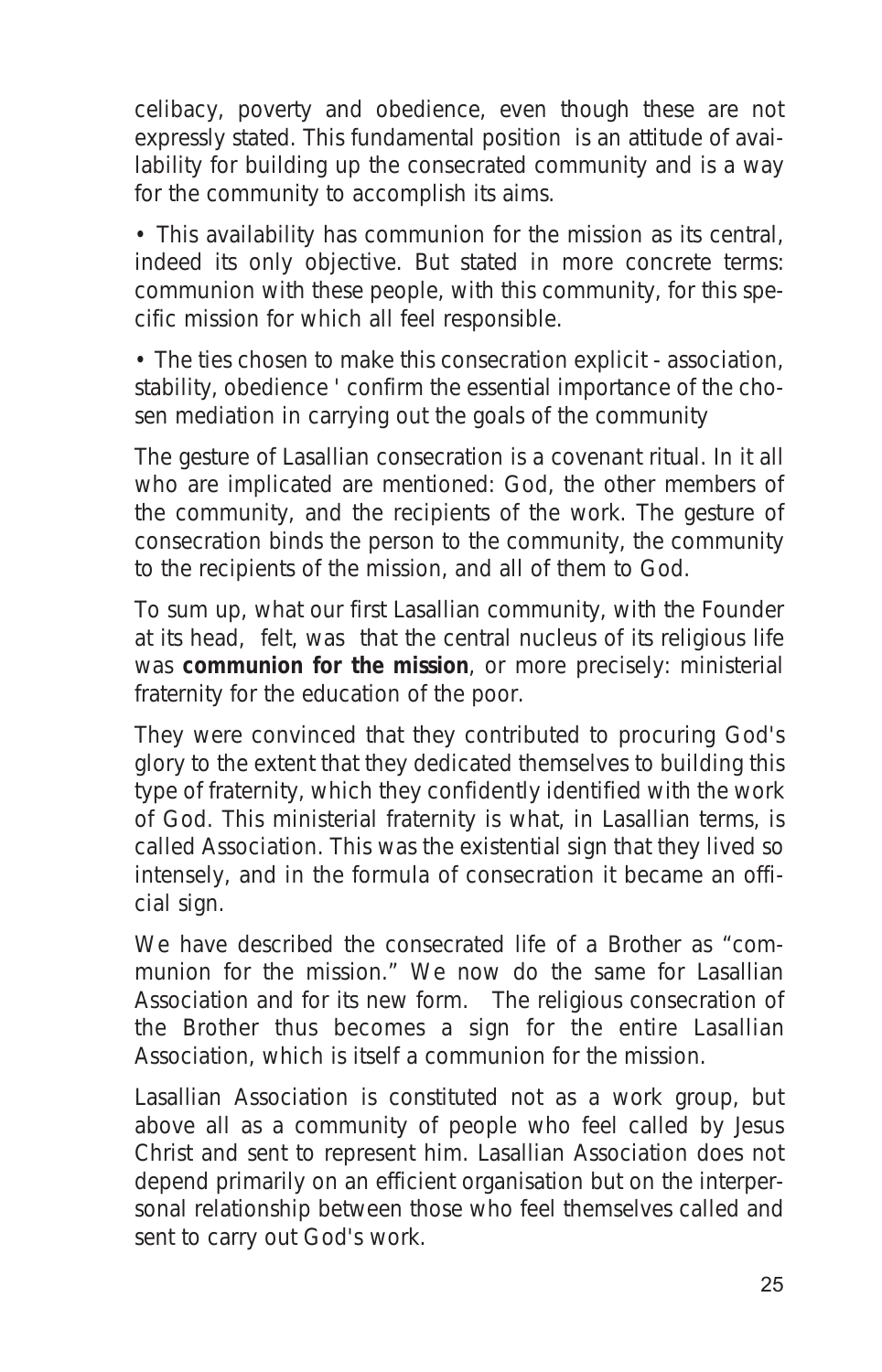#### 5. Association is the affirmation of the community, referring it to God and to the mission

In synthesis, the message that comes down to us from our foundation history is that Association is born *in* the community and *from* the experience of that community, but also so as to secure and strengthen the community, inwardly and outwardly:

• The Association is born to give roots to the community and to radicalise its internal bonds so as to better serve the mission. With consecration, it points to God as the foundation of the community, and to the educational work as the Work of God.

• Association is born to *universalize* that experience of the community-for-the-education-of-the-poor in time and in space. Association is the guarantee of the continuity of the community beyond its concrete existence in a given time and space.

A fluid relationship is established between *community* and *Association* which makes the limits of each of them less rigid:

• The local community feels that it is an integrating part of Association. From a feeling of belonging, it acts as Association's delegate or *mediator* to guarantee that the local project is faithful to the aims of Association.

• All of the communities - *the Community of the Christian Schools* - assume in solidarity the responsibility for the educational works. The problem or the needs of a local community are considered a problem or a necessity of the whole system. The vow of association allows us to speak of a *ministerial community*.

• Association develops bonds of communion among the people integrated in it in such a way that the collective structures which characterize the Lasallian Association - the Institute, in the first place, and each district, later on - tend to constitute themselves as communities that foster personal relationships, and not simply as organisations for an adequate running of the works.

• The main objective of Association is to achieve living communities that can be signs for the mission. Its partners assume their contribution to the establishment of the communities as their first commitment.

Community and Association must be seen, in the Lasallian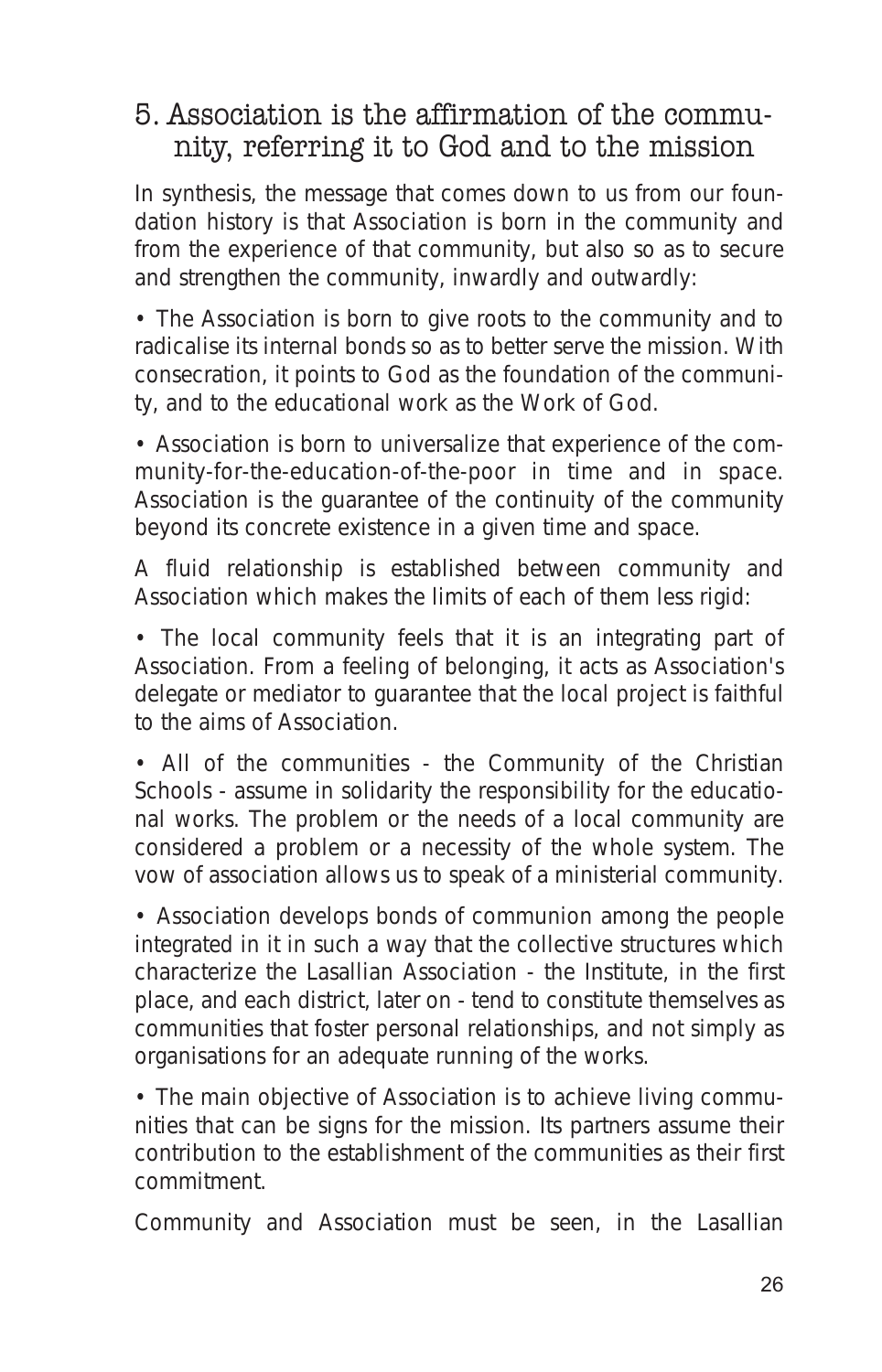context, not so much as two different realities, but as two dimensions of the same reality, that cannot exist independently of each other.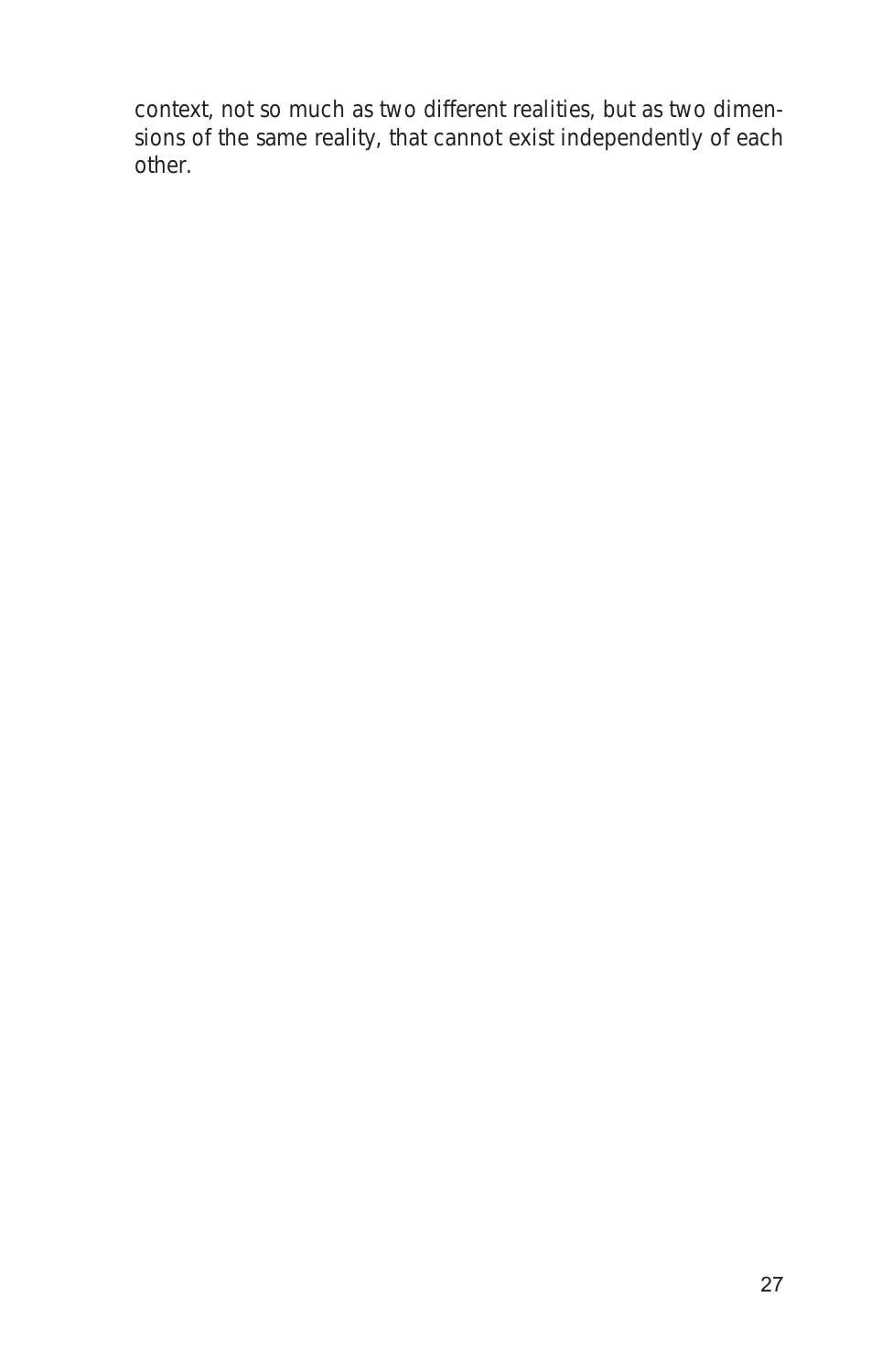# Questionnaire for group reflection:

1. There are key words that help us clarify the concept of Association such as "communion, charism, commitment, and mission." Make a "conceptual map" where these and other terms related to Lasallian Association are present.

2. In the second section we saw a journey where many different lives joined in order to respond to the *educational needs of abandoned children and young people*. In the course of this process these people are transformed. What is our experience of the personal and collective transformation of those with whom we work in our Lasallian centers, called to respond to the needs of young people?

3. Since 1987 the Vow of Association for the educational service of the poor has returned to the formula of consecration of the Brothers even if it is 4th place after Chastity, Poverty, and Obedience. Does this 4th place represent secondary importance for the identity of the Brother? Do we believe that the Brothers at large are aware that the Vow of Association is, in reality, the nucleus of our identity as consecrated men, and that they, therefore, should be signs for the whole Lasallian Association?

4. Do we believe that the theological expression "communion for the mission" is clear enough to define the essential nucleus of Lasallian Association? What other expression might we use to express it?

5. Clarify and illustrate the relationship between the two concepts of "community" and "association." What is the particular contribution of each one to the Lasallian identity?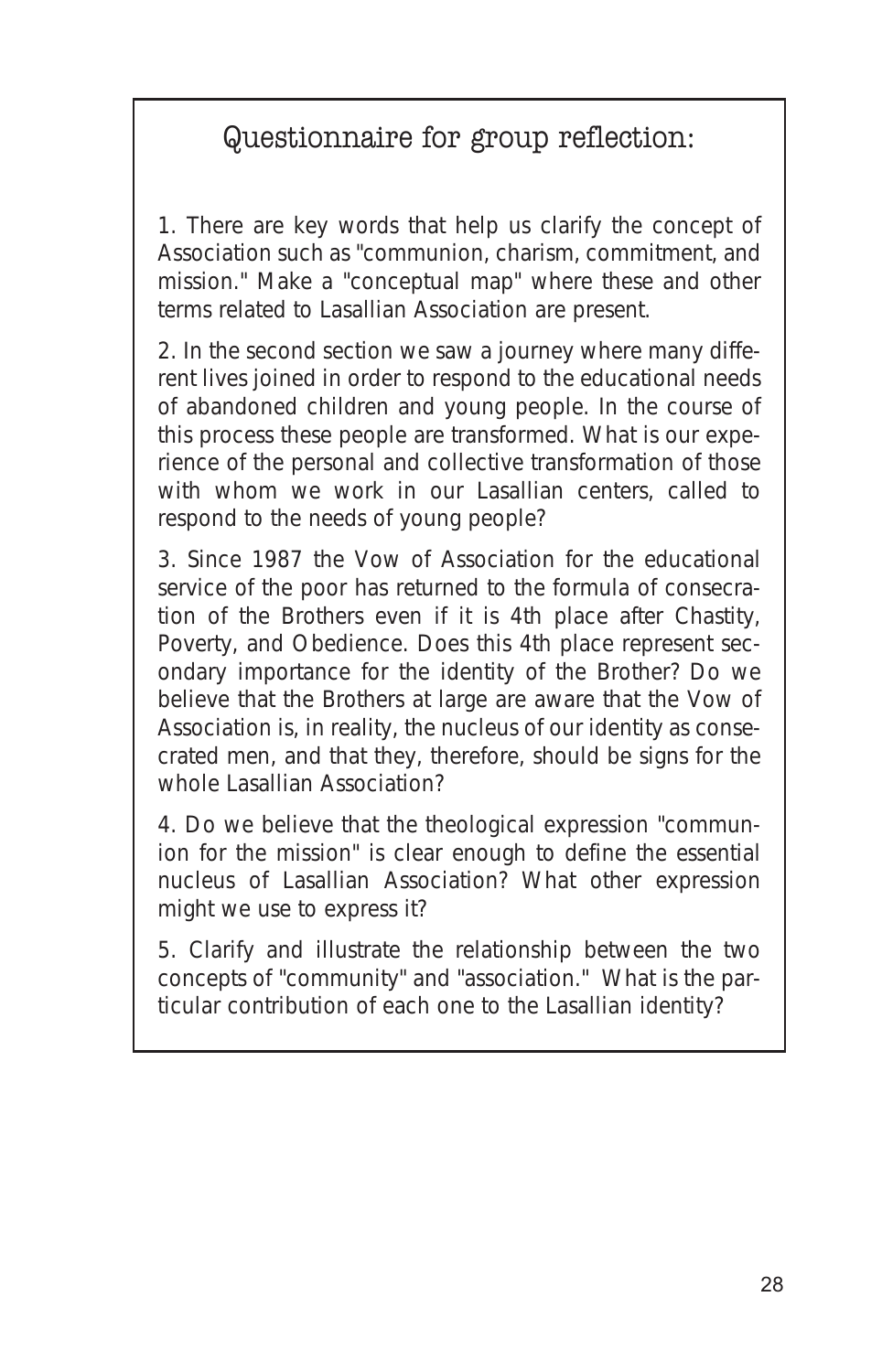# 3. Third approach. "Being associated": a process of communion for the mission

#### 1.Entering into the narration to follow the story line

Identity is a living thing, not some fixed definition. It is an ongoing story. But within this narration, what is the story line that unites some events with others and gives them meaning? If we miscalculate the story line the narration develops incorrectly; if we distort the plot, the story loses focus and identity is frozen in time. The narration of the Lasallian "founding myth" has taught us that the backbone of this identity is communion for the mission. That is the center of the religious life of the Brother. The object of his promise is entering into a process of communion, in a system of fraternal relationships. These are not founded on affinity or on a common work but rather on God's call to form a *ministerial fraternity for the education of the poor.* The direct object of the promise is the building up of this ministerial fraternity because it is a sign of the faithful love of God for the poor. With the vow of Association the Brother says that he wants to give his whole life to maintain this sign of God's love for the poor.

The imagination that gave vitality to our narration has begun to have new life as the institute enters into the process of the shared mission. The process of *communion for the mission* is what the Holy Spirit has given us and helps us to discover in the historic situation we call "shared mission."

The vocational journey of the educator develops within this process of *communion for the mission*. These two powerful ideas, which cannot be separated from each other, might be summarized in this way:

• For the whole group of educators, Brothers and Lay people, *the process of communion for the mission* consists of a continuous creation of bonds among people. Those *bonds* promote, above all, mutual appreciation, solidarity and co-responsibility. Thus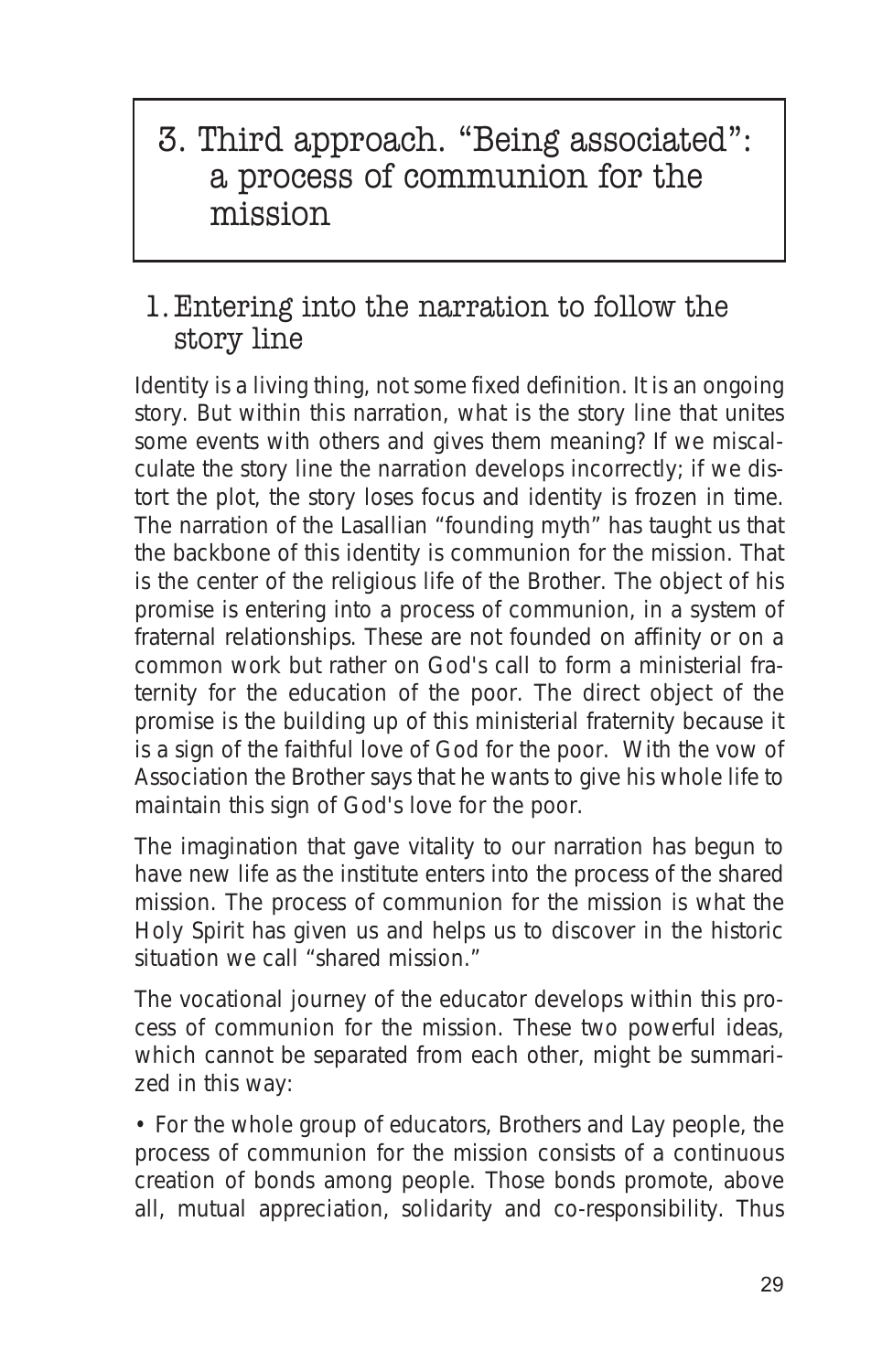they give life to the educational community; they develop communion in faith until it gives birth to the Christian community; finally, they come together around God's work, they encourage mutual commitment and the experience of sharing the ministry; they lead to the formation of the *ministerial community* which makes itself responsible for giving life to the educational work based on the Lasallian charism.

• Within this process of communion is included the vocational journey of the educator which leads people to discover a deeper sense in their educational endeavour, including the pastoral aspect. It first develops the vocational and community dimension of their identity; if faith is present in those people, the itinerary takes them to live out education as a meeting place with God; finally, they come to *live education as a ministry* based on a stable commitment.

#### 2. The Lasallian charism, backbone of the whole process

Above all, to be associated is an experience of communion, before it is ever a commitment or even a prior condition to becoming a commitment of association. Communion is the *relationship* established among people with a *common spirit*. The communion process is not limited to promoting the relationship among those committed to the Lasallian project; it must, at the same time, promote the *sharing in the common Lasallian charism*. In other words, it promotes a relationship from the starting point of the characteristic spirit of the Lasallian charism.

*The Lasallian charism* will be present in the whole process:

• It is the constructive axis in the building of the identity and formation of Lasallian educators. It is the *orientation* imprinted on the whole process and which implies a style, a special sensitivity in the face of certain needs, some preferences when selecting the recipients, some criteria and options when planning the answers, and a way of valuing the mission.

• It gives birth to Lasallian *spirituality*, which accompanies the whole process of the educator's training: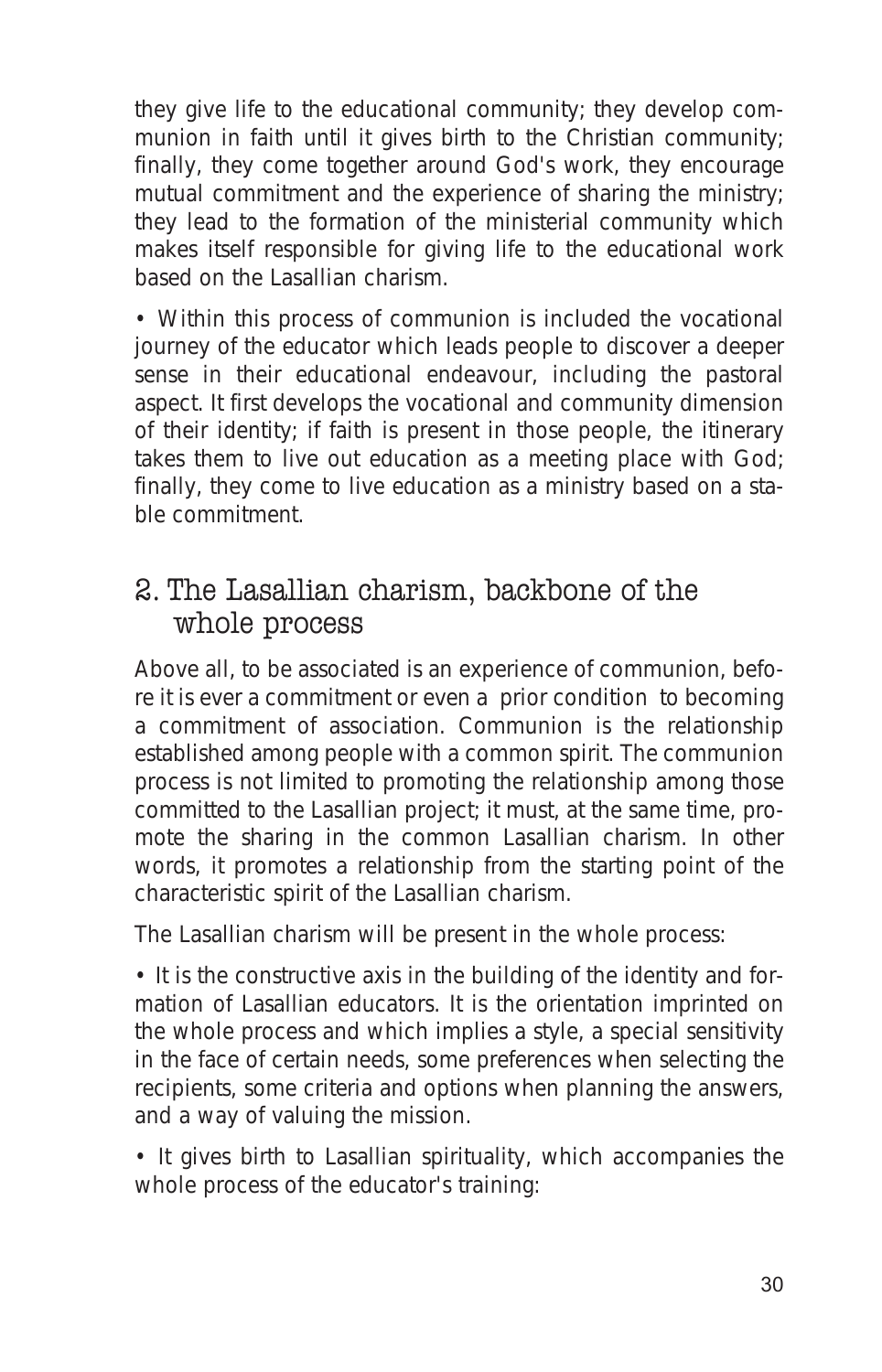1) revealing the meaning and the human depth of the educational task

2) discovering it as a privileged place in the person's relationship with God.

• It is made visible through a *historical heritage*, which brings along with it a type of culture. Lasallian culture refers, first of all, to the historical itinerary of De La Salle and his Institute, to certain pedagogical achievements and to certain expressions of faith. All this can be communicated at given moments of the training, depending on the receptivity of those for whom it is intended.

The process developed leads naturally to the integration of the people in local communities at their different levels: the educational community, the community of faith. At a more universal level we could speak of the Lasallian spiritual family.

But this process is long and complex, since it involves entering on a *life journey*, which implies personal transformation; it also means entering into a *new system of interpersonal relationships* and *an historical heritage*, which offers motivations and requires a time of training. This development is absolutely necessary if we are to have people who wish to commit themselves in the Lasallian Association.

#### 3. Entering into the process of association: from what is close at hand and real

In the first approach that we had of the concept of Lasallian association, we saw how the affective level is the first axis around which identity develops. This begins in the relationship with real people, the participation in the life of a group, and by involvement in a work...

The participation in concrete projects and in the local Lasallian communities is a necessary step to discover Lasallian Association, and for a possible commitment to it. As in the origins, Lasallian Association nowadays can spring forth only from the journey of the community so as to respond to the educational needs of the poor. Along the way people discover and deepen their understanding of those sentiments that allow them to feel that they are a part of the collective Lasallian identity.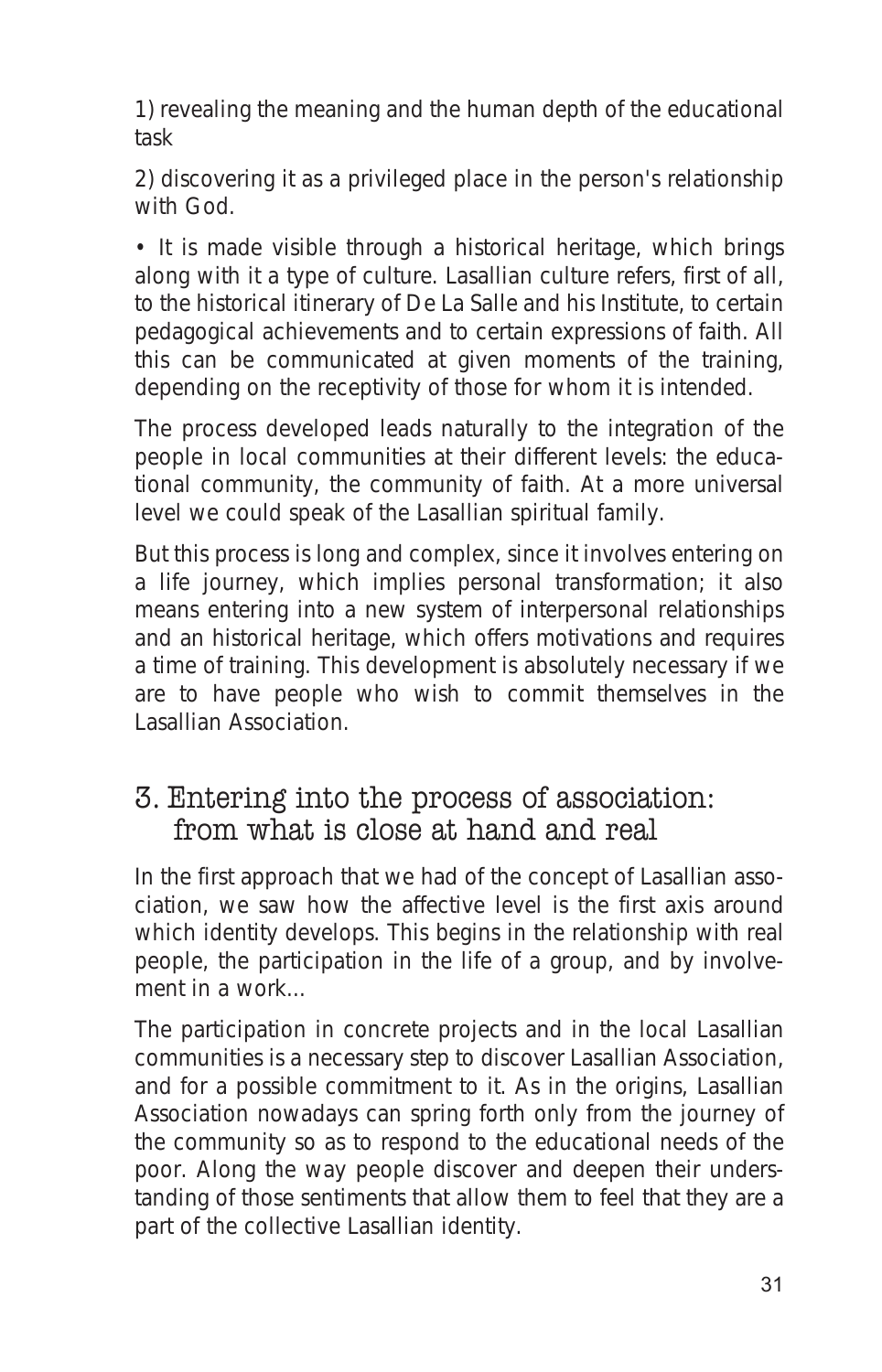#### **A) Discovering the mission through participation in concrete projects.**

The Lasallian mission is fulfilled through educational projects, such as various types of schools, catechumen programmes, recovery of students who are marginalized and so on. Real participation in some educational endeavour is essential to understanding the Lasallian mission and to committing oneself to Association for the mission. The move from the concept of endeavour to that of mission is easier when one accepts a responsible part in that endeavour rather than simply doing a job. This is even clearer when that responsibility is taken and discerned in community. If we wish to speed up the step towards the third approach we must propose *involvement in significant educational endeavours* in the service of the poor to those groups and communities engaged in the process of the shared mission.

The enthusiasm for a concrete project, in response to some concrete need, is not equivalent to *availability for the Lasallian mission*, which is an essential component in the commitment with Association. But people must have experienced the first if they are to be open to God's Work and to feel God's call to participate wholeheartedly in his Work. It is in this process of discovery, which must be encouraged and accompanied, that the attitude of availability arises, which, for some people will lead to the association commitment.

#### **B) Discovering Association through participation in local communities.**

An educational project is *a coming together* of the various Lasallian associates, together with other collaborators or partners. The Lasallian community takes shape around a single project or around several nearby ones in a communion of communities in which groups of Lasallian associates take part, each group with its own identity. In the relationship and coexistence with those already associated, other collaborators can discover this second essential component of the association commitment: *the communion and solidarity with the other members of the Lasallian Community*, rather than with the concrete works.

The shaping of *the local community* is a priority objective for the Lasallian Association, since it is the sign that reveals the sense of the educational project. It is a guarantee of efficiency for the pres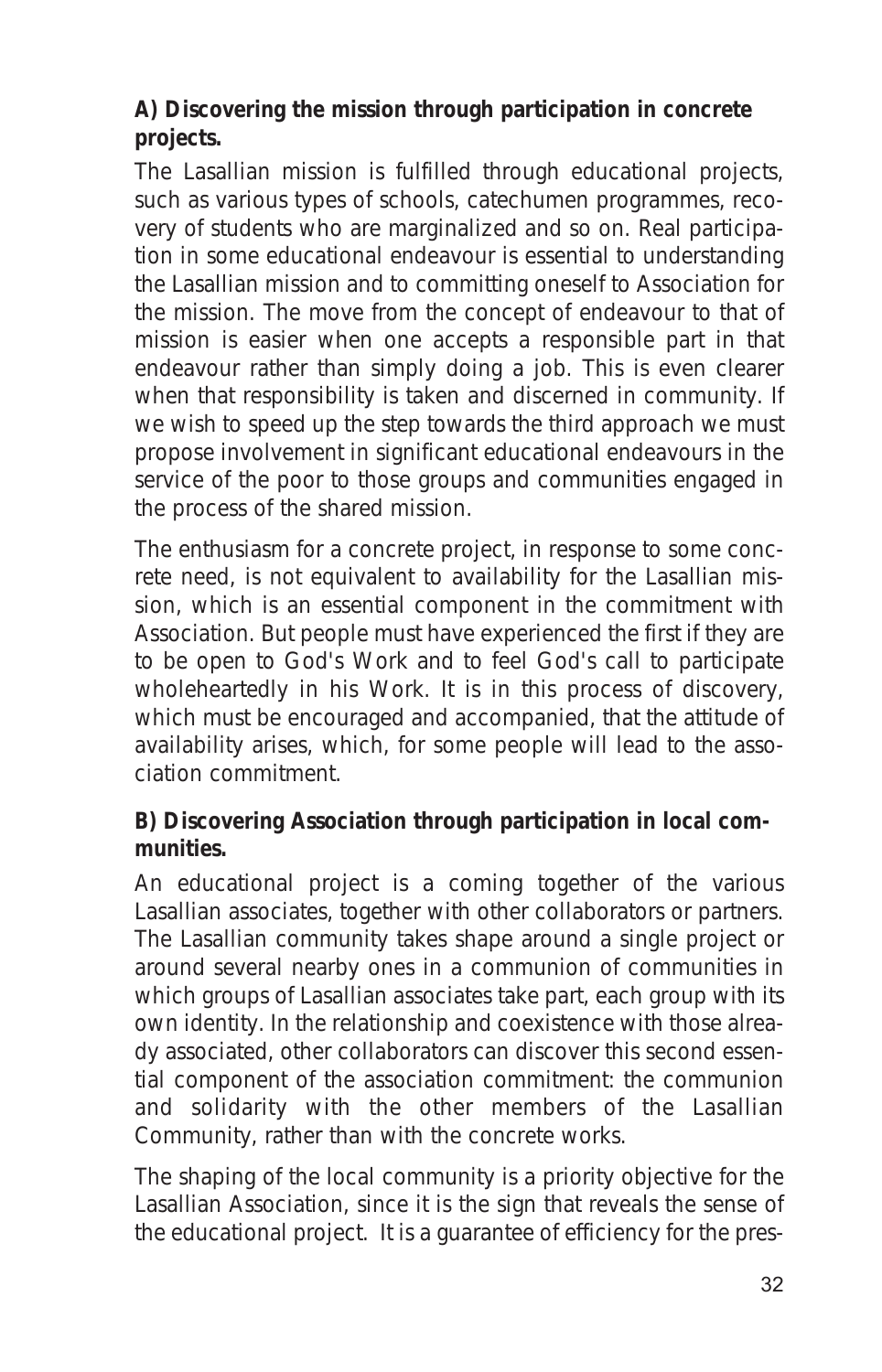ent and hope for the future as well as being the place where the Association is born and *reborn*.

The local community includes *associate* members (those who have engaged in the Association through their commitment) and other members who have *integrated* themselves in the community to reinforce its character of sign and/or to serve the local educational project. The associate members have a special responsibility acting as the leaven of communion in the local community.

The local community develops in various levels and structures. The wider level or circle is that of the educational community. The community of faith (which can integrate several Christian communities) is usually smaller. There can be other intermediate community structures, with specific purposes, such as the team animating education for justice, or *the local team of our shared mission* (they are supposed to be not only reflection and work groups but also developing communion among their members).

None of those levels and community structures requires the commitment of association to be able to take part in them, even when they have assumed living Lasallian spirituality in a more or less clear way, as in the case of a "De La Salle Christian community". But it must be clear that each and every one of those levels and structures, though in a different way and in various degrees, are *launching pads* for the commitment with Association. It is a quality leap that can be given only *through the experience of communion for the mission.* Some then reach a commitment to Association when that experience is perceived as a *call* to give continuity to the "*community for the education of the poor*" and as the sign that this community represents, beyond a concrete time and space and, therefore, beyond and above immediate personal interests.

#### **C) Discovering the relevance of the Lasallian charism in the search for original answers to present-day needs.**

The association commitment refers to *incarnating the Lasallian charism in the Church today* so as to respond with concrete projects, from the particular aspects of this charism, to the urgent needs we discover in the educational situations of children and the young especially those affected by poverty in our world.

To come to assume the third essential component of the associa-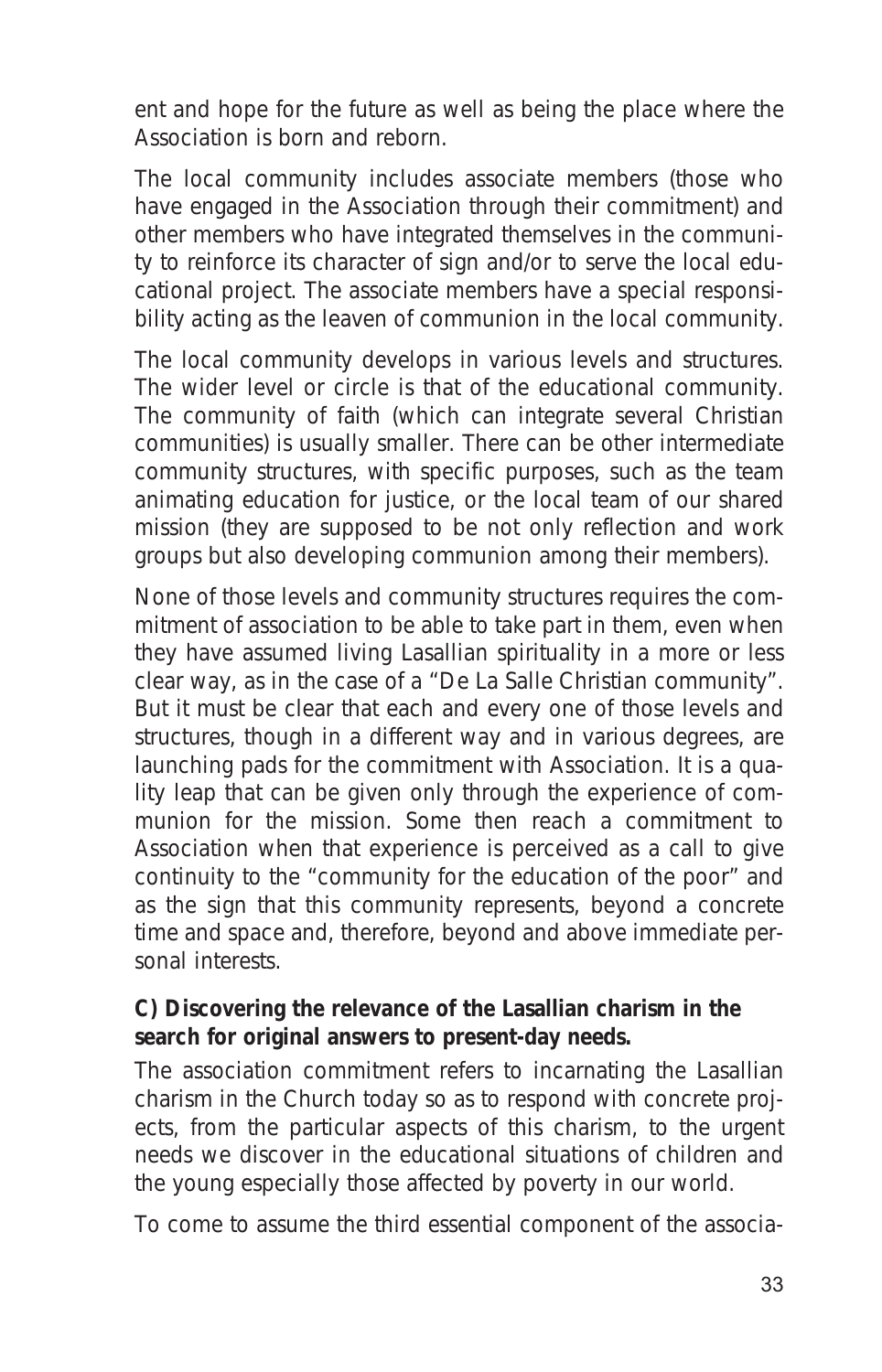tion commitment it is necessary *to be involved in community in the dynamics of perceiving and discovering* the needs of the young and in the planning of the solutions, also in community. The life journey of John Baptist de La Salle and the Lasallian Association of our beginnings, will be present in this dynamic as a reference point which enlightens the new stage that nowadays has been entrusted to us.

The dynamic we are referring to is usually carried out through already functioning educational projects, such as the present Lasallian schools; but the existence of this dynamic at the heart of the organization of the project is what marks the difference between "incarnating the Lasallian charism today" and "maintaining an educational work through sheer routine or inertia". The associate members assume here their prophetic role as well. Their message must be very clear: the objective of the Lasallian Association is not to maintain existing works and structures, but rather *to incarnate the Lasallian charism in the Church and the world today.*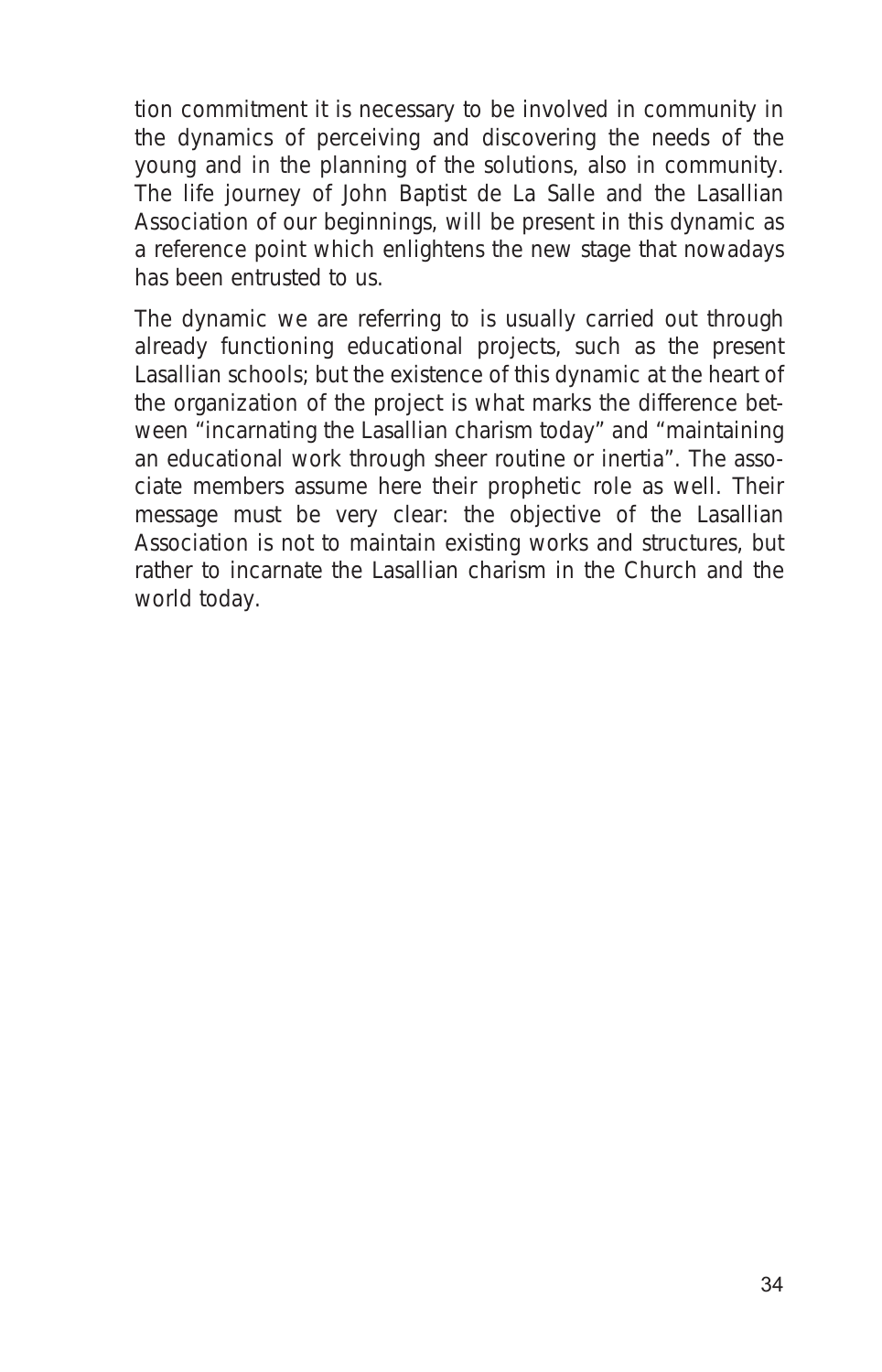### Questions for group reflection:

1. How can we encourage the experience of communion among Lasallian educators, Brothers and lay people, in the concrete reality of each local situation, in our District? What kinds of bonds ought we promote, based on what has already been achieved?

2. What steps or stages can we distinguish in the vocational journey of an educator? How do we take these into account in our District formation programs?

3. What are we presently doing in our District, in our educational center... to help educators participate in the Lasallian charism? What aspects might we give more attention to?

4. What does the expression "Lasallian spiritual family" suggest to us? What are its limitations? Do we see the relationship to and difference from the expression "Lasallian association?"

5. What local and District experience do we have of the discoveries noted in section 3? What means do we use to facilitate these discoveries at the District and local levels?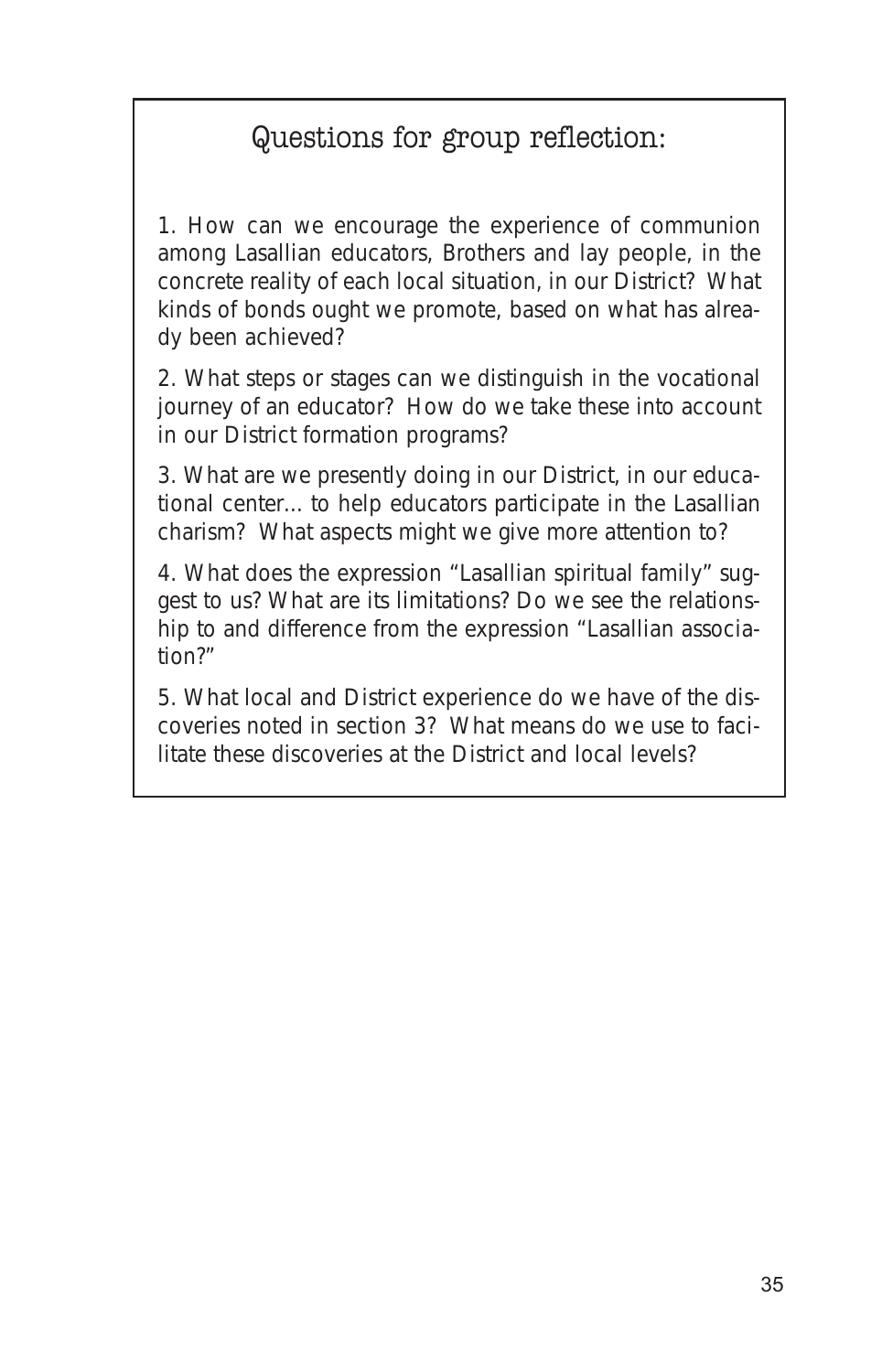## 4. Fourth approach. "Being associated": committing one's life to Lasallian association

### 1.Commitment as a life choice

It is not the same thing "to train oneself" or, even, to give a meaning to what is being done, as *to commit oneself* completely to Lasallian Association. The first corresponds to the general aim of the formation given in the phase of the "shared mission", and which should reach the greatest possible number of laypersons who collaborate in Lasallian educational works. The second one is a vocational option, and can be expected from only a much smaller number.

The first Lasallian Association arose from that commitment sealed in the Act of Association of 1694. The new Lasallian Association of Brothers, other consecrated religious, lay people and priests will also be the result of a mutual commitment among persons who want to associate themselves to continue serving with in the communion of the Lasallian mission.

*The motivation*: Exactly as in the origin of Lasallian Association, the new Association finds its motivation and original nucleus in the educational needs of the children and the young "*far from salvation*" as well as the willingness to answer the call, which is perceived as God's call. The commitment is within a process of the relationship of three dimensions: *God, the community, and the children*. Each one enters into the journey through one or other of the three dimensions. However, once the journey begins, the motivating force that drives the process is the call of the abandoned children and young people and the will to respond to that call. This is the aim that shapes the other two dimensions, that justifies the existence and the process of association.

*A Radical and stable commitment*: The fulfilment of a project depends on all the people involved in it, even on those who are passers-by or have other motivations. But the *continuity* of the project, especially in its dimension of universality, needs *stability*,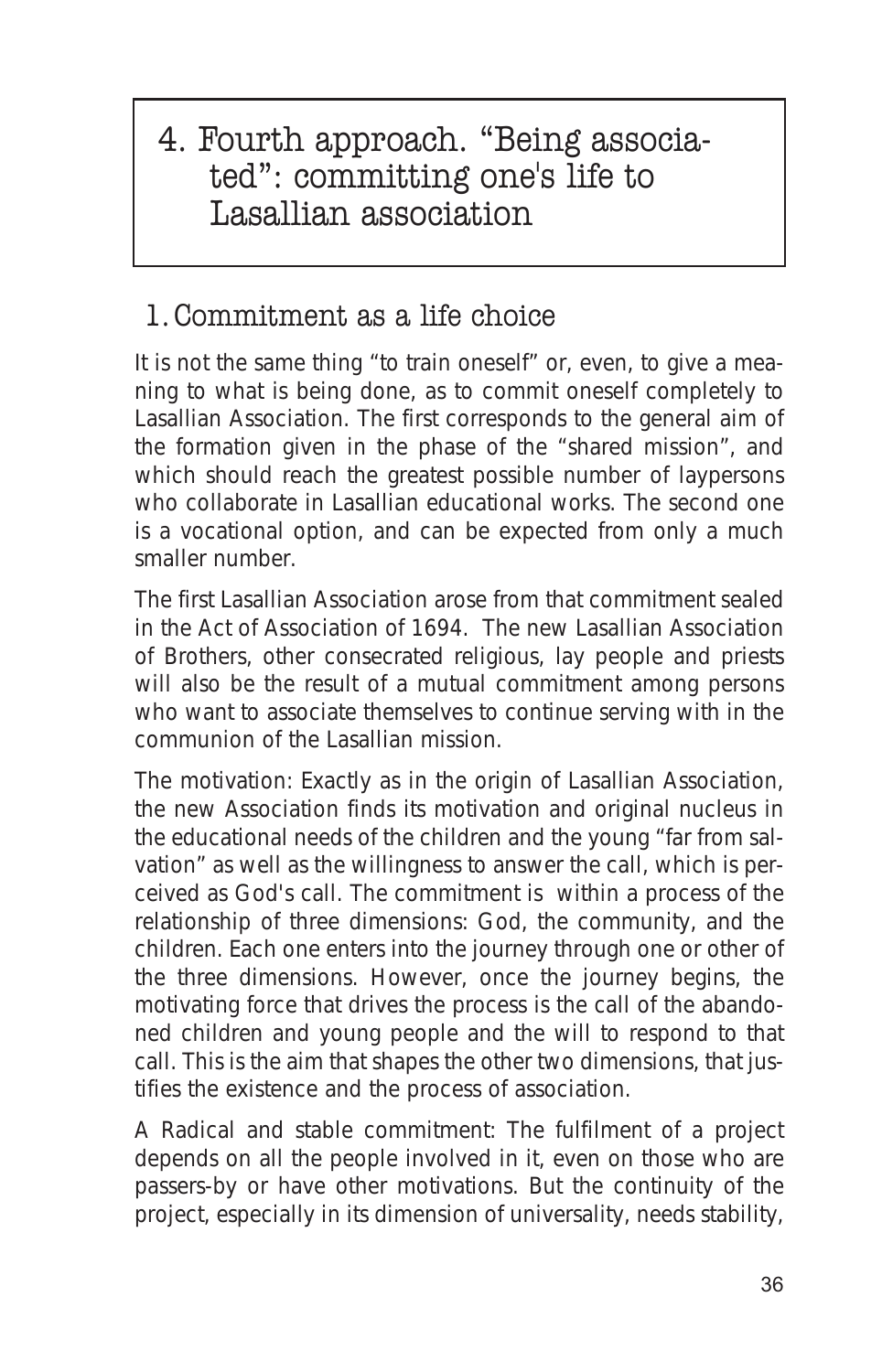that is to say, people whose very presence, demonstrates the priority maintaining the project above their immediate personal interests. To be faithful to the project and its initial purpose and to its preferred beneficiaries we need "*prophets*", that is to say, people who assume a certain radicalism to keep a watchful eye on that faithfulness. The *commitment* that fulfils these two characteristics - stability and radicalism - (we are speaking about a human context that is always fragile and relative), is what allows "Association" to fulfil its purpose.

*Inside an itinerary*: The commitment gesture is not made overnight. It must be discerned; it must be situated in an itinerary in which people keep discovering the direction they want to give to their life and what God asks from them. It must be carried out from the knowledge of each one's capacities and the commitment it implies. And even then, one has to run risks. The same *process of communion for the mission* characteristic of the previous threshold is the one that prepares this commitment of association, and without that process it will not be possible to reach this threshold.

The process helps to revive the "*initial myth*" (=the foundation story). Little by little, people can narrate their own story as the present day context of that *myth*. In the narrative, with the different emphasis of each, there come together the essential components of Association: *communion, Lasallian charism, commitment, and mission*. The commitment to Association must not be fulfilled before achieving a certain harmonious synthesis of those four components.

The sign: Association is founded on signs of solidarity and interdependence. It is necessary to express the commitment by coming to agree on signs which make specific the scope of the commitment. We need to support one another and we need to know upon whom we can rely, whom we are counting on and to what extent.

The commitment to which Association refers is one with people (the other members of the Association) rather than with its works. The commitment here does not refer primarily to the work-task nor does it consist of doing more things. I*t refers explicitly to the Lasallian community* in its various levels. It is translated into *relationship*, into sharing, into communion. And finally it manifests itself in *belonging*. It is a bond that creates solidarity with others, and therefore demonstrates dependence on one another. It does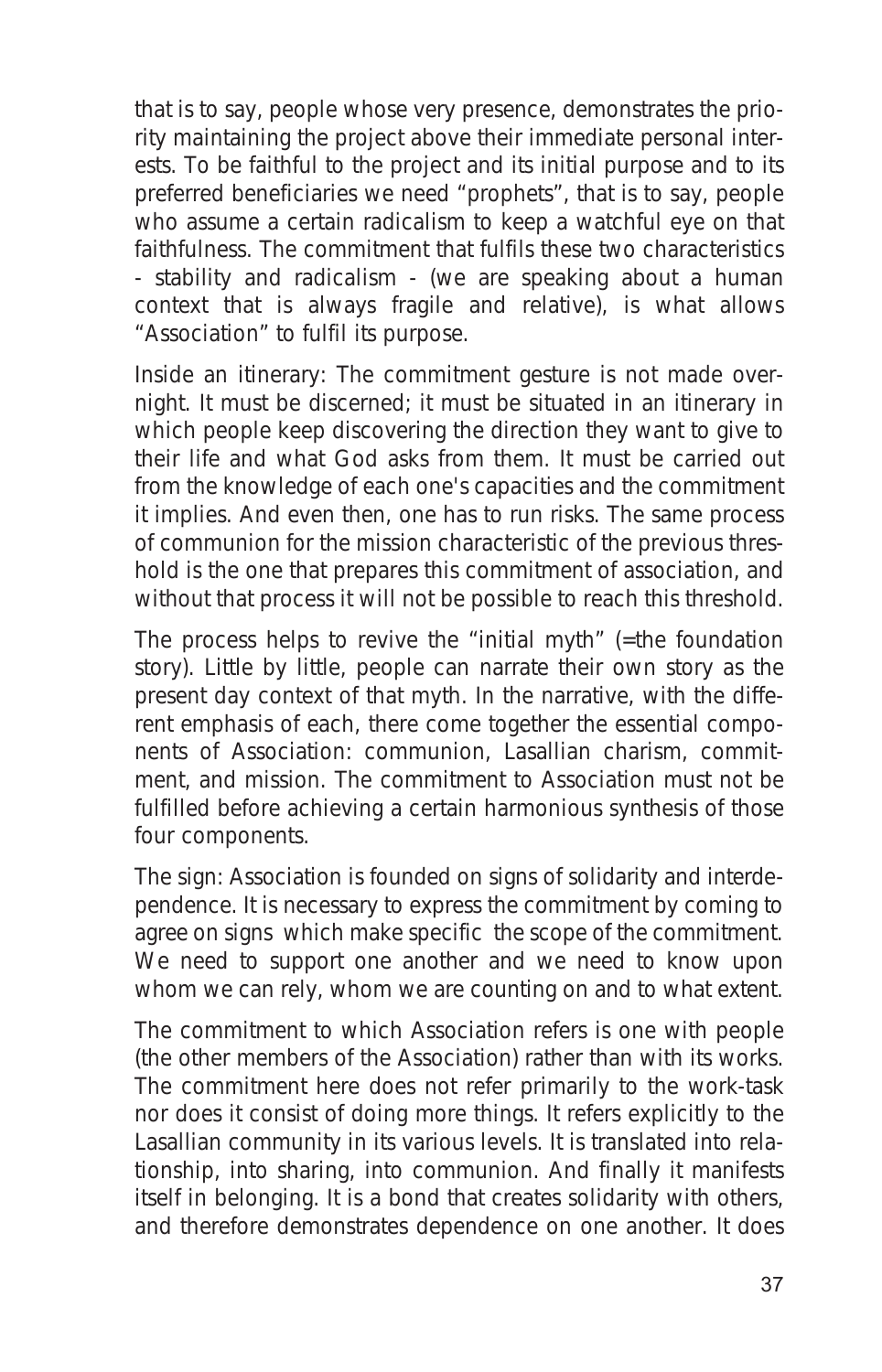not consist only in "*taking part in*" but in "*belonging to*"," *depending on*", or better still: "*being interdependent.*" This is what creates the Association. The sign by which people commit themselves tends to make the sign of the community more visible, just as the immediate purpose of the Association is to set up the "community-as-sign".

• Consequently, any association commitment should follow -and frequently precede- the active integration with the other associates in the *corresponding community structures*, both at the local level and beyond it.

*The community is inseparable from its purpose* and is justified by it. To commit oneself to the community is to strengthen the sign of its way of serving the purpose: the evangelization of abandoned youth, through education. It is the "Community of the Christian Schools".

To commit oneself is to assume the recipients and the aims of the Lasallian Community as one's own:

• The preferential beneficiaries: the "abandoned" children and young, that is, the poor; and the poorest among them.

• Its fundamental aims: an education, which is complete and evangelizing.

Therefore, it means solidarity with the process of evaluation and discernment of the educational works so that they respond better and better to the Lasallian project.

#### 2. Commitment situates the person within a dynamic of transcendence

The association commitment can take several forms. All of them have as their common denominator *the will to incarnate the Lasallian charism today, in communion with other Lasallians, for the benefit of the Christian education of youth, especially the poor, and to do it with a certain stability.*

In any of its forms, the association commitment is a leap, however big or small, because there is a change of level; it is *the step from the concrete and the particular to the universal.* It is not a flight from reality because the leap has its return, to discover afterwards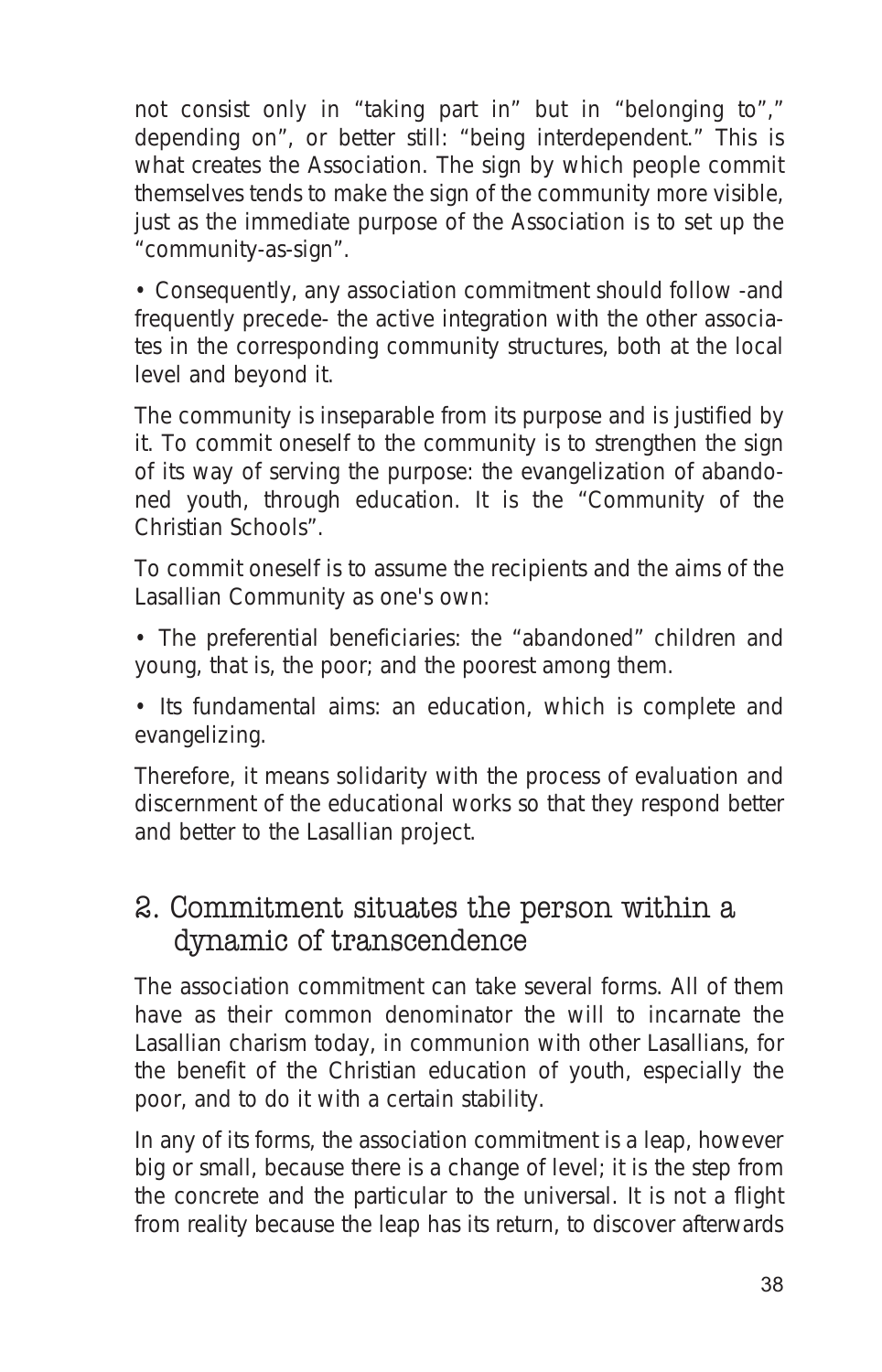the universal dimension lying in the concrete and the peculiar.

• The commitment implies, in a first moment, *overcoming the immediate*, not to be dominated by the concrete circumstances that surround a project, not accepting dependence on the hypothetical success or failure of the project, or limiting the enthusiasm and dedication to the concrete recipients of the project. All of this is true because the person, illuminated by faith, has transcended the particular situation and feels that he is partaking in the Plan of God, the Work of God, the Kingdom of God. He has discovered himself to be an instrument in the service of that Work, and with that global perspective he assumes the particular project because with it he fulfils, here and now, the mission received from God.

• The association commitment implies also *overcoming the bonds characteristic of the immediate community* -the personal sympathies, the abilities and interests of concrete persons, the internal plans. This does not mean to renounce them, but to relativize them in terms of a wider horizon, that of the *communion for the Lasallian mission*. In this communion other people whom we have not chosen take part but with them we feel called for the Lasallian mission. The association commitment underlies the authentic foundation and motivation of the community, the mission. Thanks to this commitment this community becomes ministerial, because the responsibility assumed in community before God and the Church regarding the mission - and the projects in which the mission is specified - acquires priority, rather than the personal whims or wishes of the moment.

Finally, the association commitment implies moving beyond the way we analyse the situation of poor children and look for answers; not because we disregard it, but because the Lasallian charism, or rather, the Spirit, surpasses that dynamic. Those who commit themselves in the Lasallian Association have had to discover in their hearts the light with which God enlightens "*those whom He has chosen to announce His word to the children*" (MR 193,1). That is why they do not feel satisfied with a dynamic of analysis, but need a *spirituality* from which they can find and live wholeheartedly the sense of what is being done. The commitment implies *the option to live Lasallian spirituality*, from which they might incarnate the Lasallian charism in the Church and in the world today.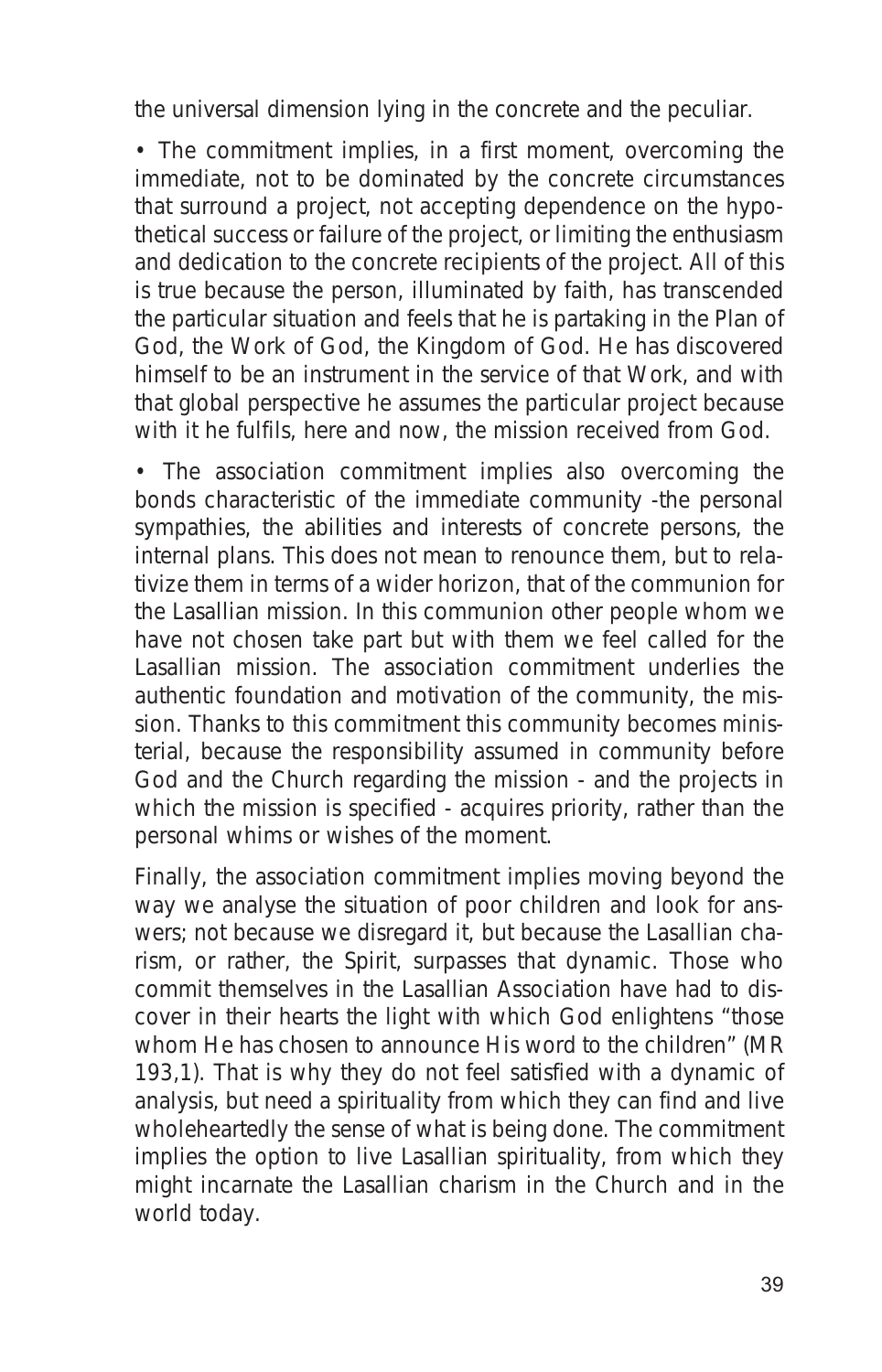#### 3. Commitment is a gift offering, more than a contract

The commitment with the Lasallian Association is more an *offering* than a contract (even if it also has the characteristics of a contract), for the same reason that the Lasallian Association is more a *communion* of people, united by the Spirit to serve the Lasallian educational mission, than an organization (even if it is also an organization).

• Therefore the gesture of commitment is usually expressed as a *feeling of offering*: in the form of a vow, promise, sign of availability, etc., and it marks out the three recipients of the offering: God - as origin and end of our offering - the other partners of the Association as mediators of the offering and those who have motivated this Association, the boys and the young in need of education.

• The mediators of the offering are the other associates. In a general sense, all those who share the Lasallian mission, but in a specific and explicit way the association commitment refers to the people of a group or institution with which, in an interdependent way, it commits itself to maintaining the purpose of the Association.

• The gesture of the commitment picks up substantially the purpose of the association. The Lasallian charism arises historically with a clear *purpose*: "the human and Christian education of the young, especially the poor"; but - always in reference to the integral unity of the project - it is possible to stress charismatically *some nuclear aspects of the whole* without losing the global perspective: education for justice, the strengthening of the community in all the educational aspects, the growth of interiority and of faith... Above all, the new situations and needs of the young can also awaken new ways of living and of applying the Lasallian charism in community. It is the Spirit who has the word.

• The object of the offering - the matter of the commitment- is oneself. It is life that is at stake. People commit themselves to *a way of life*, in solidarity with other people, from *attitudes*, which guide life in a particular direction. We should notice the difference: the benefactors give of their time or their money... the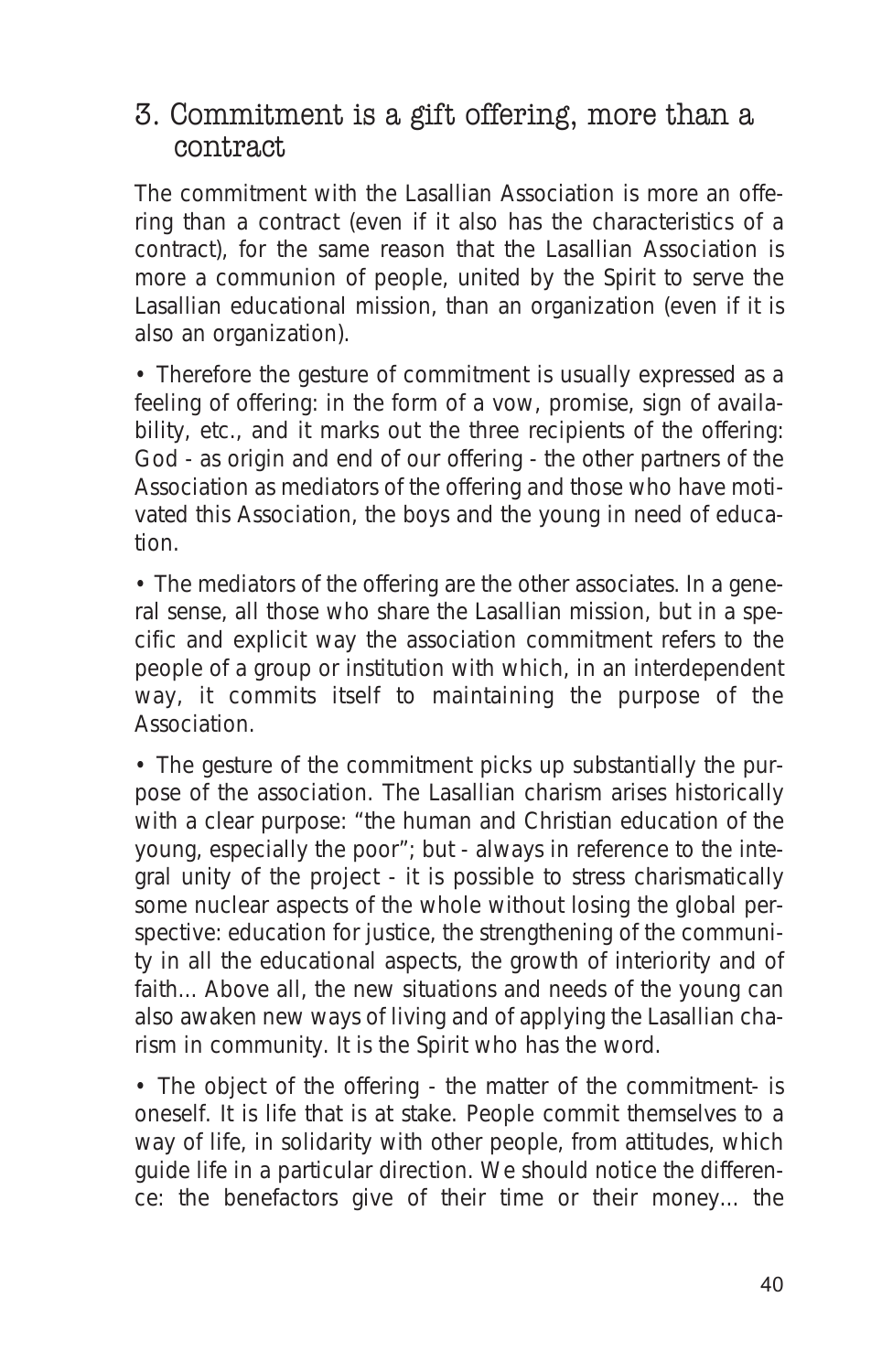Lasallian associates give their own person, integrating it in interdependence with other people.

Commitment is life: it goes beyond the sign, which expresses it, and it must not be confused with it. The Association needs signs to be visible. It also needs to be able to institutionalize, a necessary condition for its continuity. But not everybody within the Association has to express their commitment with a sign. What is really necessary is to live the commitment *in a visible way*. This shows itself in a double dimension:

• 1º. *The communion for the mission* is lived out with a clear feeling of membership and interdependence in two levels closely related:

– In the immediate level, with a group of people with whom we live communion "here and now" and share and deepen the Lasallian charisma. With them we try to build or strengthen the sign of the local community before the recipients of the mission, and it is to that aim that we work in developing the bonds of communion with the other groups of associates if there were any (for instance, lay people and Brothers) and with all the others who share the mission.

– In the universal level (or tending to the universal), with the Lasallian institution in which the latter group is included, or the one which serves as reference in the tutorial phase of maturing in the Lasallian charism. The solidarity towards the rest of the Lasallian Association is extended through this institution.

• 2º. *The lifetime availability for the mission* is made operative when assuming a more or less structured and detailed plan whose main lines are defined in the two levels of interdependence: in the framework of the Lasallian institution and that of the local group or community. The plan bears direct relationship with the type of identity of the associates (lay, religious...) and with the Lasallian charismatic orientation we intend to give to this identity. Thus, it will tend to specify:

– its relationship and participation in the Lasallian heritage;

– the relationship of its specific Christian identity with the Lasallian mission;

– its contribution to creating the community;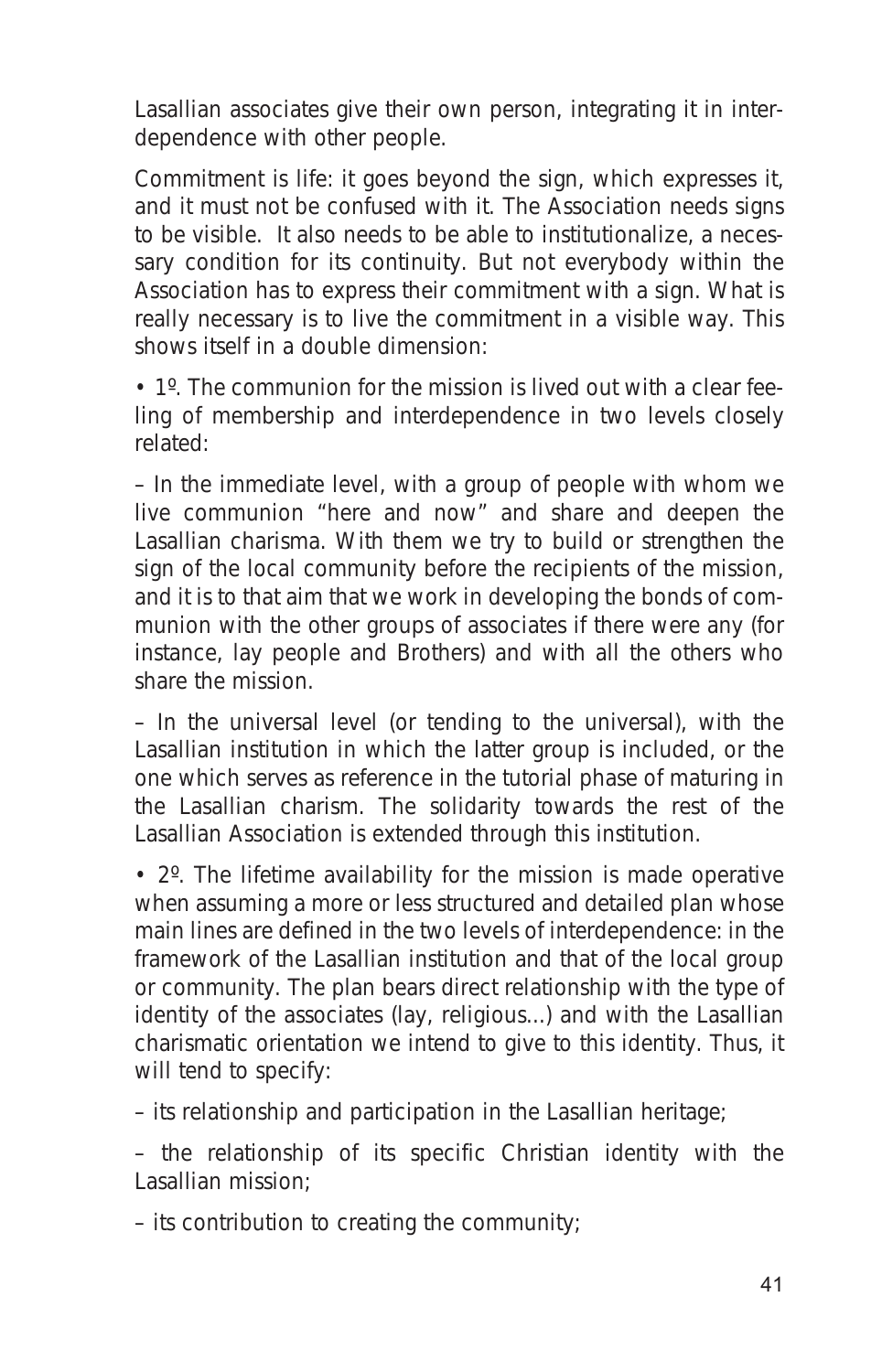- the experience of Lasallian spirituality;
- the availability for the mission;
- the interdependence with the Lasallian institution;
- permanent formation.

### Questions for group reflection:

1. Which ideas of affirmation require clarification? Which should we emphasize? Are some open to discussion?

2. Make an outline to synthesize the most important content of the theme "commitment to Lasallian association."

3. It might be interesting for each one to review and revise his own commitment with Lasallian Association based on what we have seen in this section. Later you might freely share your conclusions with the group.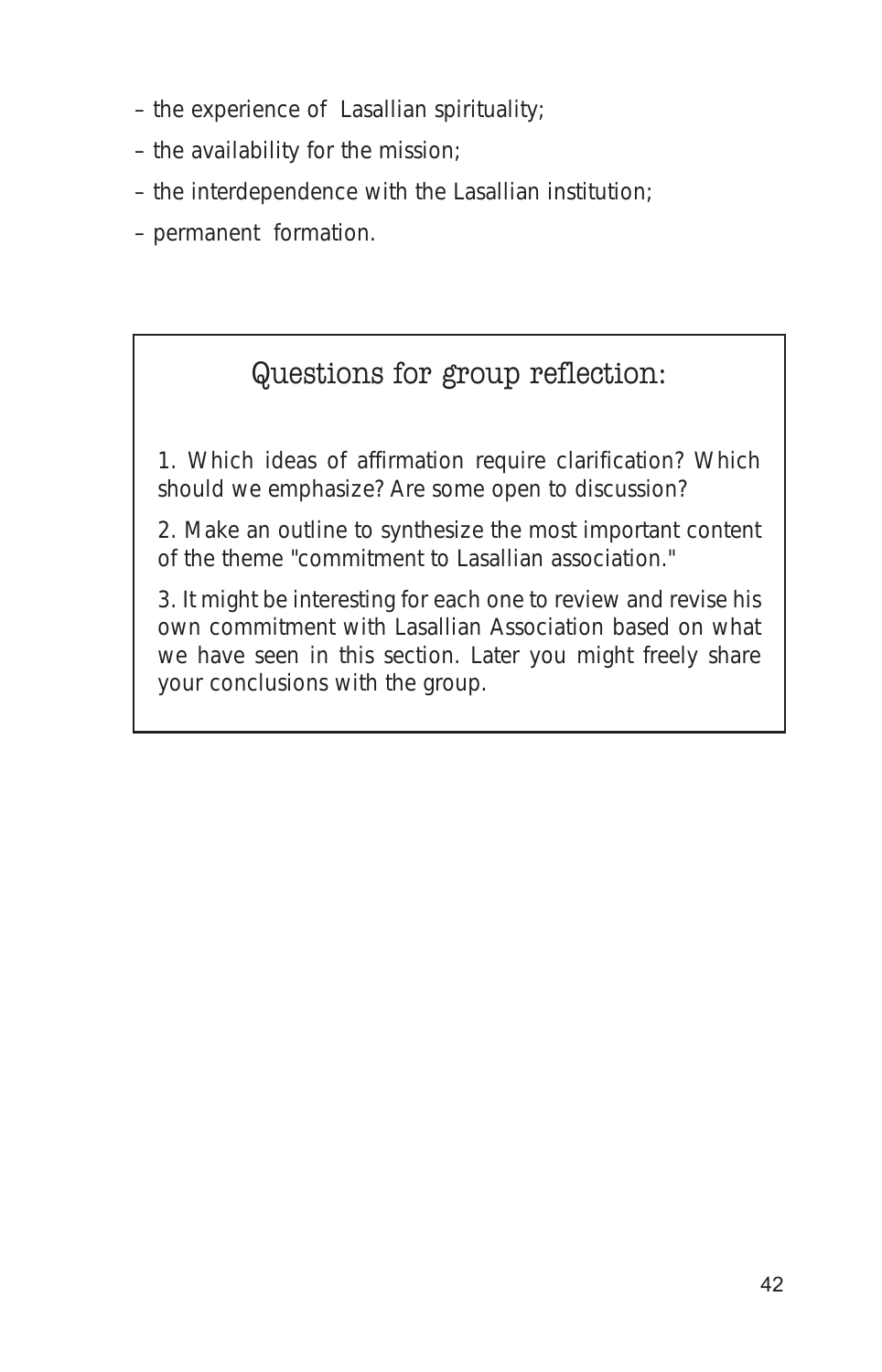# 5.Fifth approach. Association for the lasallian mission in the Churchcommunion

#### 1. Church dynamisms guide the new Association

The new Lasallian association is growing within the context of a new model of Church driven by the Second Vatican Council. Nowadays our Church defines itself as "Church-Communion", and its mission, its *raison d´être* is: evangelisation.

For today's Church, "*the mission affects all Christians*" (RM 2) and it must be fulfilled in *communion* with each other, but also in *cooperation* with all men and women of good will (cf GS 43; VC 81)

• Internally it is constituted on the following binomial: "*community ministries and charisms*", where unity is anterior and is fundamental to the distinction. We underscore both the common Christian condition and the free and varied initiative of the Spirit, which raises the variety of ministries and charisms for our common utility in the Church. It is a design, which, therefore, values differences, but in a complementary way, which sees them as being, subordinated to unity.

• In this new ecclesial "*ecosystem*", the religious -the Brothersare no longer separated from other Christians - much less are they *above them* - but *together with* and *in function of* the other Christians in collaboration with other educators. They have no exclusive tasks: what is peculiar to them is to *be a sign* which invites to advance in reference to God and his Kingdom, in communion and in the most committed aspects of the mission.

The insertion of all Christians in the ecclesial mission is carried out based on their peculiar *charism* (or charisms), that is, on the graces received from the Spirit for the community. What is more, in the case of ministries or services that are important for the community, they are also carried out based on the recognition or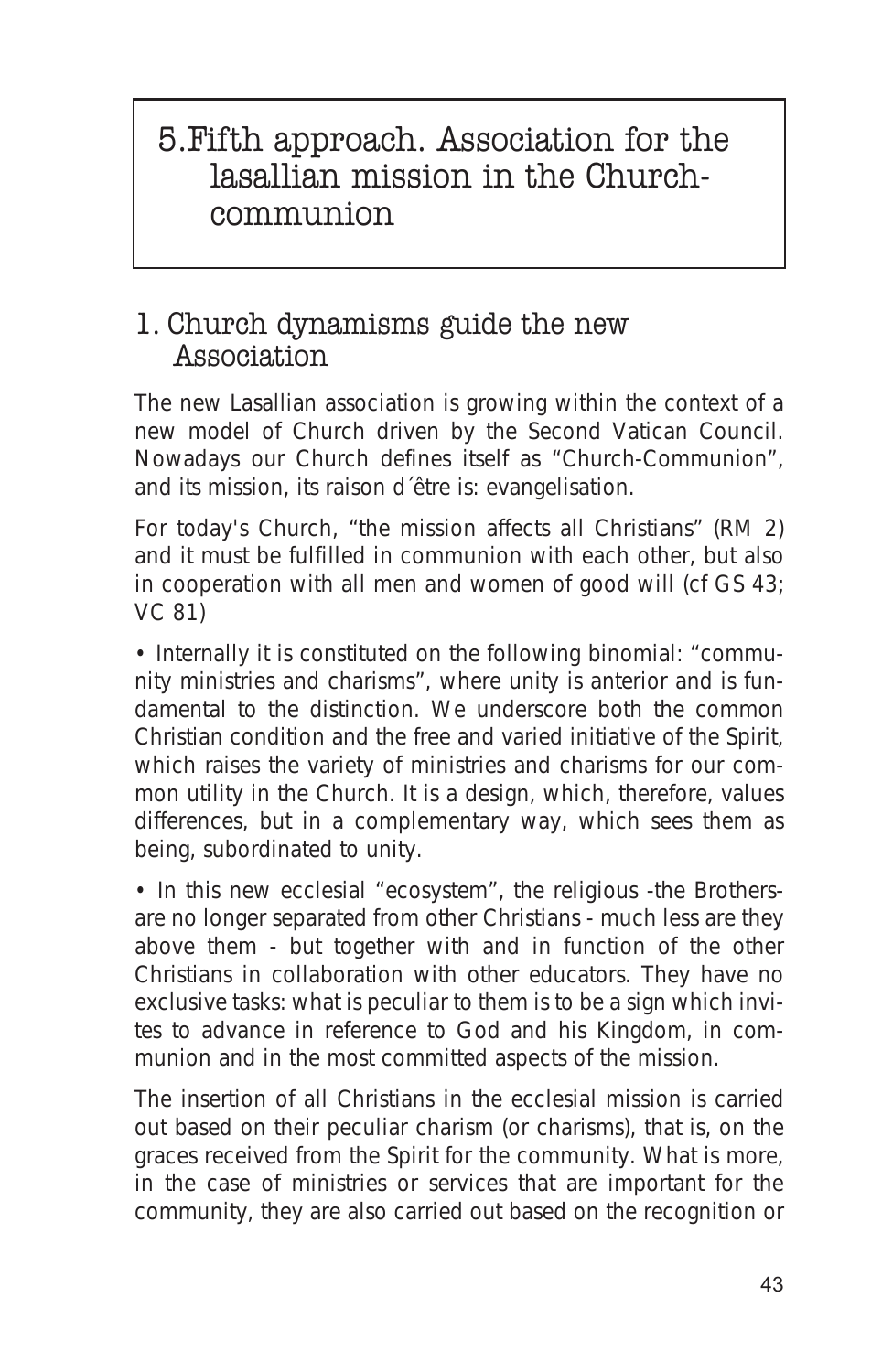designation of the ecclesial community through its representatives.

• The charism, being a gift received for the service of the community, is neither a personal right nor a mere ecclesial mission: it is a gift of God, which needs an ecclesial guarantee. This guarantee is given in the same field for which the charism has been destined, whether it is the small community, the local Church or the universal Church.

• The participation in an ecclesial mission, whatever it is, does not consist only in responding to a necessity, but in doing so from within a concrete charism. When this is recognized it produces a ministry, an ecclesial identity. (See in the Rule FSC the decree of approbation by the Church. "*The Brothers are called to*... *(mission)*... according to the ministry which the Church has entrusted to them".)

• The Lasallian charism produces a peculiar *spiritual affinity* (cf.ChL 24) among many people, in the service of Christian education. That means that the Lasallian ministerial community can never be reduced to a "work organisation". It is this common charism that gives it an identity, life and a possibility for its own development; and it does not prevent but stimulates the presence of other personal or shared charisms for the benefit of the common mission (cf General Council *A shared mission*, 3.34)

Any foundational charism, because of its meaning for the ecclesial community and because this community is the trustee for this charism, receives its warranty from that community: first from the local Church, then from the universal Church. It is then that the foundational charism is *institutionalized* (that is to say, officially recognized); and the corresponding institution (in this case the Institute FSC) is the site of the charism's certification for those who believe they have received it from God.

• A foundational charism - such as the Lasallian charism - can be discovered and lived, based on other forms of Christian life, different from the one in which it was born in the first instance. The new ways of living the Lasallian charism require an initial recognition from the Institute FSC, which is the official bearer of the charism before the Church. But when a new Lasallian group reaches maturity and receives its certification from the diocesan and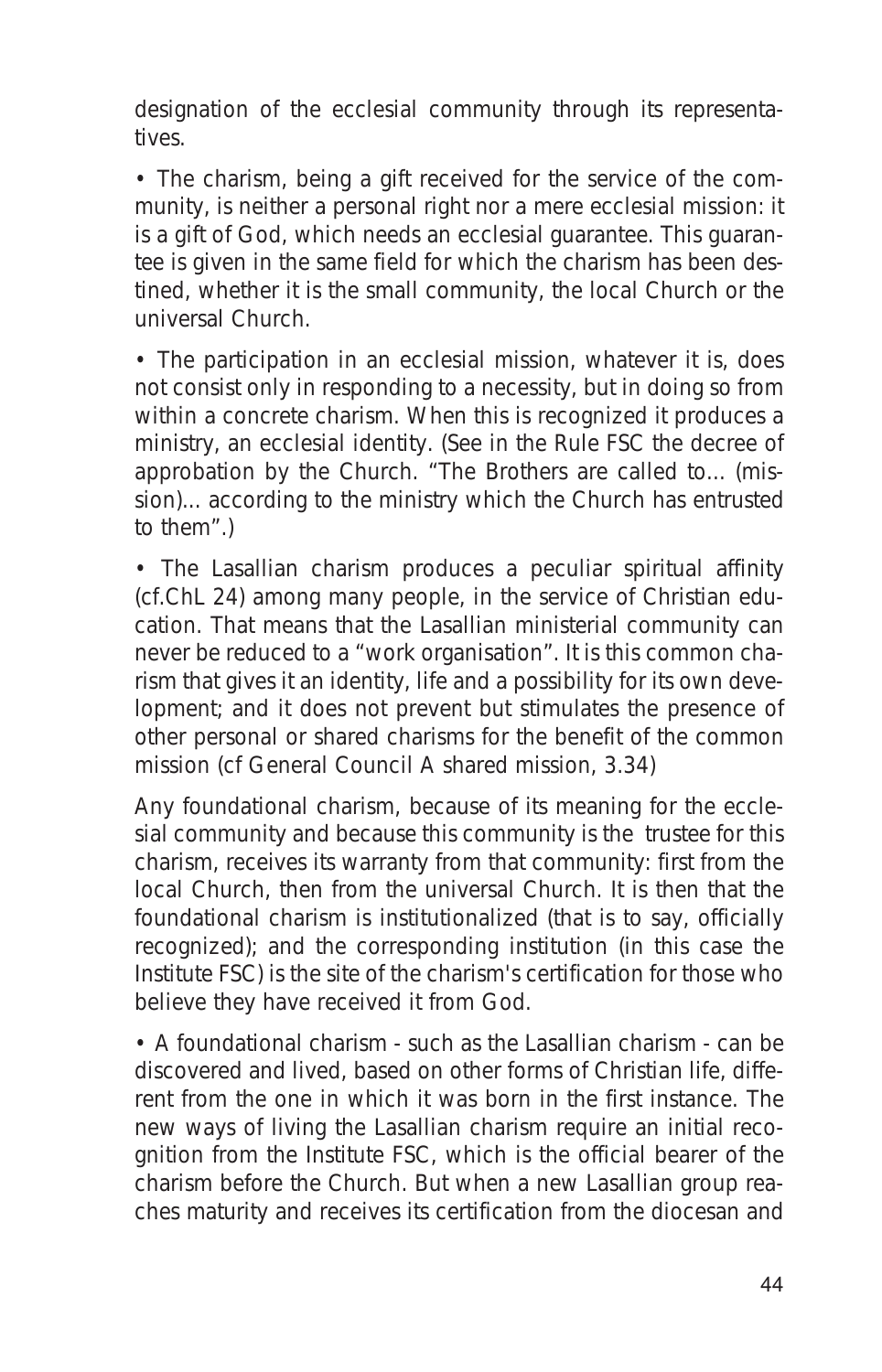universal Church, then it is no longer within the Institute's competence to guarantee or supervise the experience of the Lasallian charism in that new form, but of the group which has assumed it (this is the case with the Institute of the Hermanas Guadalupanas de la Salle, and the Institute of Catechists of Jesus Crucified).

• How, therefore, can we make sure of something so important as the maintenance of the original dynamism of the foundational charism, so that it be common to all Lasallian institutions? Only through *communion* among the institutions. From the starting point of that communion, structures will be created so that we can specify and deepen it, on a double level: that of the universal Association, which corresponds to the people who are responsible for the associations, and that of the local communities, which can be grouped in a communion of Lasallian communities, whose most appropriate frame of reference will be the District.

#### 2. Orienting the new association: "the solar system"

The new "planetary solar system" can serve us as a model to apply the previous criteria to the new Lasallian Association. In the centre of the system is the sun, the Lasallian star, that is to say, *the mission that calls us all* and around which we move. The charism is something like the force of gravity with which the mission attracts us and the dynamism, which moves us around it to give the appropriate response. The associates form the planetary system, which surrounds the Lasallian mission, but how do we place ourselves in the system? How do we associate? How and to whom do we show our membership?

In this scheme of the planetary system there can be *two extreme alternatives:*

1. A single planet in the system, rotating around the Lasallian mission: it is the Institute FSC; around this planet FSC several satellites are placed, the new Lasallian associates, individually or in homogeneous groups. This has been the most common system up to now.

2. Several planets make up the system: FSC, Lasallian Sisters... And others which could start existing as autonomous planets,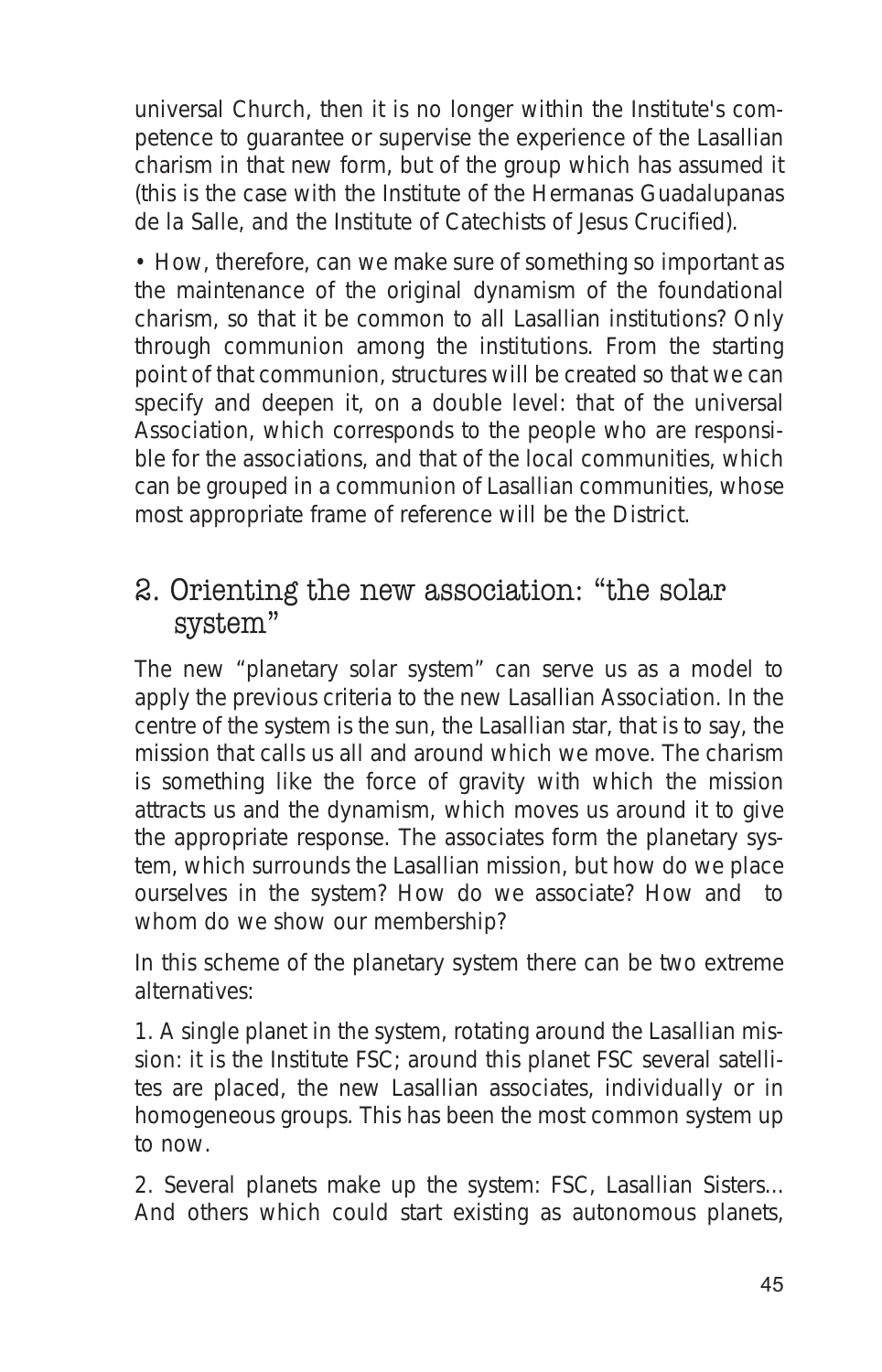even if they work more like satellites of the planet FSC for the time being: "De La Salle Christian Communities", "Signum Fidei", and so on. That is to say, the new associates find their own orbit around the Lasallian Sun, according to their identity.

There can be occasional intermediate solutions, but which direction do we take? The criteria derived from the Church-communion, point out clearly in that second direction. In this case our proposal is that it is necessary to promote the *autonomy* (which implies the formation and maturation in the Lasallian charism) of the groups of lay and consecrated people, which spring up around the Lasallian mission. Other structures will have to be invented which assure the *communion* among the different groups and institutions.

In this "planetary system" model, each orbit symbolizes a *vocational identity*, or more exactly, a group of characteristics common to several people, which represent a particular way of serving the Lasallian mission (a way of responding to the educational needs of the poor from the starting point of the Lasallian charism).

• To have one's own orbit in the system means to have the capacity, as a kindred group of people, to live and develop the Lasallian charisma in an integral way (in reference to the various aspects of a person, not to all the potentialities of the charism, which surpass each individual group). It is not simply a means of living a certain type of Lasallian spirituality, or a way of organizing itself as a community.

• An orbit of one's own is equivalent to *a global interpretation of the Lasallian charism* from a given identity, with the corresponding effect on the style of community life, on the spirituality, on the service to the mission... That is why, so as to establish that orbit officially and present it as a way of Christian life, it will be necessary to have the ecclesial recognition (cf III.3.2): first of all, from the Institute FSC which is the first guarantor of the Lasallian charism before the Church; then from the church authorities (diocesan/universal).

• The search by a group for its owns orbit in the Lasallian Association, the constitution of a particular Lasallian identity and its maturing until achieving the institutional recognition, carries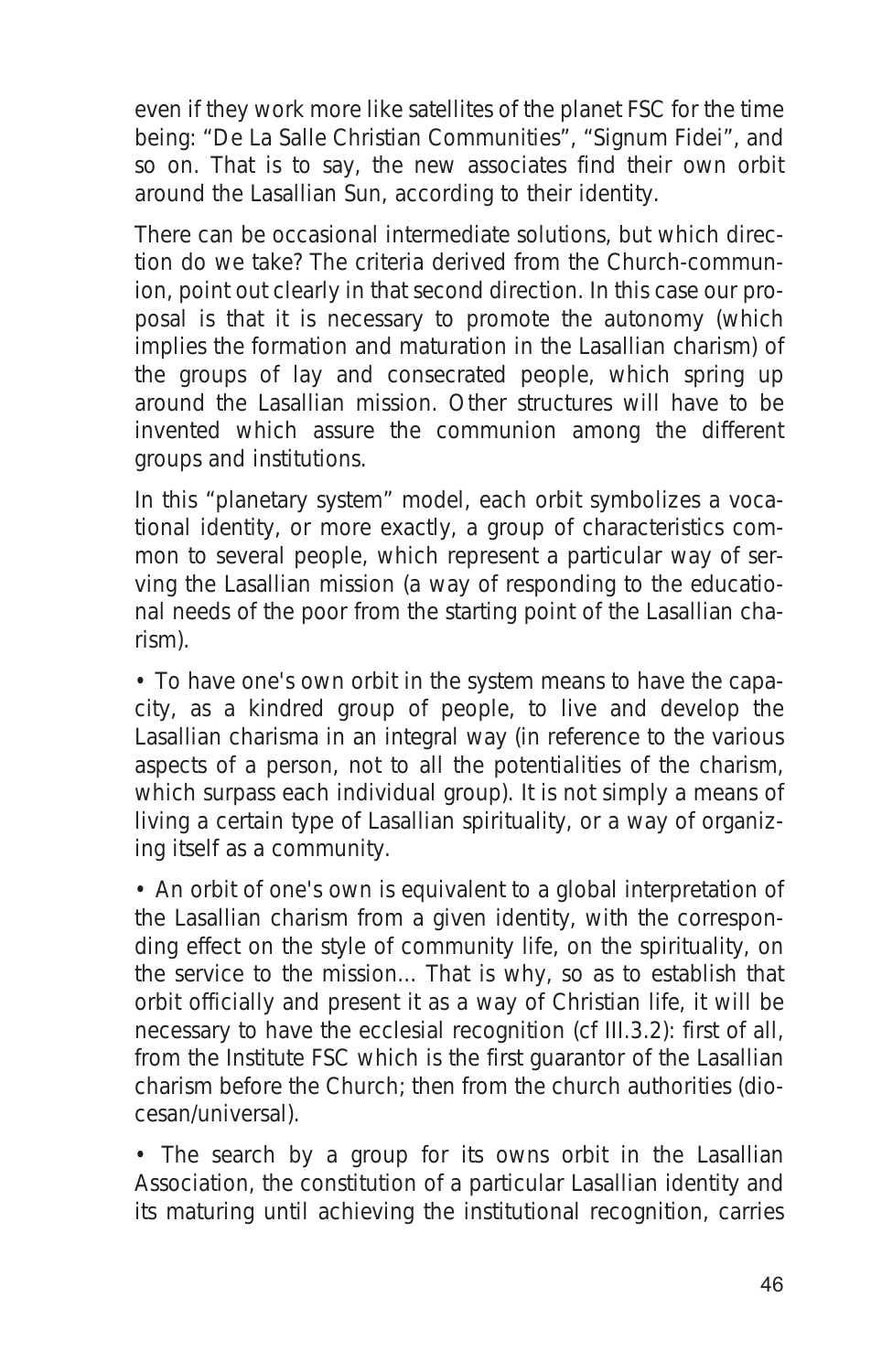with it a *tutorial phase* or accompaniment by another Lasallian group already established. At present it is normally the Institute FSC that will have to assume that tutorial role. It will have to be a respectful accompaniment - recognizing the difference of respective orbits - in which the protagonism and the autonomy of the group, which is being accompanied, must grow progressively. But it is based on discernment, and offering at the same time a charismatic contribution of quality or even prophetic denunciation when necessary.

#### 3. Lasallian communities, where we encounter the mission

The model in gestation in this third phase, according to the option we offer, is an *Association of Lasallian institutions and groups* around the Lasallian mission. Its field of interpersonal meeting is that of *Lasallian Communities*, made up of different groups, each of them with their own identity; and, in places where there is one, the community of Brothers would be among them.

• 3.1 The accompanied vocational search, in view of a commitment with the Lasallian Association, can be carried out through an *intensive community experience*, for instance in a community of Brothers, which provides the knowledge and the experience of the Lasallian charism in its various dimensions. This type of experiences can be very fruitful under certain conditions:

• The 1st and most important one is to respect the frame of experience, the community itself. The person who comes to have the experience finds a community with a life of its own, with a characteristic identity, with bonds with other communities, a membership, a relationship with the Institution. The community must not downplay this; rather they should present these characteristics with clarity to provide a significant experience of the Lasallian charism.

• Besides, the person who carries out the experience must have the appropriate preparation to assimilate it. And finally, the conditions in which the person's insertion in the community is produced and the duration of the experience must be very well defined previously.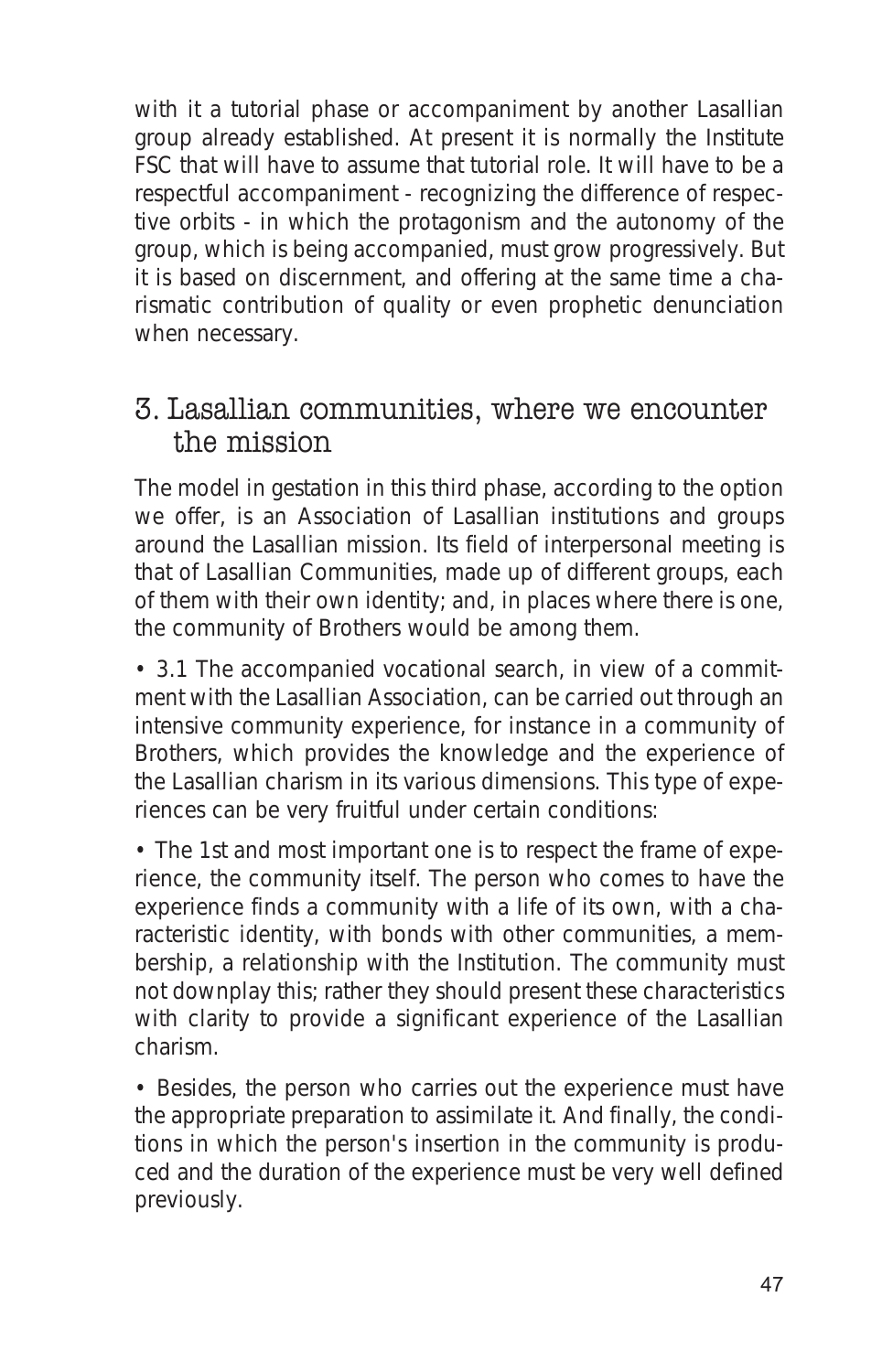An example of this type of experience is that of a community that systematically welcomes volunteers who come to work for a few months, or a year in one of the educational works in service to the poor. The community needs to foresee a community program that allows these volunteers not just an opportunity for generous work, but also an experience of a ministerial community that carries out God's work (see 43rd General Chapter, Proposition 4).

• 3.2 A more common situation that needs to be encouraged is that of occasional or systematic participation in partial and concrete aspects of community life (Brothers or others Lasallian groups). In this case the person doesn't assimilate into the group identity but does want to benefit from community life to have a more intense experience of the Lasallian charism

• This might be the case with some teachers or catechists who don't have contact with a local lay community to share faith with and who desire to live the Lasallian charism in the framework of Association. The nearest community of Brothers could fill in the gap by offering them a certain level of participation, which could be more clearly defined after initial contact.

• 3.3 But the Church-communion as encouraged by the Second Vatican Council requires other new signs that Lasallian Association can and maybe ought to promote and which always have their beginning in the mission. These communities might be made up of people with diverse Lasallian identities: Brothers, married or single lay people, priests, This is no longer the case of a group of Brothers who have their own community program and who welcome other people provisionally into their community and their program. It is rather a *new heterogeneous community* whose members carry out together a *single community program* in function of their common mission. All maintain their proper identities as they serve that mission. The community does not erase the differences but rather encourages the complementarity of identities

• This type of community is not a model to be copied but a sign that reminds us of the need for communion for the mission among the diverse members of the Church that can be lived out in many different ways. They occupy a prophetic position in the District and they must maintain a strong and incontrovertible relation with